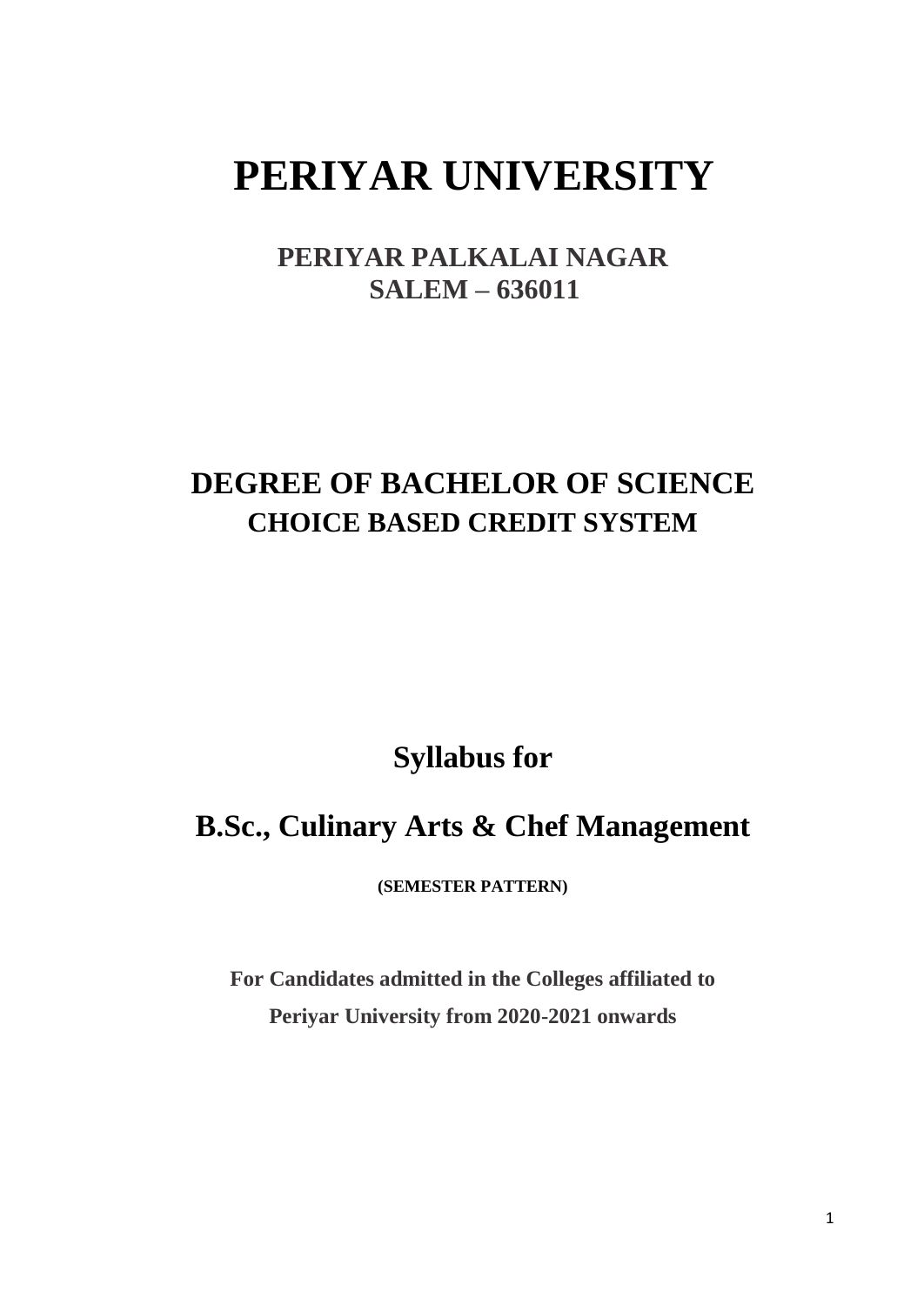## **REGULATIONS:**

#### **1. Eligibility for Admission:**

Candidate seeking admission to the first year degree of Bachelor of Science in Culinary Arts &Chef Management shall be required to have passed the Higher Secondary Examination conducted by the Government of Tamilnadu or any other examination accepted by the syndicate of Periyar University, subject to such condition as, may be prescribed thereto, are permitted to appear and qualify for B.Sc.,Degree of this University after a course of three academic years.

#### **2. Eligibility for award of degree:**

A Candidate shall be eligible for the award of degree only if he/she has undergone, the prescribed course of study in a college affiliated to the University for a period not less than three academic years, comprising six Semester and passed the examination prescribed and full filled such condition as have been prescribed there for

#### **3. Course of Study**

a. Objective of the Programme:

i. To provide the basic and essential knowledge regarding various activities undertaken and necessary to run socially responsible business organization

ii. To impart certain basis skills and aptitude which will be useful in taking up any particular useful in taking up any particular activity in Hospitality Industry.

iii. To develop the personality so as to become responsible citizen with greater awareness about the Indian society and its culture.

iv. To provide a global view of several multinational hotel and their functions which Support hotel systems.

b. The Programme of study shall consist of foundation courses, skill based elective courses (SBEC) and non-major elective course.

c. The non major elective courses (NMEC) offered by a department is meant for students studying other Programme (i.e.) CA&CM students have to study NMEC offered by other departments.

The course of study shall comprise instruction in the following subjects according to syllabus and books prescribed from time to time.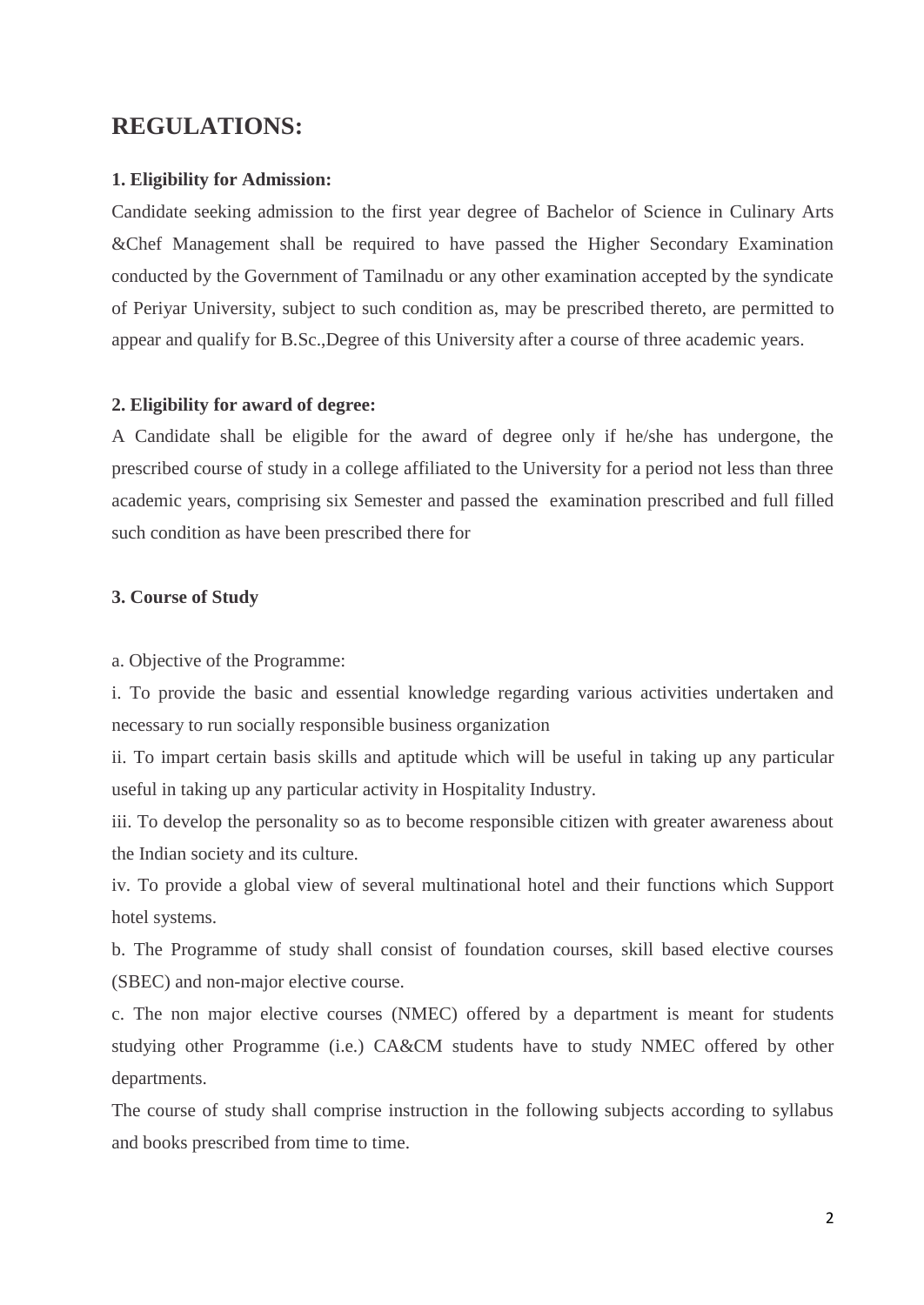| Part           | Course<br>Code       | <b>Course</b>                  | <b>Title of the Paper</b>                                   | Hours/<br>Week | <b>Credits</b> | <b>Internal</b><br>(25%) | <b>External</b><br>(75%) | <b>Total</b> |
|----------------|----------------------|--------------------------------|-------------------------------------------------------------|----------------|----------------|--------------------------|--------------------------|--------------|
|                | <b>SEMESTER-I</b>    |                                |                                                             |                |                |                          |                          |              |
| $\mathbf I$    |                      | Language<br>$\mathbf{I}$       | Tamil/Other Language - I                                    | 6              | 3              | 25                       | 75                       | 100          |
| $\mathbf{I}$   |                      | Language<br>$-I$               | English-I<br>Communicative English                          | 6              | 3              | 25                       | 75                       | 100          |
| III            |                      | Core: I                        | <b>Basic Culinary Arts</b>                                  | 5              | 5              | 25                       | 75                       | 100          |
| III            |                      | Core-II                        | Basics of Food & Beverage<br>Service                        | 5              | 5              | 25                       | 75                       | 100          |
| III            |                      | Allied-I                       | Introduction to Hospitality<br>Industry                     | 6              | 5              | 25                       | 75                       | 100          |
| IV             |                      | Value<br>Education             | Yoga                                                        | $\overline{2}$ | $\overline{2}$ | 25                       | 75                       | 100          |
| IV             |                      | Add on<br>Course               | Professional English-I                                      | 3              | $\overline{4}$ | 25                       | 75                       | 100          |
|                | <b>SEMESTER - II</b> |                                |                                                             |                |                |                          |                          |              |
| I              |                      | Language<br>$-II$              | Tamil/Other Language - II                                   | 6              | 3              | 25                       | 75                       | 100          |
| $\mathbf{I}$   |                      | Language<br>$-II$              | English-II                                                  | 6              | 3              | 25                       | 75                       | 100          |
| III            |                      | Core: III                      | Indian Cuisine and Culture                                  | 4              | $\overline{4}$ | 25                       | 75                       | 100          |
| III            |                      | Core-IV                        | Introduction to Front Office<br>and Accommodation Operation | 4              | $\overline{4}$ | 25                       | 75                       | 100          |
| $\rm III$      |                      | Allied-II                      | Principles of Management                                    | 5              | $\overline{4}$ | 25                       | 75                       | 100          |
| IV             |                      | <b>EVS</b>                     | <b>Environmental Studies</b>                                | $\mathbf{2}$   | $\overline{2}$ | 25                       | 75                       | 100          |
| $\mathbf{III}$ |                      | Core<br>Practical-<br>$\bf{I}$ | Culinary & Baking Skills                                    | 3              | 3              | 40                       | 60                       | 100          |
| IV             |                      | Add on<br>Course               | Professional English-II                                     | 3              | $\overline{4}$ | 25                       | 75                       | 100          |

## **B.Sc., (Culinary Arts & Chef Management)**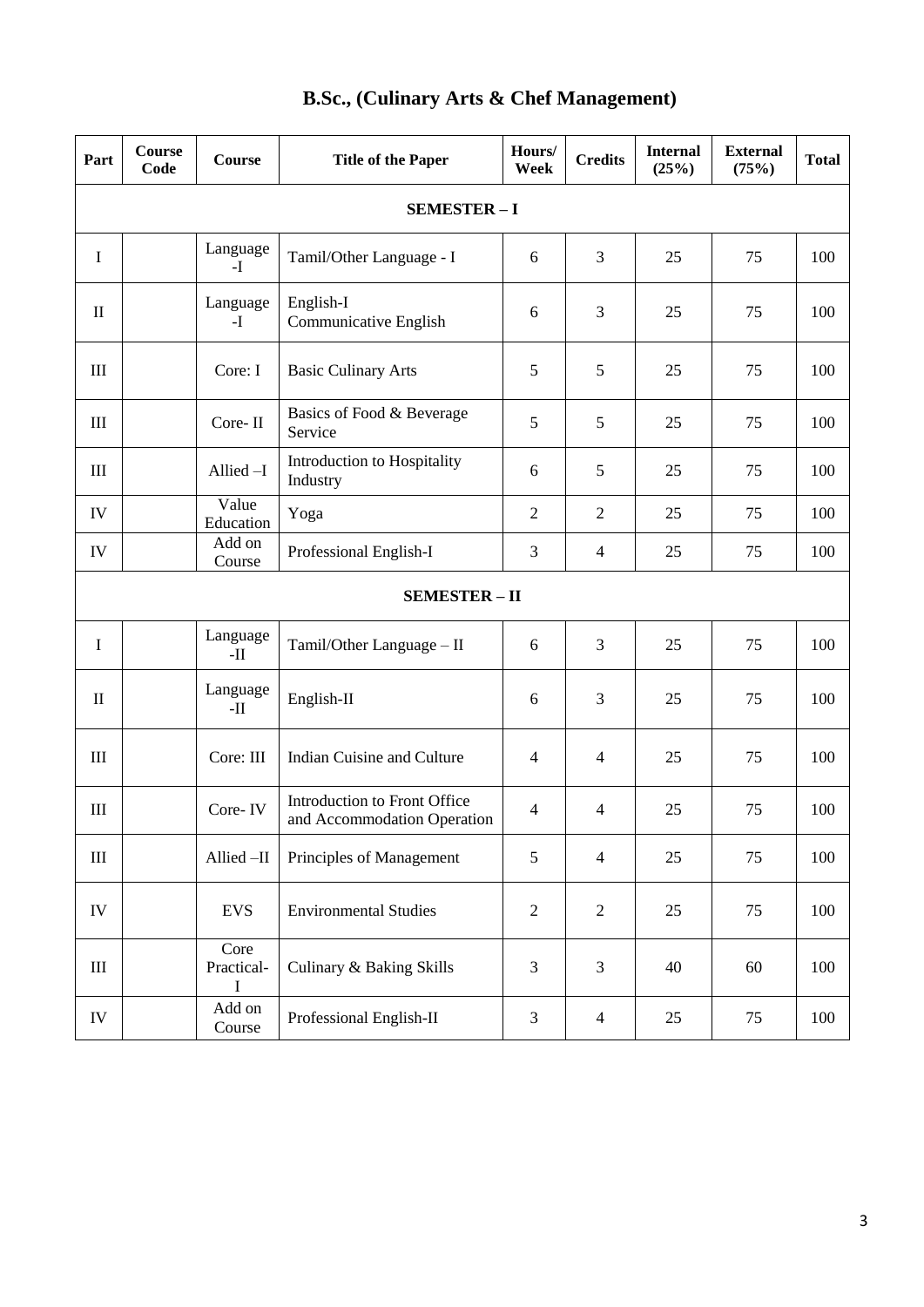| Part                             | <b>Course</b><br>Code | Course                     | <b>Title of the Paper</b>                        | Hours/<br>Week | <b>Credits</b> | <b>Internal</b><br>(25%) | <b>External</b><br>(75%) | <b>Total</b> |
|----------------------------------|-----------------------|----------------------------|--------------------------------------------------|----------------|----------------|--------------------------|--------------------------|--------------|
|                                  | <b>SEMESTER - III</b> |                            |                                                  |                |                |                          |                          |              |
| $\rm III$                        |                       | Core-V                     | <b>Advanced Food Production</b>                  | 5              | 5              | 25                       | 75                       | 100          |
| Ш                                |                       | Core-VI                    | Food Legislation                                 | 5              | 5              | 25                       | 75                       | 100          |
| $\rm III$                        |                       | Allied-III                 | Food Cost and Inventory<br>Management            | 6              | 5              | 25                       | 75                       | 100          |
| $\mathop{\rm III}\nolimits$      |                       | SBEC-I                     | Indian Culture & Traditions                      | 3              | 3              | 25                       | 75                       | 100          |
| III                              |                       | SBEC-II                    | Human Resource Management                        | 3              | $\overline{3}$ | 25                       | 75                       | 100          |
| III                              |                       | Core<br>Practical-II       | <b>International Culinary Art</b>                | 3              | $\overline{4}$ | 40                       | 60                       | 100          |
| III                              |                       | Elective<br>Practical-I    | Larder & Short Order Cookery                     | 3              | $\overline{4}$ | 40                       | 60                       | 100          |
| IV                               |                       | NMEC-I                     | Nutrition & Food Science                         | $\overline{2}$ | $\overline{2}$ | 25                       | 75                       | 100          |
| <b>SEMESTER-IV</b>               |                       |                            |                                                  |                |                |                          |                          |              |
| III                              |                       | Core-VII                   | Kitchen Facilities Planning                      | 5              | 5              | 25                       | 75                       | 100          |
| III                              |                       | Core-VIII                  | Gastronomy                                       | 5              | 5              | 25                       | 75                       | 100          |
| III                              |                       | Elective-I                 | Larder & Charcuterie                             | 5              | $\overline{4}$ | 25                       | 75                       | 100          |
| $\rm III$                        |                       | Allied-IV                  | Food Safety Management                           | $\overline{4}$ | $\overline{4}$ | 25                       | 75                       | 100          |
| III                              |                       | <b>SBEC</b><br>Practical-I | Food & Beverage - Alcoholic &<br>Non Alcoholic   | $\overline{3}$ | $\overline{2}$ | 40                       | 60                       | 100          |
| $\mathop{\mathrm{III}}\nolimits$ |                       | Core<br>Practical-<br>III  | Techniques of Pan Asian<br>Cuisine               | 3              | 3              | 40                       | 60                       | 100          |
| III                              |                       | Elective<br>Practical-II   | <b>Advanced Techniques of</b><br>Baking & Pastry | 3              | $\overline{3}$ | 40                       | 60                       | 100          |
| <b>IV</b>                        |                       | NMEC-II                    | Bakery & Confectionary                           | $\overline{2}$ | $\overline{2}$ | 25                       | 75                       | 100          |

## **B.Sc., (Culinary Arts & Chef Management)**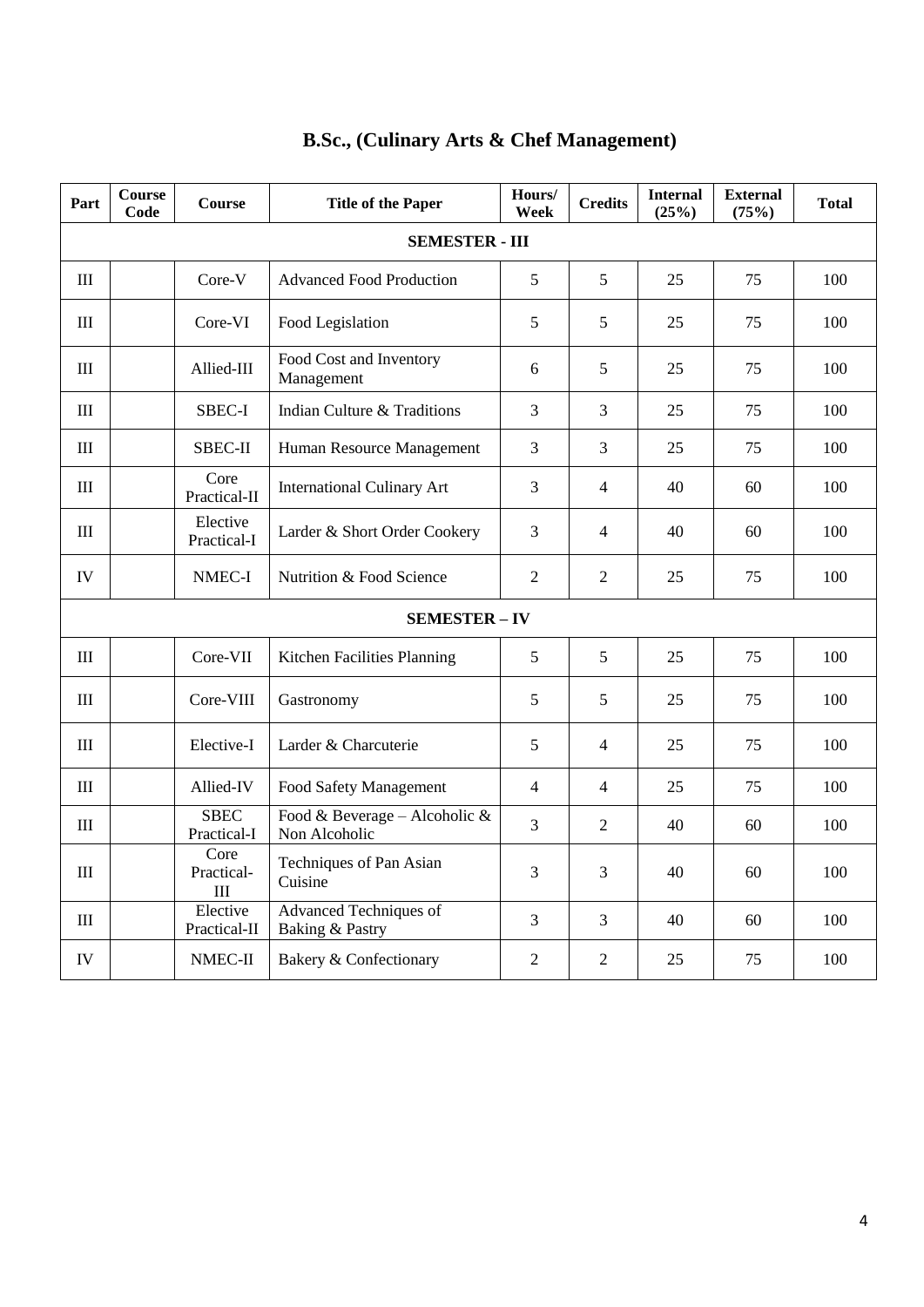| Part                 | Course<br>Code      | <b>Course</b>                   | <b>Title of the Paper</b>            | Hours/<br>Week           | <b>Credits</b> | <b>Internal</b><br>(25%) | <b>External</b><br>(75%) | <b>Total</b> |
|----------------------|---------------------|---------------------------------|--------------------------------------|--------------------------|----------------|--------------------------|--------------------------|--------------|
|                      | <b>SEMESTER - V</b> |                                 |                                      |                          |                |                          |                          |              |
| III                  |                     | $Core-IX$                       | Cuisines of America & Europe         | 5                        | 5              | 25                       | 75                       | 100          |
| Ш                    |                     | $Core-X$                        | Eastern Indian Cuisine &<br>Culture  | 5                        | 5              | 25                       | 75                       | 100          |
| III                  |                     | $Core-XI$                       | Food Outlets&<br>Entrepreneurship    | 5                        | 5              | 25                       | 75                       | 100          |
| III                  |                     | <b>SBEC-III</b>                 | Marketing management                 | 4                        | $\overline{4}$ | 25                       | 75                       | 100          |
| III                  |                     | Core<br>Practical-<br><b>IV</b> | Contemporary European<br>Cuisine     | $\overline{4}$           | $\overline{4}$ | 40                       | 60                       | 100          |
| III                  |                     | Core<br>Practical-<br>V         | Art of Garde Manger                  | $\overline{4}$           | $\overline{4}$ | 40                       | 60                       | 100          |
| Ш                    |                     | Elective<br>Practical-<br>Ш     | <b>Personality Development</b>       | 3                        | 3              | 40                       | 60                       | 100          |
| <b>SEMESTER - VI</b> |                     |                                 |                                      |                          |                |                          |                          |              |
| III                  |                     | Core-XII                        | Internship<br>(Industrial Practicum) | $\overline{\phantom{0}}$ | 10             |                          | 100                      | 100          |
| V                    |                     |                                 | <b>Extension Activities</b>          |                          | $\mathbf{1}$   |                          |                          |              |

## **B.Sc., (Culinary Arts & Chef Management)**

|                        | Total: | 3900         |
|------------------------|--------|--------------|
| <b>Total Marks CIA</b> | EA     | 1085<br>2815 |
| <b>Total credit</b>    |        | 154          |

## **5. OTHER REQUIREMENTS**

## **Industrial Training: ( 6th Semester) Objective:**

The course being professional the students are required to undergo industrial exposure in the 6th Semester of the programme.

> • 6th Semester training is to introduce the students to the operational aspects of a star hotel (3 star and above) and he/she is preferably exposed to the four core departments of the hotel. The duration of the training is for 100 days in the 6th Semester.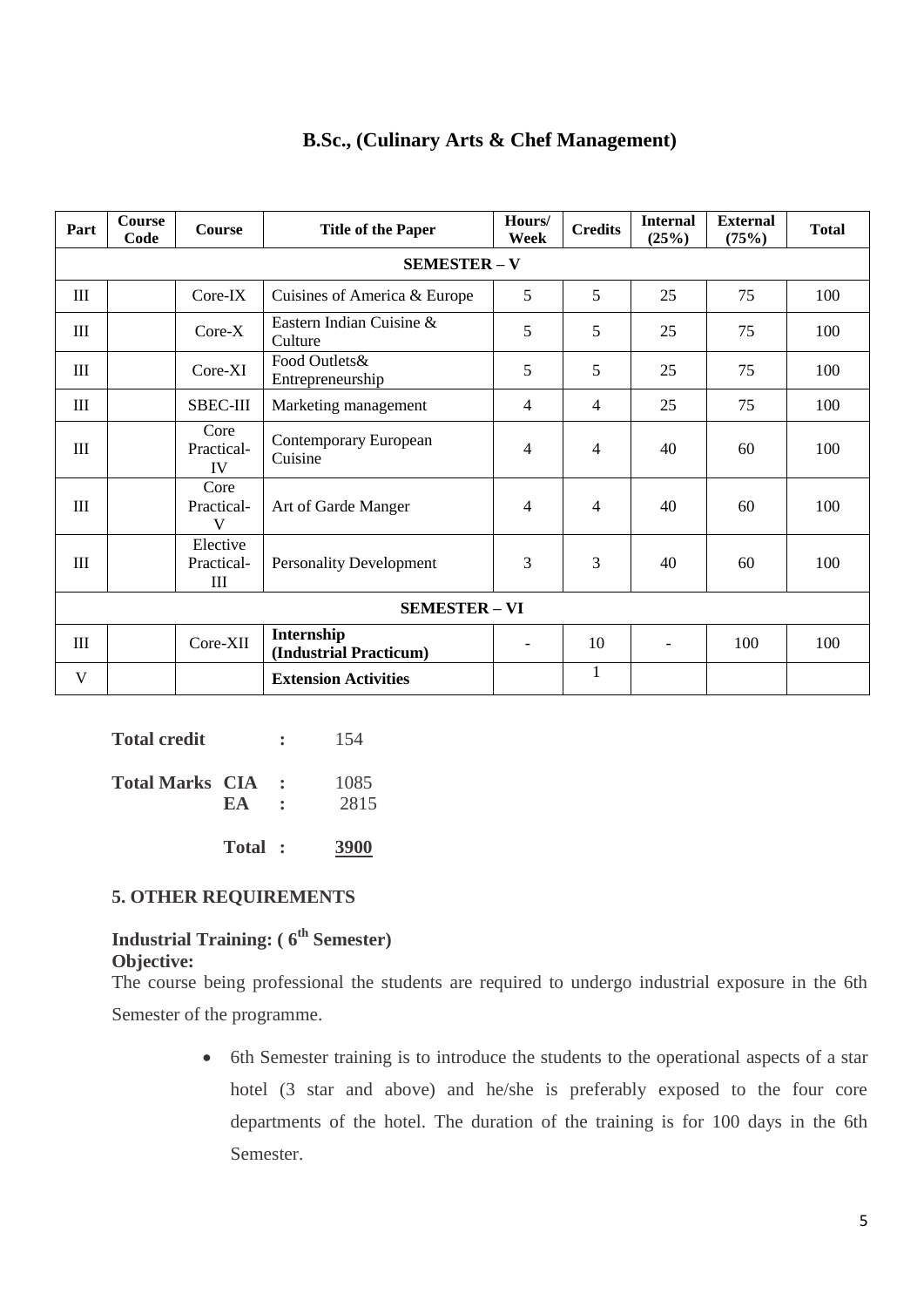### **6. REQUIREMENT FOR PROCEEDINGS TO NEXT SEMESTER**

Candidates shall be eligible to go to next semester, only if they satisfy the condition Prescribed by the syndicate from time to time.

## **7. PASSING MINIMUM**

A candidate shall be declared to have passed in each paper; If He/ She secures not less than 40% of the Marks prescribed for the examination. He/ She shall be declared to have passed the whole examination if he /she pass in all the papers as per the scheme of Examination eligible to go to next semester only if they satisfy the condition prescribed by the syndicate from time to time.

## **8. CLASSIFICATION OF SUCCESSFUL CANDIDATES**

Successful candidates, passing all the examinations securing the marks prescribed for, core, Allied, SBEC and NMEC course together shall be declared to have passed the examination in First / Second / Third class.

Candidates who obtained 75% of marks and above shall be deemed to have passed the Programme with distinction, provided they passed the examination at the **First appearance**

## **9. RANKING**

Candidate who passes all examination prescribed for the course in the **first appearance**only is eligible for ranking.

## **10. MAXIMUM DURATION FOR THE COMPLETION OF THE U.G PROGRAMME**

The maximum duration for completion of U.G programme shall not exceed twelve semesters.

## **11. COMMENCEMENT OF THE REGULATION**

The regulation shall take effect from the academic year 2020-2021, i.e. for students who are admitted to the first year of the programme, during the academic year 2020-2021 and thereafter.

## **12. TRANSITORY PROVISION**

Candidates who were admitted to the U.G Programme of study before 2020-2021 shall be permitted to appear for the examination under those regulation for the period of three years i.e. up to and inclusive of the examination of April / May 2024. Thereafter they may permitted to appear for the examination only under the regulation there in force.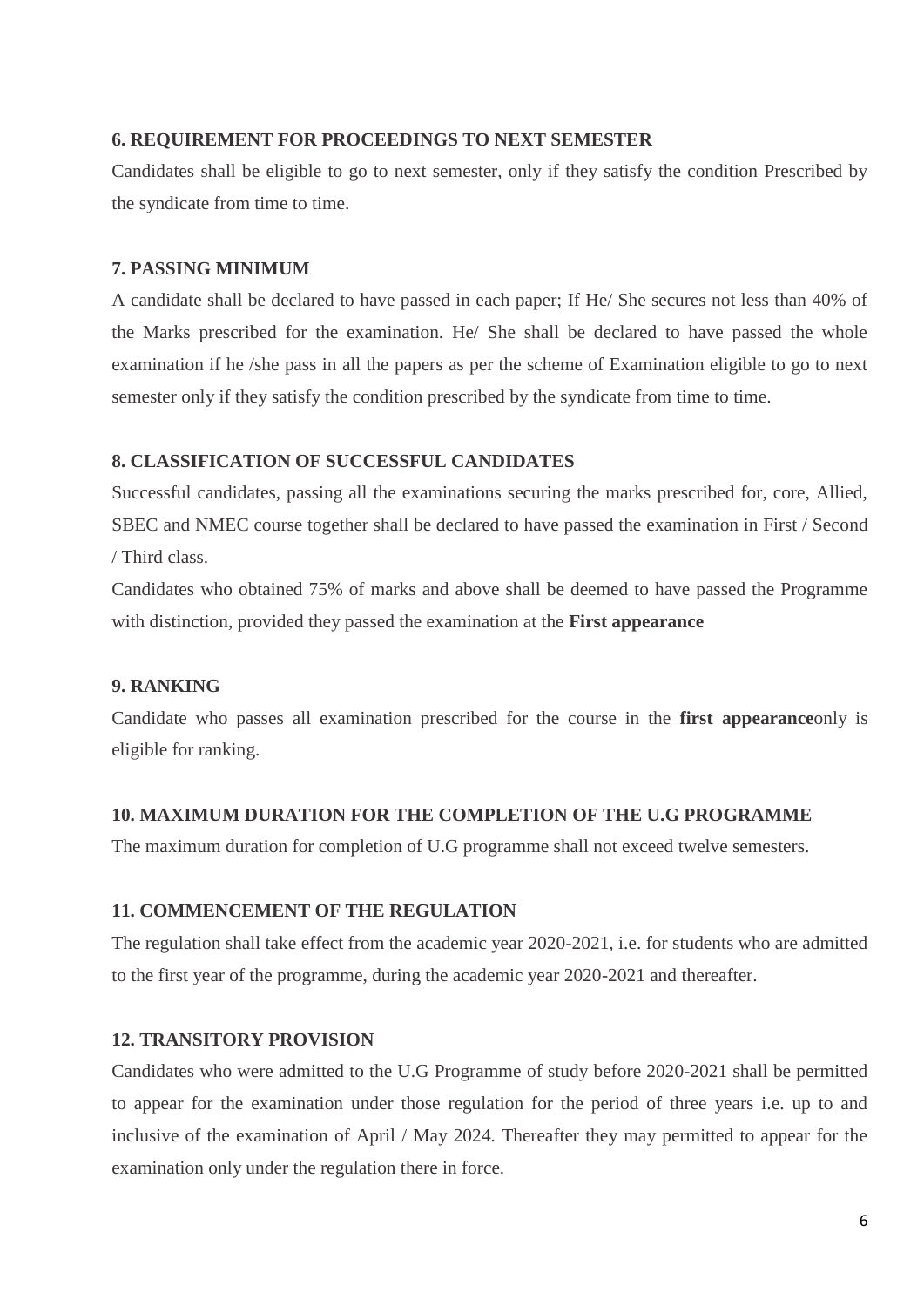## **B.SC, CULINARY ARTS, CHEF & HOTEL MANAGEMENT SEMESTER-I**

## **CORE – I**

#### **BASIC CULINARY ARTS**

## **UNIT – 1**

Origin of modern cookery; Continental cuisine: Indian cuisine; Various sections of kitchen: Levels of skills: Attitude and behaviour in the kitchen: Uniform and protective clothing; Classification of equipments; Care and maintenance.

## **UNIT – 2**

Hierarchy & Functioning: Classical brigade; Role of executive chef; Duties and responsibilities of various chefs; Modern staffing; Coordination between various sections of kitchen; Coordination between Food Production and other departments.

## $UNIT - 3$

Introduction to Cookery: Aims and objectives of cooking food; Various textures; Techniques used in prepreparation; Techniques used in preparation. Methods of heat transfer; Classification; Moist heat methods; Dry heat methods; Medium of fat. Personal Hygiene; Environmental Hygiene; Food storage and causes of contamination; Food borne illnesses; Food poisoning; Garbage disposal.

## $\textbf{UNIT} - 4$

Classification of vegetables; Types of stock; Components of sauces; Mother sauces or basic sauces; Soups-Classification with examples; Structure of egg; Selection of an egg; Uses of eggs; Commodities Types & Uses: Fats and Oils, Sugar, Salt, Raising Agents, Thickening Agents, Herbs, Flour, Rice, Cereals, Pulses, Milk and Milk Products .

## **UNIT – 5**

Method of making breads; The Function of Eggs in the Baking Process ; Basic Custards: Crème Anglaise / Pastry Cream; Creaming and Muffin Method; Quick Breads - Biscuit Method / Fats and Oils; Cake and Icing Assembly; Leavening Agents; Chocolate Handling Chocolate Tempering - Seeding Method Ganache The Function of Chocolate in The Baking Process .

## **REFERENCE:**

- 1. Theory of Catering, Mrs. K.Arora, Frank Brothers
- 2. Modern Cookery for Teaching & Trade Vol. I, Ms. Thangam Philip, Orient Longman
- 3. Chef Manual of Kitchen Management, Fuller, John
- **4.** The Book of Ingredients, Jane Grigson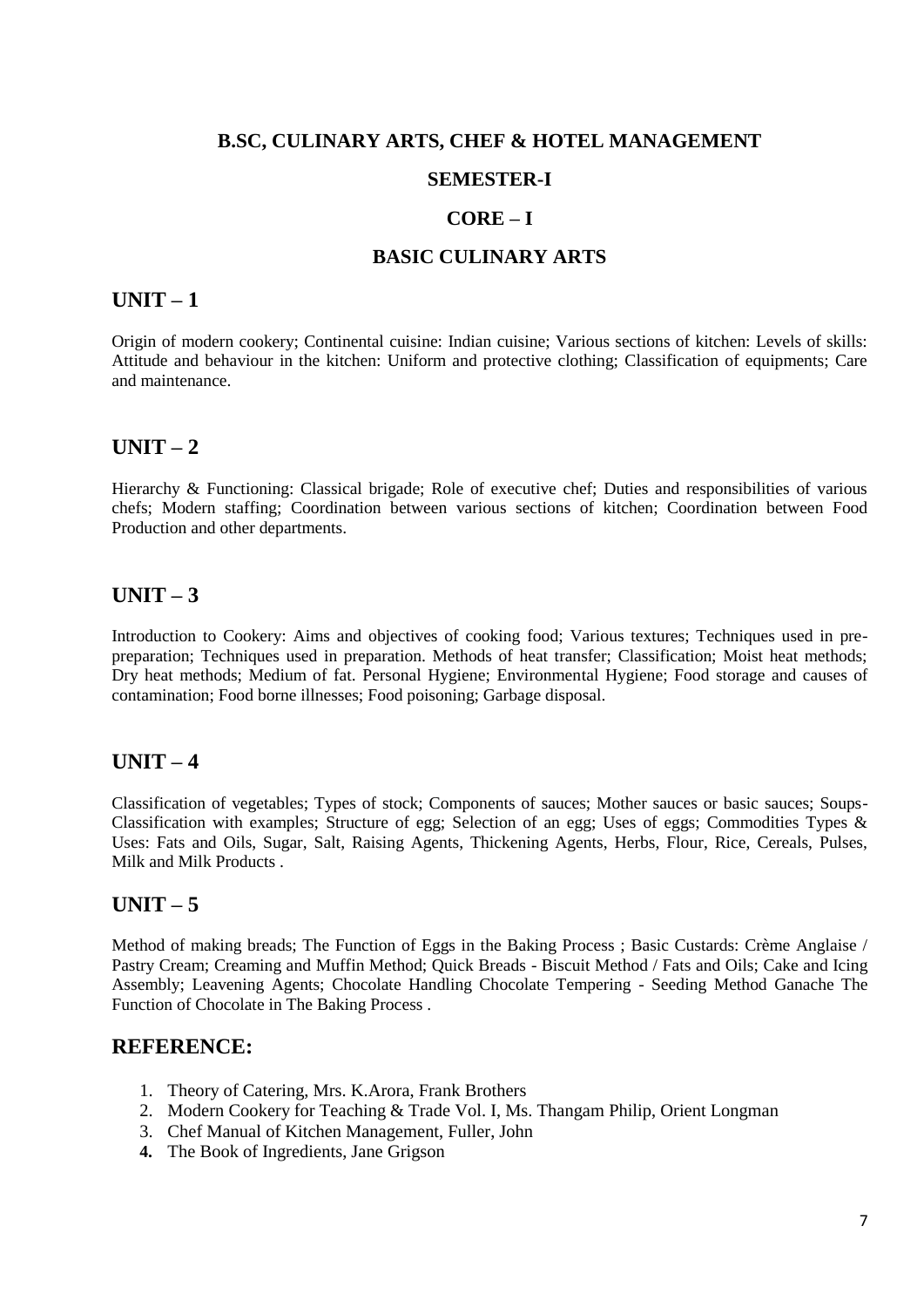## **CORE – II**

## **BASICS OF FOOD & BEVERAGE SERVICE**

#### **UNIT -1**

**Departmental Organisation & Staffing:** Organisation of F & B Department of a Hotel ; Typical hierarchy of a dining room brigade (English & French); Attributes & Competencies of F & B Personnel ; Duties and responsibilities of F & B Staff

## **UNIT-2**

**FOOD AND BEVERAGE SERVICE EQUIPMENT :** Tableware & Service ware (Glassware, crockery & china, hollowware, flatware, tongs); Special equipment and Miscellaneous equipment and wares with their uses; Care & maintenance of equipment; Furniture (Tables, Chairs, Trolleys, Dumb Waiter, hostess desk) ; Linen ; Mis-en-place, Mis-en-Scene

## **UNIT-3**

**DINING SERVICES METHODS,TECHNIQUES & STYLES: Table service**: Silver service/ English service; American/ Plated; Family; Russian; Butler; Gueridon **Bar Counter ; Assisted Service:** Carvery; Buffets **Self Service :** Cafeteria : - Straight Line; Free-flow; Echelon; Supermarket **Single point service:**  Take-away; Drive through; Fast food; Vending ; Kiosk; Food court; Bar **Specialized (in-situ) :** Tray; Trolley; Home delivery; Lounge; In Room ; Drive in.

## **UNIT-4**

**Dining Room Operations :** Typical Restaurant / Coffee Shop Layout ; The Concept of stations, numbering the tables and covers at a table; Reservation Systems in Restaurants; Records & Registers maintained by a Restaurant; Rules to be observed while laying and waiting at the table. Dos & don'ts of wait staff in a dining room operations; Organizing the staff for service – The Team Approach and the Individual Service Approach.

#### **UNIT-5**

#### **Non Alcoholic Beverages: Classification, Types and service.**

#### **REFERENCE :**

- 1. Food & Beverage Service R. Singaravelavan Oxford University Press
- 2. Food & Beverage Service Dennis Lillicrap, John Cousins Bookpower
- 3. Food & Beverage F & B Simplified Vara Prasad & R. Gopi Krishna Pearson
- 4. Food & Beverage Service Vijay Dhawan
- 5. The Steward Peter Dias
- 6. The Waiter John Fuller & A.J. Currie Shroff Publishers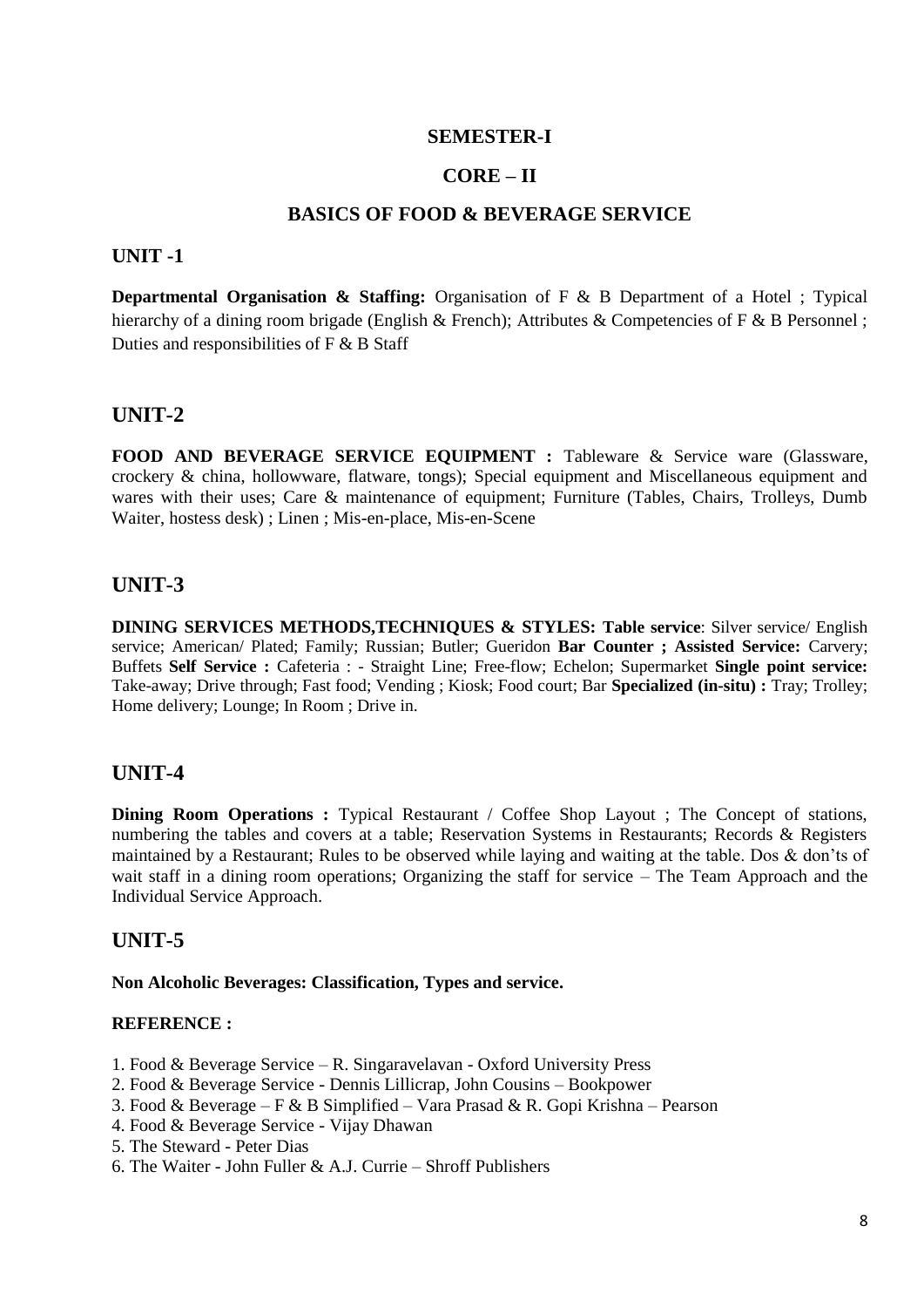## **ALLIED – I**

## **INTRODUCTION TO HOSPITALITY INDUSTRY**

## **UNIT – 1**

**Introduction to the Hospitality Industry**: The Nature of the Hospitality Industry ; Characteristics of the Hospitality Industry ; Relationship between the Hospitality Industry and Tourism ; Career Prospect of the Hospitality Industry

## **UNIT -2**

**Introduction to the Accommodation Sector:** Classification of Accommodation Establishment; Hotels and Their Classifications; Types of Accommodation; Common Types of Hotels ; Special Hotels Worldwide; Hotel Rating Systems Types of Hotel Guests; Types of Guest Requests

## **UNIT -3**

**Introduction to the Hotel Operations:** Hotel Departments ; Organogram; Rooms Division; Front Office Department ; Housekeeping Department; Food and Beverage Department; Non Operational Departments; Coordination between Departments

## **UNIT-4**

**Food and Beverage Principles**: Basic Knowledge of Menus; Basic Knowledge of Food and Beverage Services ; Restaurant Design and Layout ; Kitchen Layout for Different Food and Beverage Services

## **UNIT-5**

#### **Front Office and Housekeeping Operations:**

Front office operations - Organisation chart, staffing, scheduling, work shifts, job specifications & job descriptions of Front office personnel; Types of guest rooms and suites, executive floors or club floor concept Types of room rates, basis for charging room rates

Meal plans - Types, needs and use of such plans Types of guests - FIT, Business travelers, GIT, Special Interest Tours, domestic, foreign; Meaning and definition- Importance of Housekeeping; • Responsibility of the Housekeeping department; Organizational framework of the Department(large/Medium/Small Hotel); • Role of Key Personnel in Housekeeping.

## **REFERENCE:**

1. Food & Beverage Service: Dennis Lillicrap • John Cousins

2. Professional Management of Hotel Operations: Thomas J.A. Jones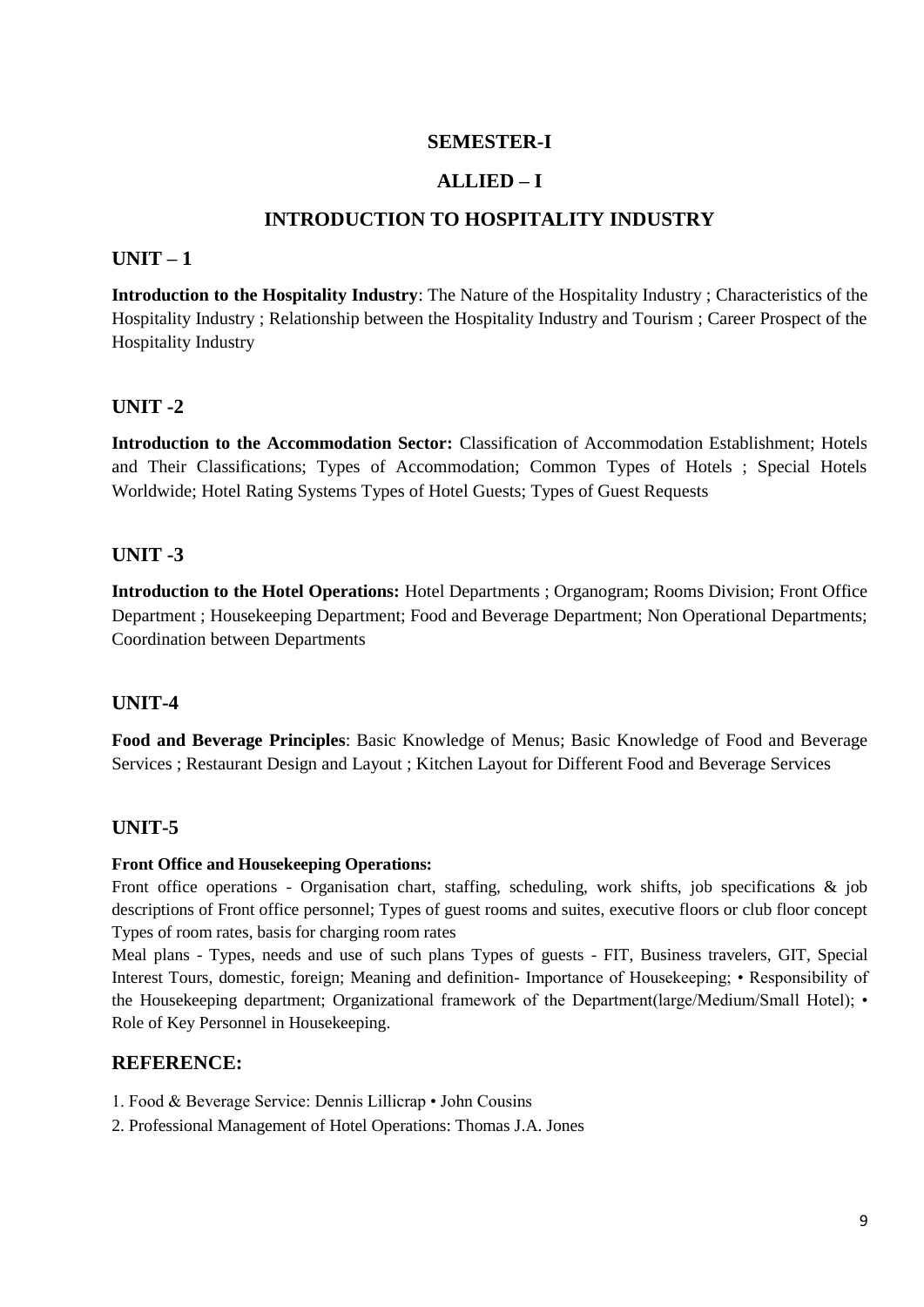## **CORE - III**

## **INDIAN CUISINE AND CULTURE**

### **UNIT – 1**

**Introduction to Indian Cuisine:** Introduction; Growth of Indian cuisine; Introduction to various styles of Indian cookery; Development of Indian cuisine.

## **UNIT -2**

**History of Indian Cuisine :** History, Ancient, Medivial and modern history of Indian cuisine.

## $UNIT - 3$

**Equipments and Fuels used in the Indian Kitchen:** Classification of Indian equipments; drawings; Care and maintenance.

#### **UNIT – 4**

**Indian Culture and Food:** Festival food, Culture related to food, Importance of Indian herbs and spices, Influence of foreign food culture on Indian cuisine.

## **UNIT – 5**

**Pastes, Gravies and Masalas :** Various pastes, masalas ans basic gravies prepared in Indian cuisine.

## **REFERENCE:**

- 1. Theory of Catering, Mrs. K.Arora, Frank Brothers
- 2. Modern Cookery for Teaching & Trade Vol. I, Ms. Thangam Philip, Orient Longman
- 3. Chef Manual of Kitchen Management, Fuller, John
- 4. The Book of Ingredients, Jane Grigson
- **5.** Indian and neighboring countries Food, K.T.Achaya, Oxford / Food around the world, Margaret McWilliams, Pearson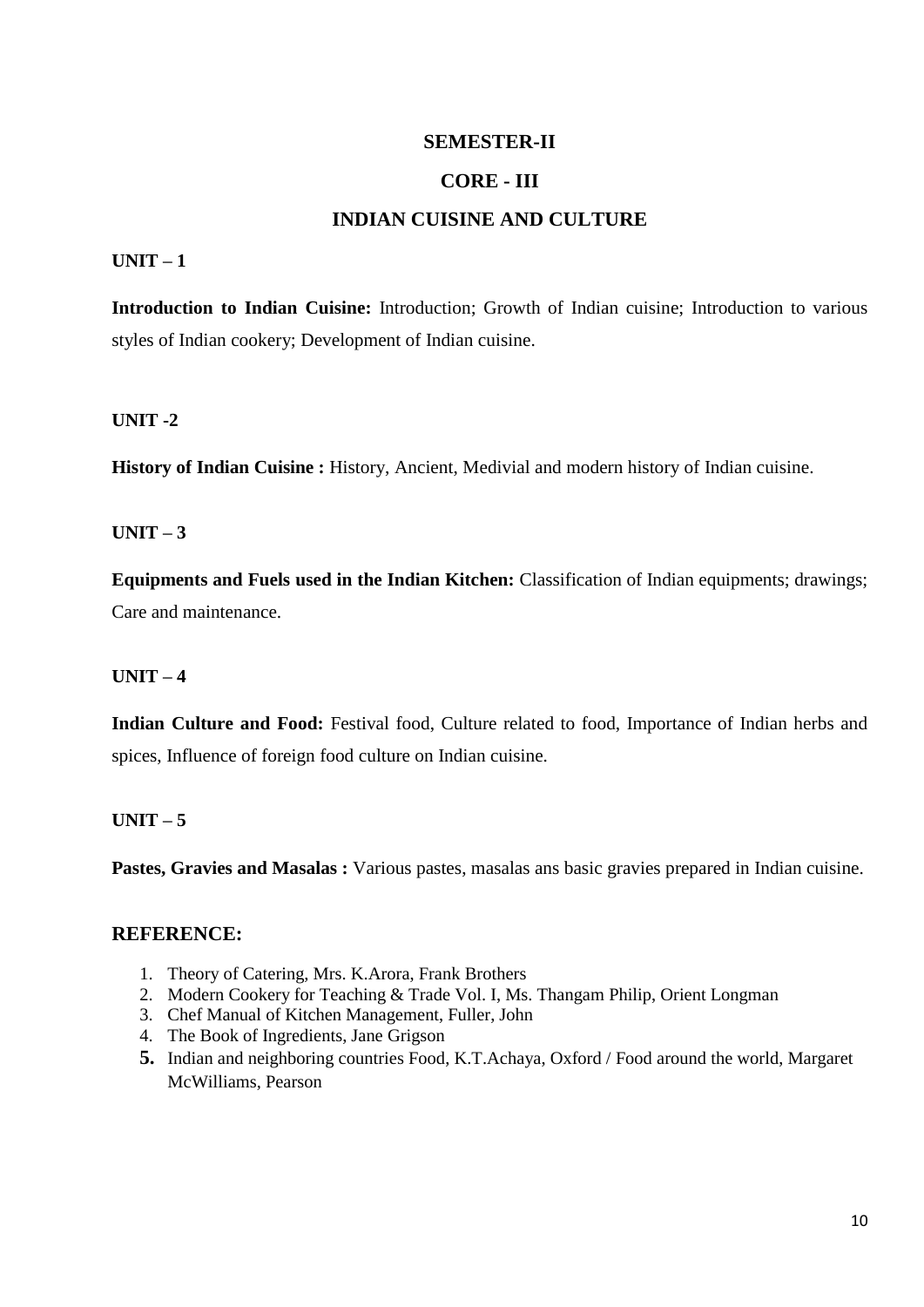#### **CORE - IV**

## **INTRODUCTION TO FRONT OFFICE & ACCOMMODATION OPERATIONS**

#### **UNIT -1**

**THE HOTEL GUEST ROOM :** Layout of guest room (Types) Layout of corridor and floor pantry

• Types of guest rooms Furniture/Fixtures/Fittings/Soft Furnishings/Accessories/Guest Supplies/Amenities in a guest room (to be dealt in brief only)

#### **UNIT -2**

**HOUSEKEEPING PROCEDURES** Briefing, Debriefing, Gate pass Indenting from stores- Inventory of Housekeeping Items; House keeping control desk, Importance, Role, Co-ordination, check list, key control Handling Lost and Found Forms, Formats and registers used in the Control Desk; Paging systems and methods Handling of Guest queries, problem, request General operations of control desk Role of control desk during Emergency.

#### **UNIT – 3**

Front office Organisation Front office operations - organisation chart, staffing, scheduling, work shifts, job specifications  $\&$  job descriptions of Front office personnel.

#### **UNIT – 4**

Reservation methods; Pre-registration activities; Registration activity; Front office communication; Interdepartmental communication; Cashiering; Night Audit

#### **UNIT – 5**

#### SAFETY AWARENESS AND FIRST AID

- Concept and Importance Safety: Accidents, Fires (Cause, Procedure, Accident report form)
- Security: Security of guest/Staff/Public areas/Rooms/Back office areas
- First Aid: Concept and Emergency Procedures (Heart Attack, Fits, Burns, Fainting,

Fractures, Scalds, Artificial respiration)

#### **Reference**

- 1. Hotel Front Office Management \_ James A. Bardi
- 2. Managing Front office operation Ahama
- 3. Professional Management of Housekeeping Management Robert J. Martin and Thomas J.A Jones.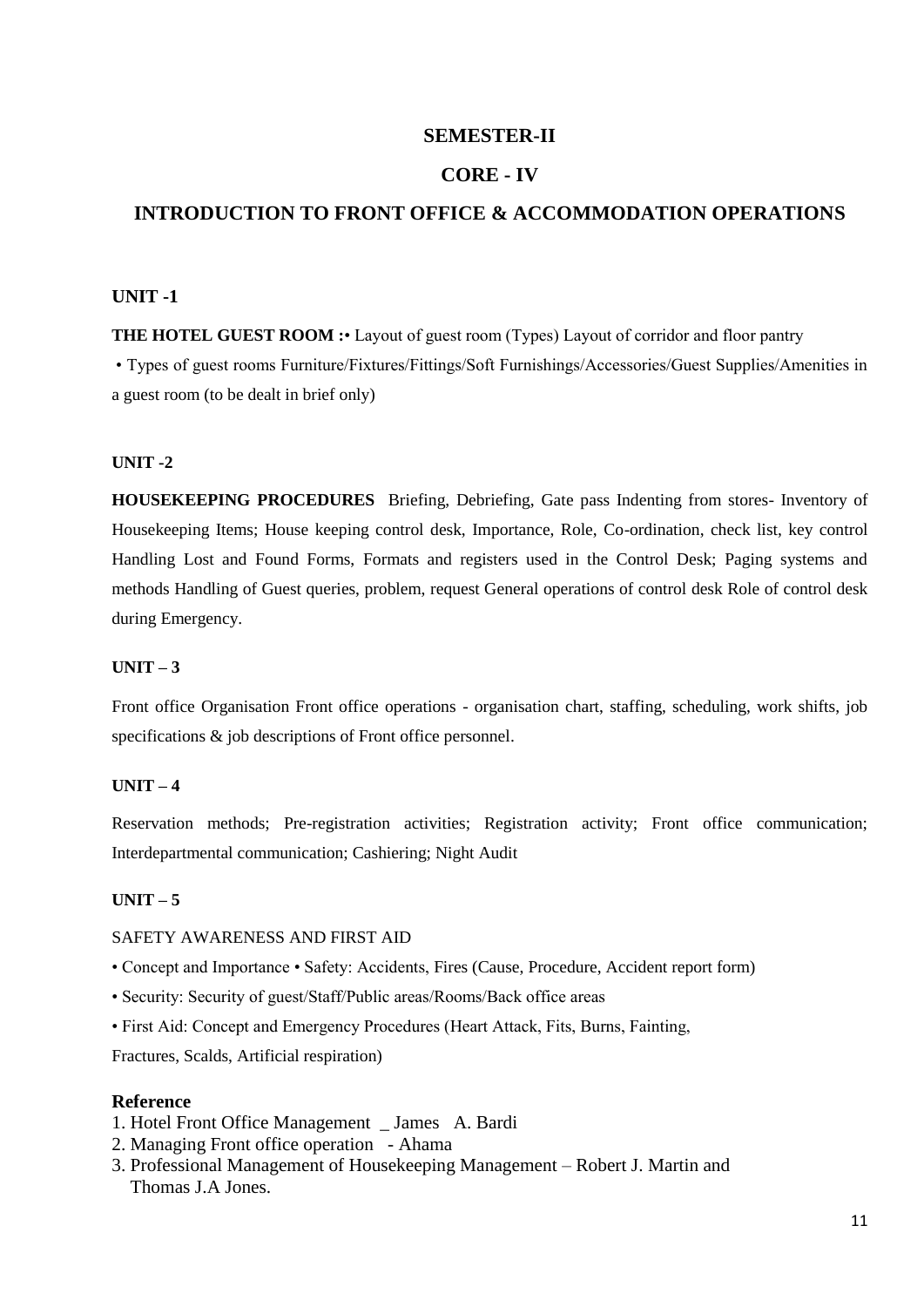4. Hotel hospital and Housekeeping – John c. Branson Margaret Lennon

5. Housekeeping Management – Matt. A. Casado.

## **SEMESTER-II**

## **ALLIED – II**

## **PRINCIPLES OF MANAGEMENT**

## **UNIT I**

**Objective**: Student should be able to understand and apply basic management concepts to enable him to perform his tasks and fulfill his responsibilities effectively.

- 1. Introduction.
- 2. Definition of the term Management.
- 3. Nature of Management.
- 4. Management vs. Administration.
- 5. Levels of Management Top, Middle and Supervisory.

## **UNIT II**

**Objectives:** Thorough knowledge of management thought and process of management

- 1. Evolution Of Management Thought
- 2. Pioneers of Management Frederick, Winslow, Taylor. Henry, Fayol
- 3. Process of Management Planning, Organizing, Staffing, Directing, Controlling

## **UNIT III**

**Objective:** At the end of this unit the student will have complete knowledge of planning and its benefit.

## **PLANNING**

- 1. Meaning
- 2. Importance of Planning
- 3. Steps in Planning
- 4. Management of Objective (MBO) Process & Benefits

#### **ORGANIZING**

- 1. Definition
- 2. Process
- 3. Principles of Organization
- 4. Scalar Principle
- 5. Departmentation
- 6. Unity of Command
- 7. Span of Control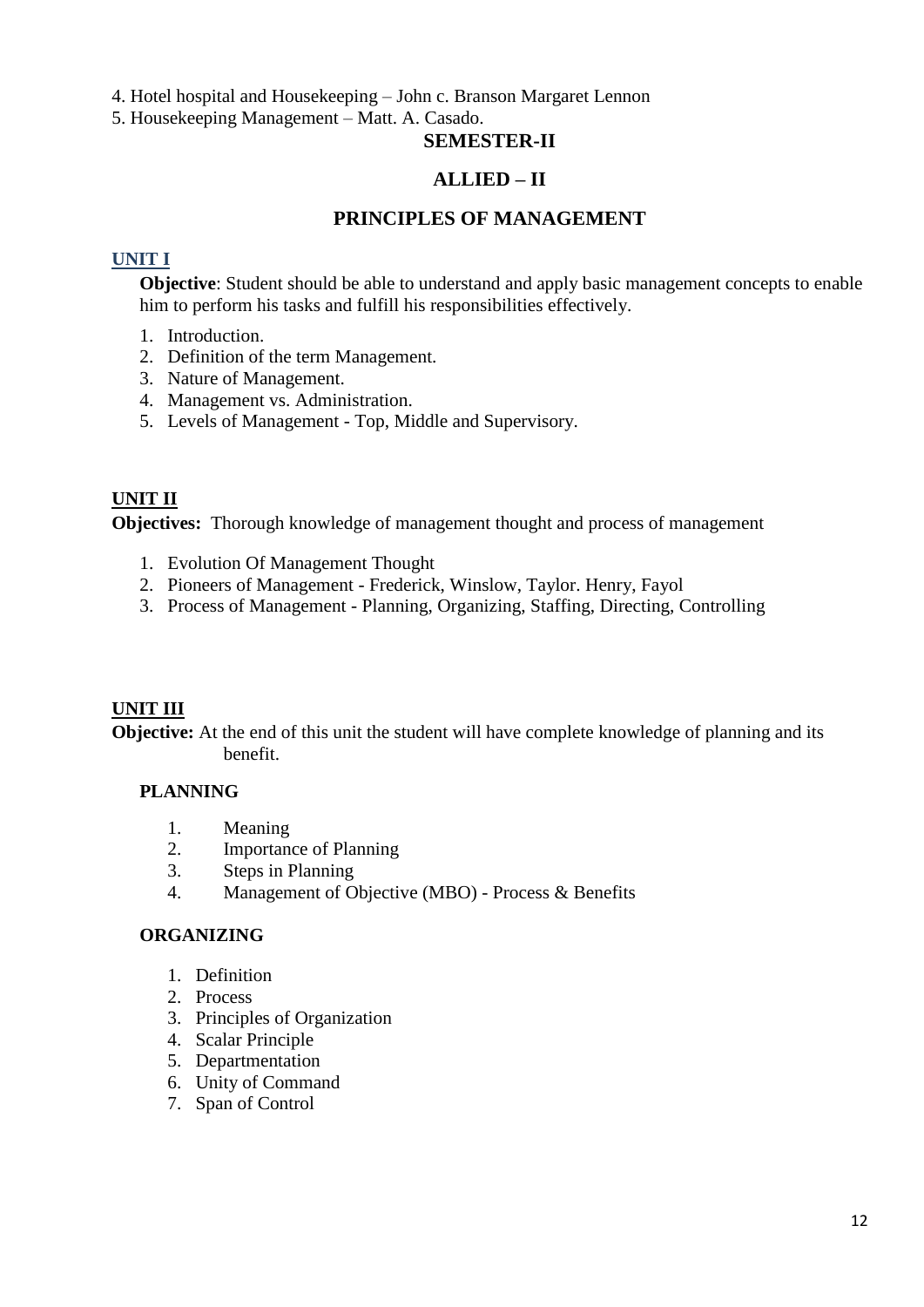## **UNIT IV**

**Objectives:** The students will have complete knowledge of motivation, leadership and controlling.

## **MOTIVATION**

- 1. Definition
- 2. Theory of Motivation Maslow's needs Theory

## **LEADERSHIP**

- 1. Definition
- 2. Styles of Leadership and Leadership qualities.
- 3. Formal and Informal Leaders
- 4. Theories of Leadership
- 5. Qualities of leader

## **CONTROLLING**

- 1. Definition
- 2. Process of Control
- 3. Management by exception

## **DECISION MAKING**

- 1. Definition
- 2. Phases Past, Present, Future Development

#### **UNIT V**

**Objectives:** At the end of this unit the students will have basic knowledge of related management topics.

#### **Areas of Management.**

- 1. Production Management.
- 2. Inventory Management.
- 3. FIFO, LIFO, Average Analysis, their report on reported profits. Meaning of Stores and Supplies.
- 4. Financial Management.
- 5. Marketing Management.
- 6. Personnel Management
- 7. Skills of a Manager (Definition Only).
- 8. Human Skills.
- 9. Technical Skills.
- 10. Conceptual Skills.
- 11. Roll of a Manager Distinguish between Manager and Executives.
- 12. Management as an profession or art or science

#### **Reference Books**

- 1. Principles of Management T.V. Ramasamy
- 2. Principles of Management Tripathi
- 3. Principles of Management Dr.N.Premavathy
- 4. Organanisational Behaviour L.M.Prasad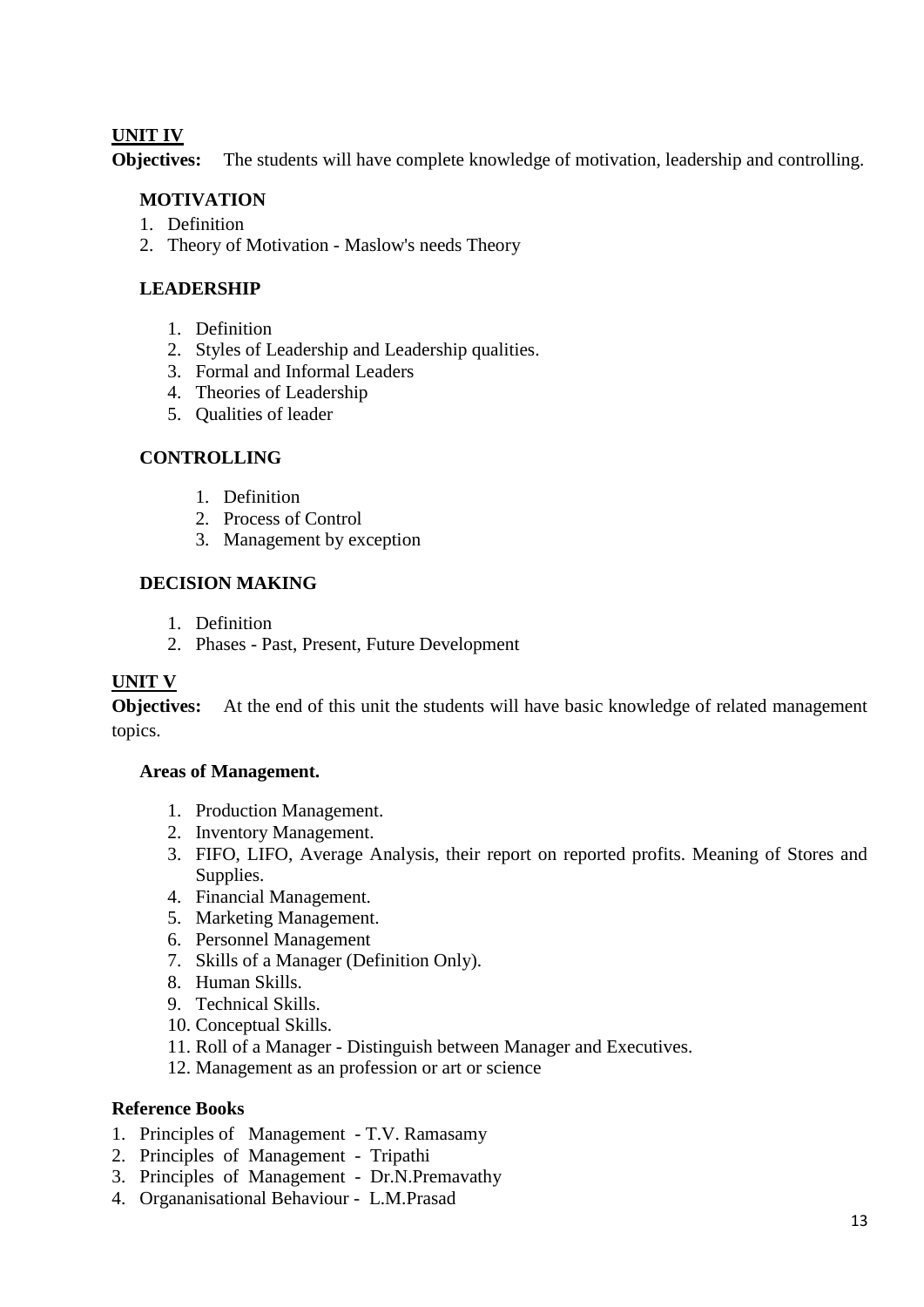## **CORE PRACTICAL - I**

## **CULINARY & BAKING SKILLS**

### **CULINARY SKILLS:**

i) Equipments – Identification, Description, Uses & handling ii) Hygiene – Kitchen etiquettes, Practices & knife handling iii) Safety and security in kitchen

Vegetables – classification ii) Cuts – julienne, jardinière, macedoines, brunoise, payssane, mignonnete, dices, cubes, shred, mirepoix ;

Basic Cooking methods and pre-preparations ii) Blanching of Tomatoes and Capsicum iii) Preparation of concasse iv) Boiling (potatoes, Beans, Cauliflower, etc) v) Frying – (deep frying, shallow frying, sautéing) Aubergines, Potatoes, etc. vi) Braising – Onions, Leeks, Cabbage vii) Starch cooking (Rice, Pasta, Potatoes)

Stocks – Types of stocks (White and Brown stock) ii) Fish stock iii) Emergency stock iv) Fungi stock

Sauces – Basic mother sauces Béchamel□ Espagnole□ Veloute□ Hollandaise□ Mayonnaise□ Tomato□

Egg cookery – Preparation of variety of egg dishes Boiled (Soft $\Box$  & Hard) Fried (Sunny side up, Single fried, Bull"s Eye, Double□ fried) Poaches□ Scrambled□ Omelette (Plain, Stuffed, Spanish)□ En cocotte (eggs Benedict)

**Simple Salads & Soups**: Cole slaw, **Dependence** Salad; Beet root salad, Green salad, Dependence Salad, D Consomm

**Simple Egg preparations:** Scotch egg,  $\Box$  Assorted omelletes,  $\Box$  Oeuf Florentine  $\Box$  Oeuf Benedict  $\Box$  Oeuf Farci□ Oeuf Portugese□ Oeuf Deur Mayonnaise□

**Simple potato preparations** Baked potatoes I Mashed potatoes I French fries I Roasted potatoes I Boiled potatoes □ Lyonnaise potatoes □ Allumettes □

**Vegetable preparations** Boiled vegetables□ Glazed vegetables□ Fried vegetables□ Stewed vegetables

## **BAKING SKILLS:**

Equipments Identification  $\Box$  Uses and handling  $\Box$  Ingredients – Qualitative and quantitative measures.

BREAD MAKING Demonstration  $\Box$  & Preparation of Simple and enriched bread recipes Bread Loaf (White and Brown) $\Box$  Bread Rolls (Various shapes) $\Box$  French Bread  $\Box$  Brioche.

SIMPLE CAKES Demonstration  $\Box \&$  Preparation of Simple and enriched Cakes, recipes Sponge, Genoise, Fatless, Swiss roll□ Fruit Cake□ Rich Cakes□ Dundee□ Madeira.

SIMPLE COOKIES Demonstration and Preparation of simple cookies like□ Nan Khatai□ Golden Goodies  $\Box$  Melting moments  $\Box$  Swiss tart  $\Box$  Tri colour biscuits  $\Box$  Chocolate chip  $\Box$  Cookies  $\Box$  Chocolate Cream Fingers<sup>[1]</sup> Bachelor Buttons.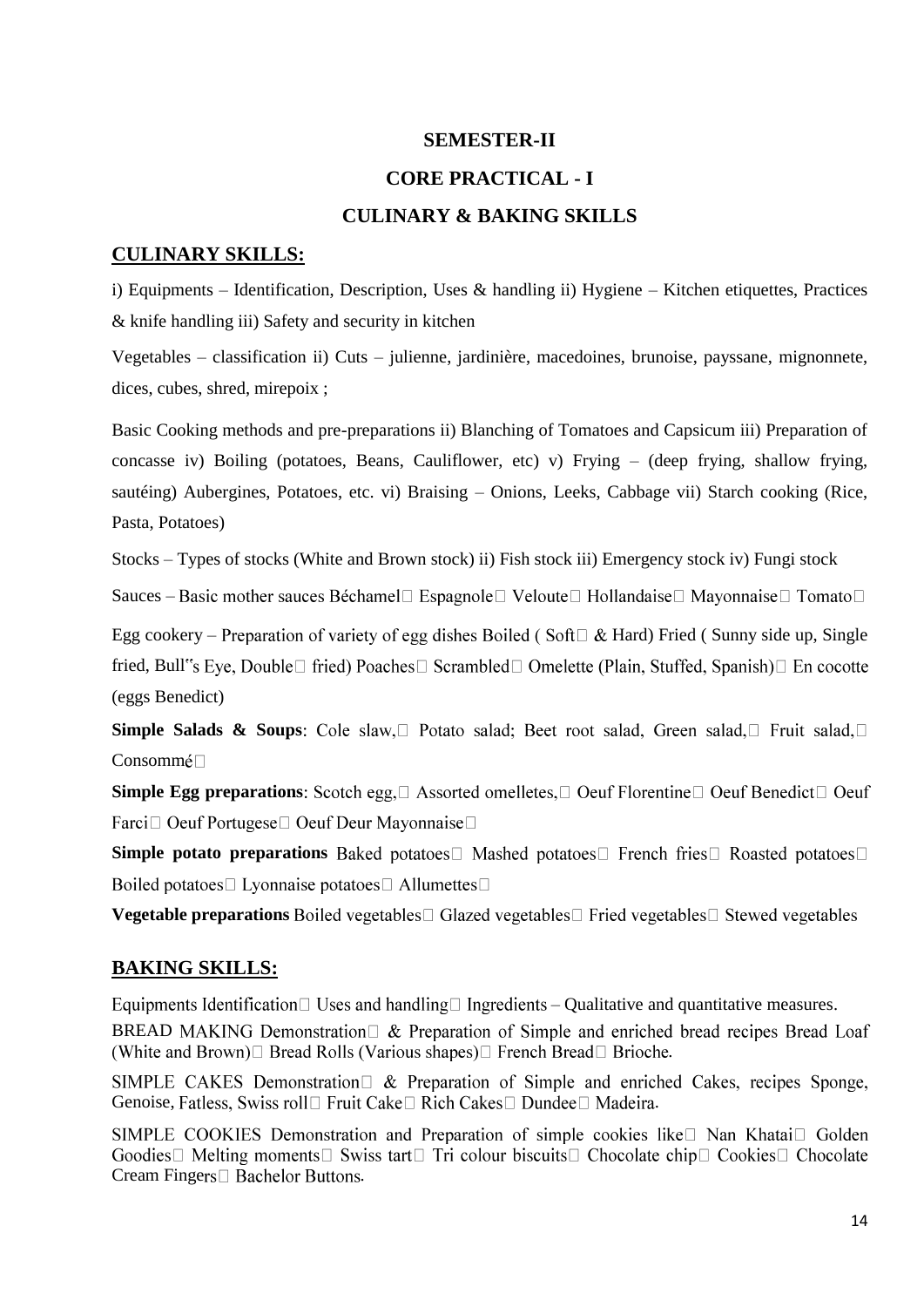HOT / COLD DESSERTS Caramel Custard, □ Bread and Butter Pudding □ Queen of Pudding □ Soufflé - Lemon / Pineapple□ Mousse (Chocolate Coffee)□ Bavaroise□ Diplomat Pudding□ Apricot Pudding□ Steamed Pudding – Albert Pudding, Cabinet Pudding.

## **SEMESTER-III**

## **CORE - V**

## **ADVANCED FOOD PRODUCTION**

## **UNIT – 1**

## **Kitchen Management**

- Work Flow Layout
- ❖ Stewarding
- Staffing
- ❖ Stores Management
- **❖** Indenting
- Production Planning
- New Product Development
- Use Of Internet and other technologies in Food Production.

## **UNIT – 2**

## **Food Styling**

- $\div$  General principles,
- Modern and special innovative garnishes, accompaniments,
- Decorations and concept development

## **UNIT – 3**

## **Banqueting Preparations**

- $\div$  Types of banquets,
- Themes,
- Production, menu preparation
- Low calorie food, advantages, disadvantages, menu examples, preparation

## **UNIT – 4**

#### **Out -door Catering**

- Concept,
- ❖ Principles.
- Limitations,
- $\triangleleft$  Menus, planning,
- $\triangleleft$  Check list and precautions

## $UNIT - 5$

#### **Cook chill systems**

- $\triangle$  Purpose of chilling food,
- Cook chill process,
- $\div$  Finishing kitchens,
- $\bullet$  Distribution of cook chill and types of containers to preserve food.
- Cook freeze system

## **Reference Books:**

- 1. The Professional Pastry Chef, Friberg
- 2. The Wilton Ways of Cake Decorations, Hamlyn Publishing
- 3. Chocolate, Carolyn Humphries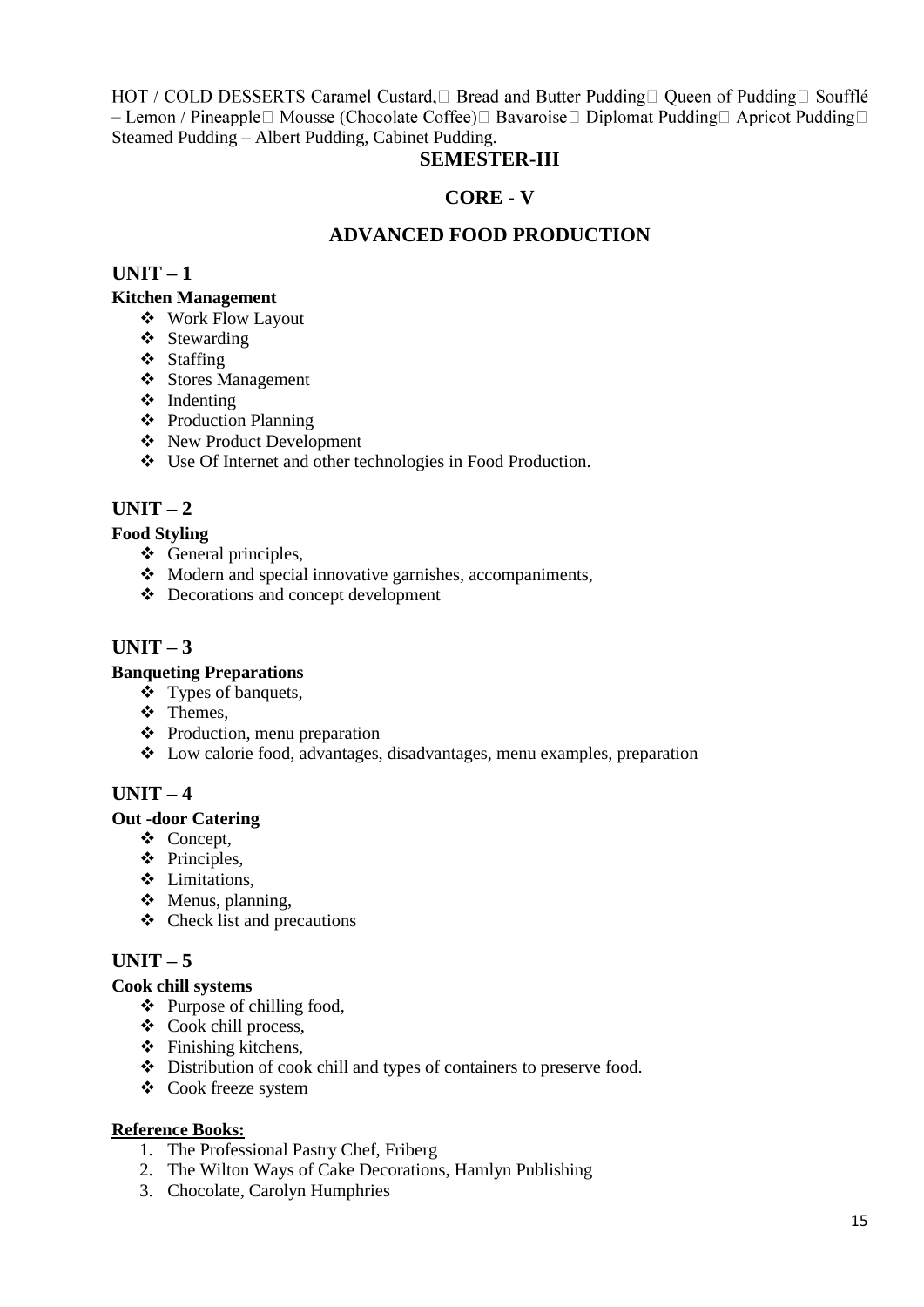- 4. International Cook Book, Cavendish House
- 5. Time Life Series The Cooking of Various countries

## **CORE - VI**

## **FOOD LEGISLATION**

## **UNIT – 1**

## **FOOD LEGISLATION**

Principles of food laws-acts regarding prevention of food adulteration, definition, authorities under the act, procedure of taking a sample purchase right, warranties, guest control order or food services order in force from time to time. Essential commodities ct, ISU, AGMARK.

## $\textbf{I} \cdot \textbf{I} \cdot \textbf{N} \cdot \textbf{I} = 2$

#### **SHOPS AND ESTABLISHMENT ACT**

introduction-definition-adult-family-commercialestablishment-employer-employee-exemption-

registration-daily and weekly working hours-overtime-annual leave with wages.

## $UNIT - 3$

## **CONSUMER PROTECTION ACT**

Consumer protection councils, procedure for redressal of grievances.

#### **UNIT – 4**

#### **ENVIRONMENT PROTECTION ACT**

Powers of the central Govt. prevention and control of environment pollution.

#### **UNIT – 5**

## **LAWS RELATING TO HYGIENE, SANITATION AND ADULTERATION**

what is food adulteration - laws for prevention of it in India - ISI standard, prevention of food adulteration act, AGMARK.

#### **Reference Books:**

- 1. Mercantile law N. D. Kapoor
- 2. Mercantile law- S.P. lyengar
- 3. Principles of Business Law Aswathappa .K
- 4. Business Law M. C .Kuchal
- 5. Bare Acts of respective legislation, Shops and Establishments Act.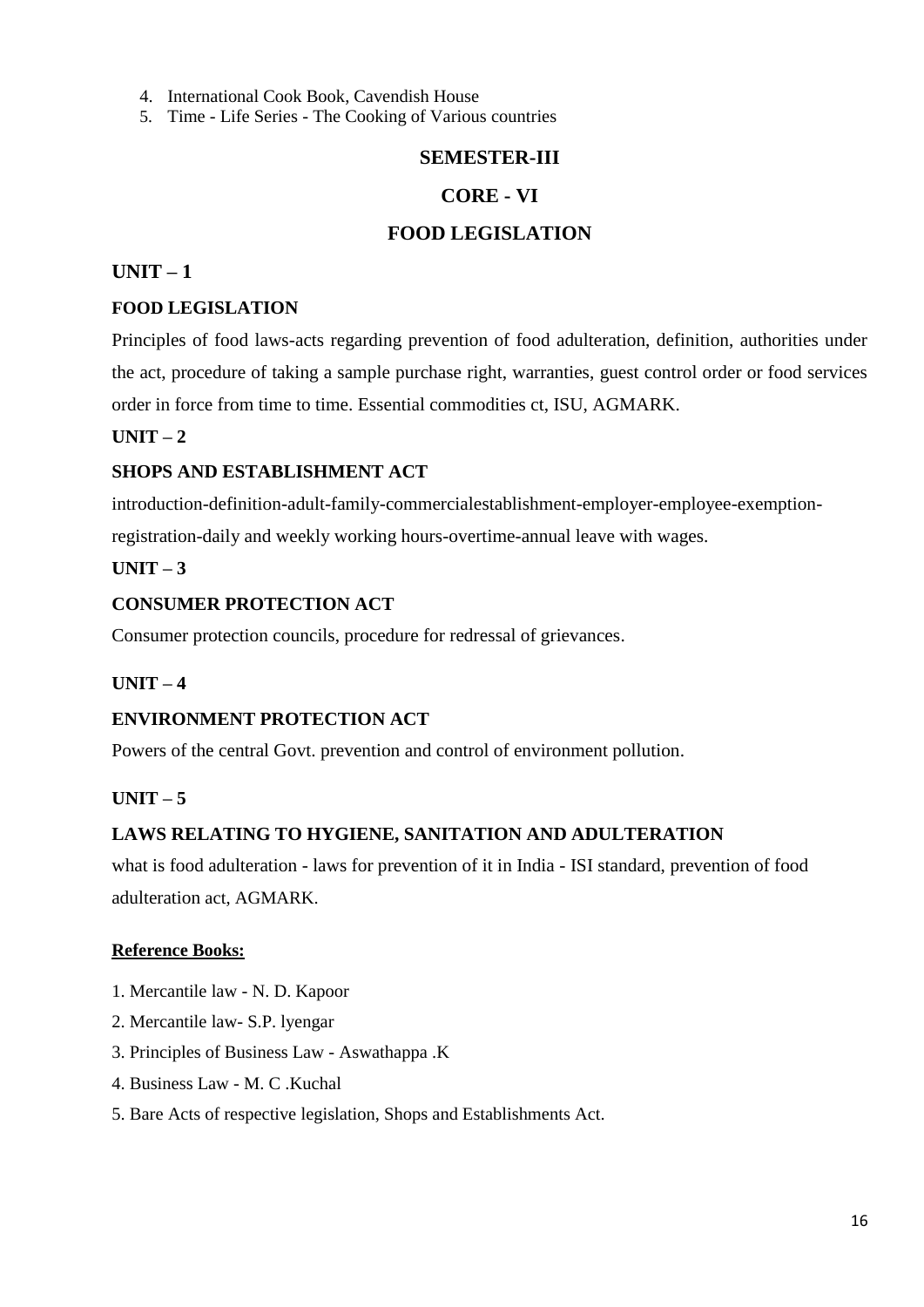#### **ALLIED - III**

### **FOOD COST AND INVENTORY MANAGEMENT**

#### **UNIT – I**

**Cost and Sales concepts:** Control, Cost/Volume/Profit Relationships, Electronic data Processing andControl. **Food Control:** Purchasing control, Receiving control, Storing and Issuing control, Production control,Monthly Inventory and Food Cost Determinations, Actual and Standard cost, Sales control. **Beverage Control:** Beverage Purchasing control, Beverage Receiving, Storing and Issuing control, Beverage Production control, Monitoring Beverage Operations, Beverage Sales control.

#### **UNIT - II**

Labor Control : Labor cost determinants, Controlling labor costs.

**Inventory control**: Importance, Objectives, Methods, Levels & Techniques, Perpetual Inventory,

Monthly Inventory, pricing of commodity, Comparison of Physical and Perpetual Inventory.

#### **UNIT - III**

**Restaurant and Fast Food Industry:** The Food Service Industry, Utility Vs pleasure, Service and MenuPrice, Menu Development, Restaurant Chains—Sandwich chains, Pizza Chains, Dinner Houses, Family Chains, Chicken Chains, Steak Chains, Why Restaurants fail, Success factors—Right concept, Execution, Service, Meeting Customer Expectations.

#### **UNIT - IV**

**Understanding the Customer:** Marketing categories—Captive market, Mass market, Status Market,Customer segments, The Buying Process, On-going trends.

#### **UNIT - V**

**Developing a Marketing Plan**: Definition of Marketing, Conduction of Marketing Audit, Selection ofTarget Market, Positioning, Marketing Objectives, Development and Implementation of Action Plans, Monitoring and Evaluation of Marketing plan.

#### **References:**

- 1. The Professional Chef- The Culinary Institute of America Practical Cookery- Kinton, Ceserani and Foskett Food Production Operation-Parvinder S. Bali Professional Cooking-Wayne Gislen
- 2. Food, Beverage, and Labor Cost Controls by Paul R Dittmer, Gerald G. Griffin
- 3. Food and Beverage Management by Bernard Davis, Andrew Lockwood and Sally
- 4. Food& Beverage Operation—Cost control& Systems Management-Charles Levinso, Prentice Hall.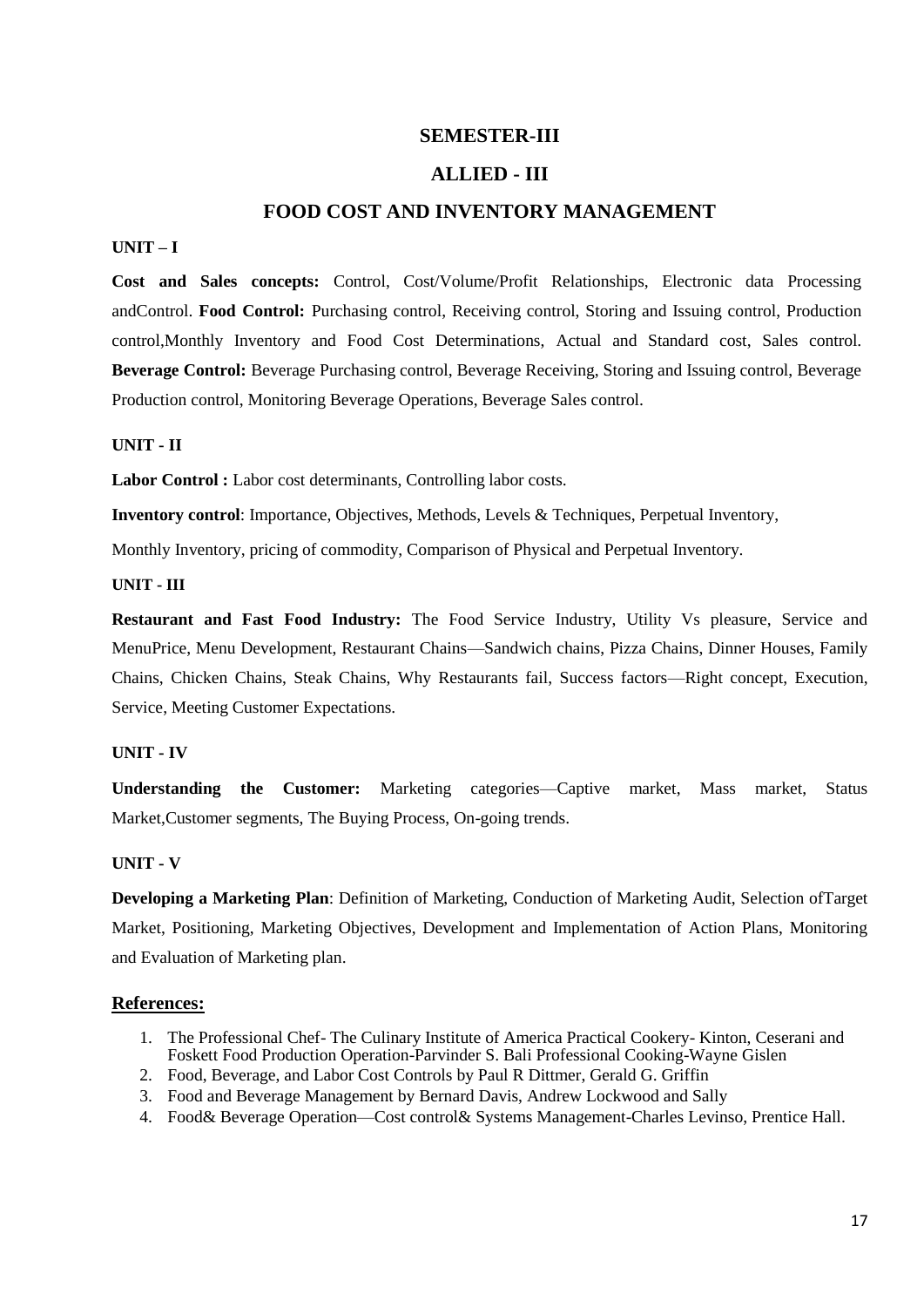## **SBEC - I**

## **INDIAN CULTURE & TRADITIONS**

#### **UNIT – 1**

**Historical perspective** - Indian History - Scope and Objective - Evolution of Culture - Ancient, medieval and modern Outline of Great Scriptures - Upanishads - Sankya - Darshans - Ramanaya - Mahabharatha – Bhagavadgeetha - Buddhism - Tripitakas - Jainism - Puranas

## $\textbf{I} \cdot \textbf{I} \cdot \textbf{N} \cdot \textbf{I} = 2$

**Life of Great Philosophers** - Adishankaracharya - Madvacharya - Ramanujacharya - Basavanna – Ramakrishna, Paramahamsa - Swamy Vivekaananda - Arabindo

## $IINT - 3$

**Knowledge of Indian Performing Arts** - Bharathanatyam - Kuchupudi - Kathak - Odissi - Kathakali - Mohiniattam

- Folk theater and performances and its role in promoting Indian tourism - Karnataka and Hindustani classical music Indian Painting-Colourful Mosaic-evolution of Indian Painting- Ajantha-Ellora painting

## **UNIT – 4**

**Art, Sculpture and Craft** - Indian Sculptures - Scope - Early Chalukyan style special reference to Badami cave temple - Aihole and Pattadakal sculptures

## $UNIT - 5$

Konark temples - Indo-Sarcenic architecture-Churches of India - Handicrafts - Puppetry - Toys - Jewellery – Textiles.

**Literary Heritage** - Sanskrit - Pali - Kannada - Tamil - Hindi – Urdu.

#### **REFERENCE BOOK:**

- 1. S. Radhakrishnan Indian Philosophy
- 2. R. Shamashastry History of the Dharmasastras
- 3. D. P. Chattopadhyaya what is Living and What is Dead in Indian Philosophy
- 4. Ananda K Kumaraswamy Indian and South East Asian Architecture
- 5. V. Brodov Indina Philosophy in Modern Times
- 6. Swamy Vivekananda His disciples from the East and the West
- 7. V. P. Varma- Modern Indian Political thought
- 8. Ram Acharya Torusim and Cultural Heritage of India. RBSA Publications Jaipur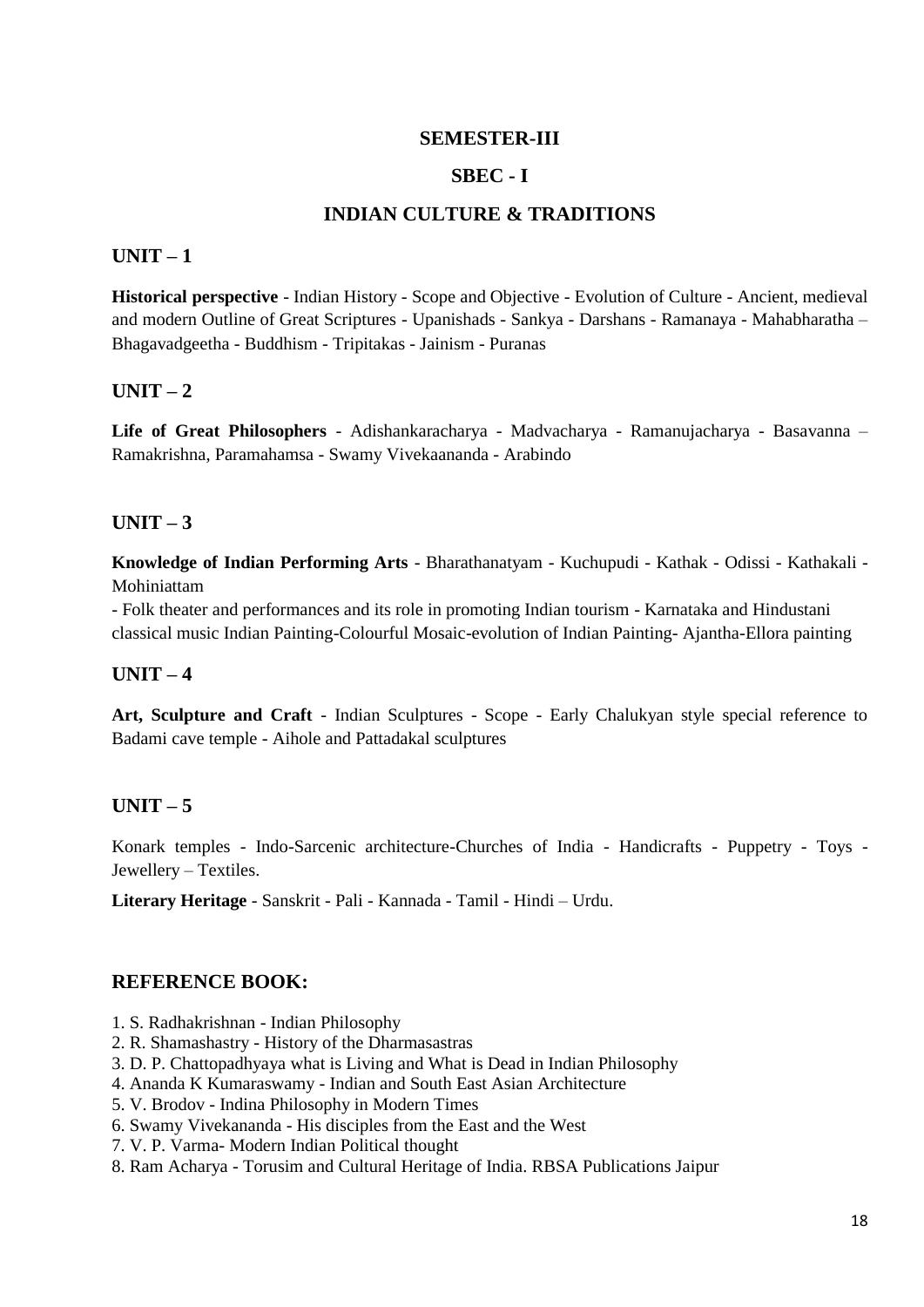## **SBEC - II**

## **HUMAN RESOURCE MANAGEMENT**

#### **Unit 1**

Introduction to Human Resource management – Definition – Objectives and functions- Roles and structure of Human & Resource function in Organizations.

#### **Unit 2**

Human Resource Planning – Personnel policy – Characteristics -Need for planning – Job Analysis – Job Design – Job Description – Job Specification.

#### **Unit 3**

The Selection Process – Placement and Induction – Training and development – Promotion – Demotions – Transfer – Separation.

#### **Unit 4**

Employee Compensation – Wage and salary administration – Bonus – Incentives – Fringe benefits – Job evaluation systems – Human resource information system.

#### **Unit 5**

Employee Maintenance and integration – Welfare and Safety – Accident presentation– Employee grievances and their redressal – Administration of discipline.

#### **REFERENCES :**

- 1. Ventraman C.S. Arid B.K. Srivastrava, Personnel Management and Human Resources, Tata McGraw Hill, 1991.
- 2. Arun Monappa, Industrial Relation, Tata McGraw Hill, 1987.
- 3. Dale Yodder & Paul D. Standohar, Personnel Management & Industrial Relation, Sterling publishers, 1990.
- 4. David A. Decenzo & Stephen P. Robbins, Personnel / Human Resource Management, Prentice Hall, 1955.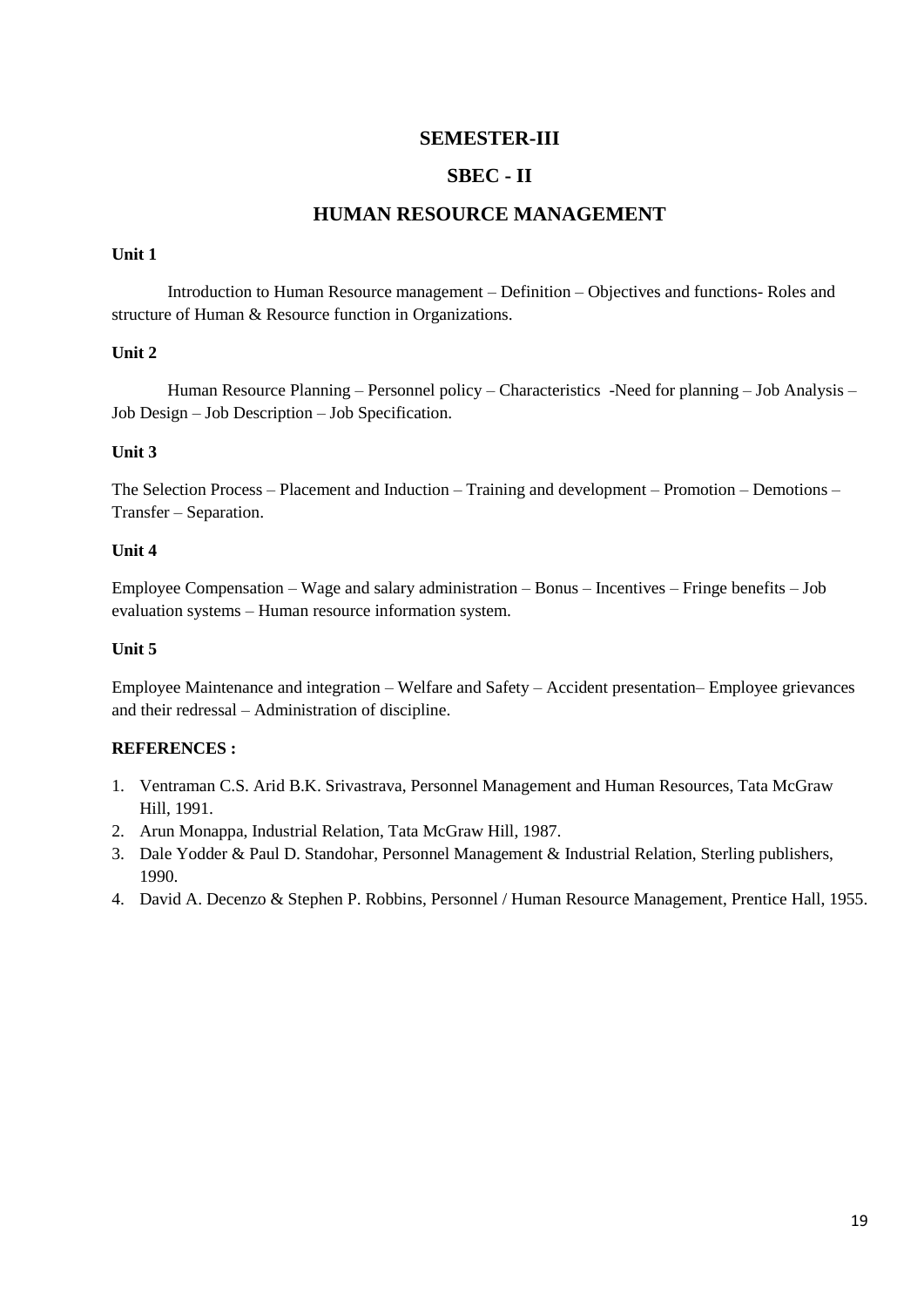### **CORE PRACTICAL - II**

## **INTERNATIONAL CULINARY ART**

#### **BRITISH CUISINE:**

Popular preparations like Yorkshire pudding, Cockaleekie soup, Scotch broth,Irish stew, Welh rarebit, Fish and Chips, Jugged meat, Cornish pasties, Steak and Kidney pie, Sheperd's pie, Toad in the Hole, Haggis, Kippers and Sweet dishes like Fool, Triffle, Crumpet and Lemon curd.

#### **ITALIAN CUISINE:**

Rice preparations like varieties of Risotto, varieties of Pasta, Anti pasto, Gnocchi, Bruschetta, Cacciatora, Soups like Minestroni and Osso bucco, Insalata, Calabrese, Fritata, Friccasea, Cassata, Tiramisu and Zabaglione.

### **FRENCH CUISINE:**

Popular preparations like Quiche Lorraine, Meat Bourguignon, Coq au vin, Ratatouille, Meat Casserole, Bouillabaisse, French Onion soup, Chicken Normandy, Vegetable crepes, Pommes parsley, Vegetable Au gratin, Bouquetiere legumes, Chicken ala king, Consomme, Riz Pilaf, Pommes lyonnaise, Pommes Duschesse, Steak sauté Bercy, Waldorf Salad, Ouefs farcis chimay, Grilled fish with Hollandaise, Crepe Suzzete and Crème Caramel

## **SPANISH CUISINE:**

Gazpacho,Sopa De Ajo Caldo Verde, Cocido Madrileno, Paella, Churros, Pollo En Pepitoria, Fritata De Patata, Pastel De Manzana, Sangria.

#### **MEDITERRANEAN CUISINE:**

Recipes from Spain, France, Greece ( Avgolemono, Dolmades, Moussaka, Spanakopita, Greek Salad)

#### **Reference Books:**

- 1. Practical Cookery, Victor Ceserani & Ronald Kinton, ELBS
- 2. Theory of Catering, Victor Ceserani & Ronald Kinton, ELBS
- 3. Theory of Catering, Mrs. K.Arora, Frank Brothers
- 4. Modern Cookery for Teaching & Trade Vol. I, Ms. Thangam Philip, Orient Longman
- 5. Herrings Dictionary of Classical & Modern Cookery, Walter Bickel
- 6. Chef Manual of Kitchen Management, Fuller, John
- 7. The Professional Chef (4th edition), Le Rol A.Polsom
- **8.** The Book of Ingredients, Jane Grigson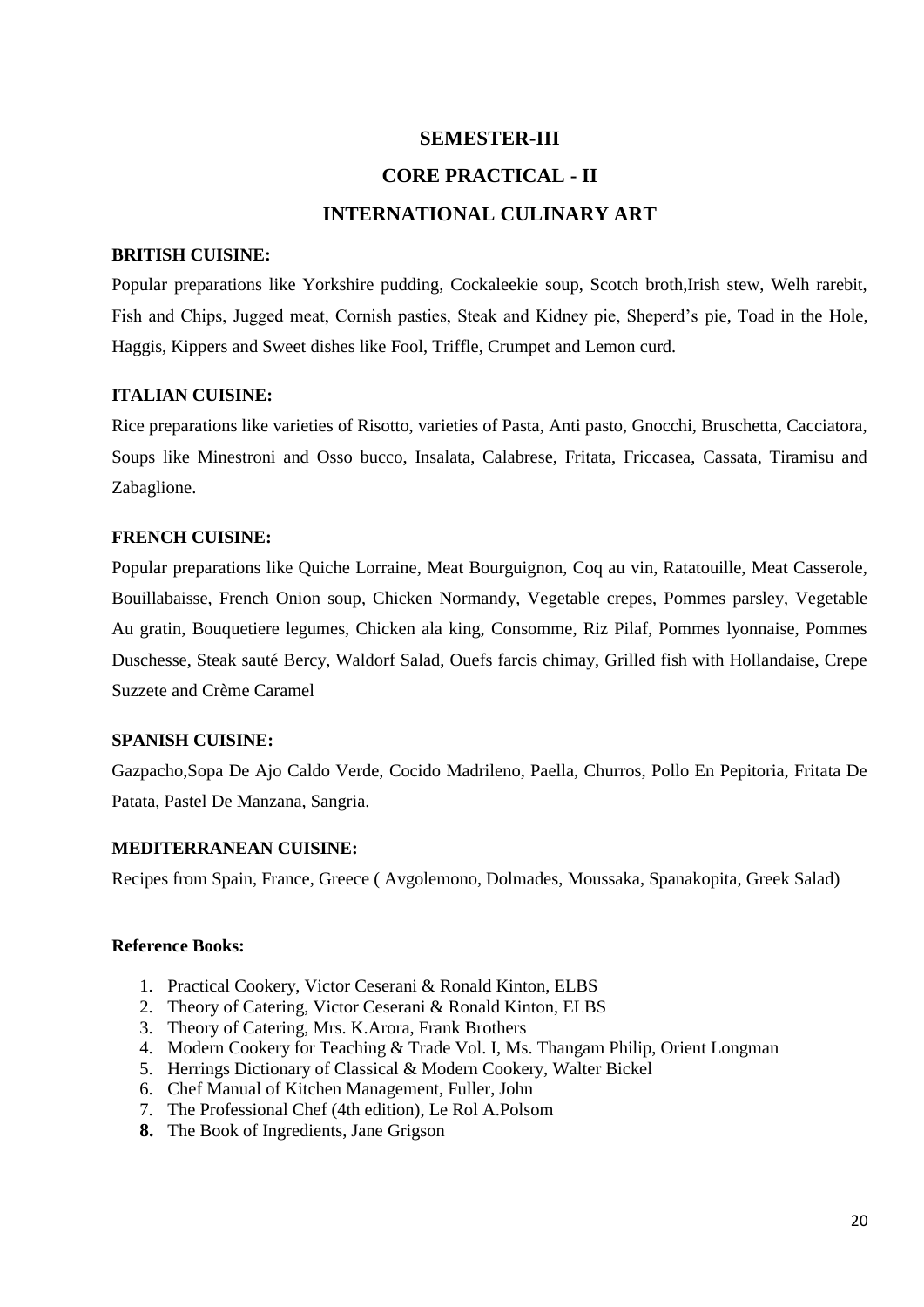## **ELECTIVEPRACTICAL - I**

## **LARDER & SHORT ORDER COOKERY**

## **TYPES OF FORCEMEATS**

- Straight Method
- Gratin Method
- Country Style
- ❖ Emulsion

## **GALLANTINE**

### **PATES AND TERRINES**

- Pate en croute
- Campagne Method
- Pate Maison
- Pate de Foie Gras

## **MOUSSE, MOUSSELINE,QUENELLES,, PARFAIT, ROULLADE**

## **ASPIC AND CHAUD FROID, GELEE**

## **Reference Books:**

- 1. Larder Chef By Borde and Leto
- 2. Modern Cookery for Teaching & Trade Vol. I, Ms. Thangam Philip, Orient Longman
- 3. Chef Manual of Kitchen Management, Fuller, John
- 4. The Book of Ingredients, Jane Grigson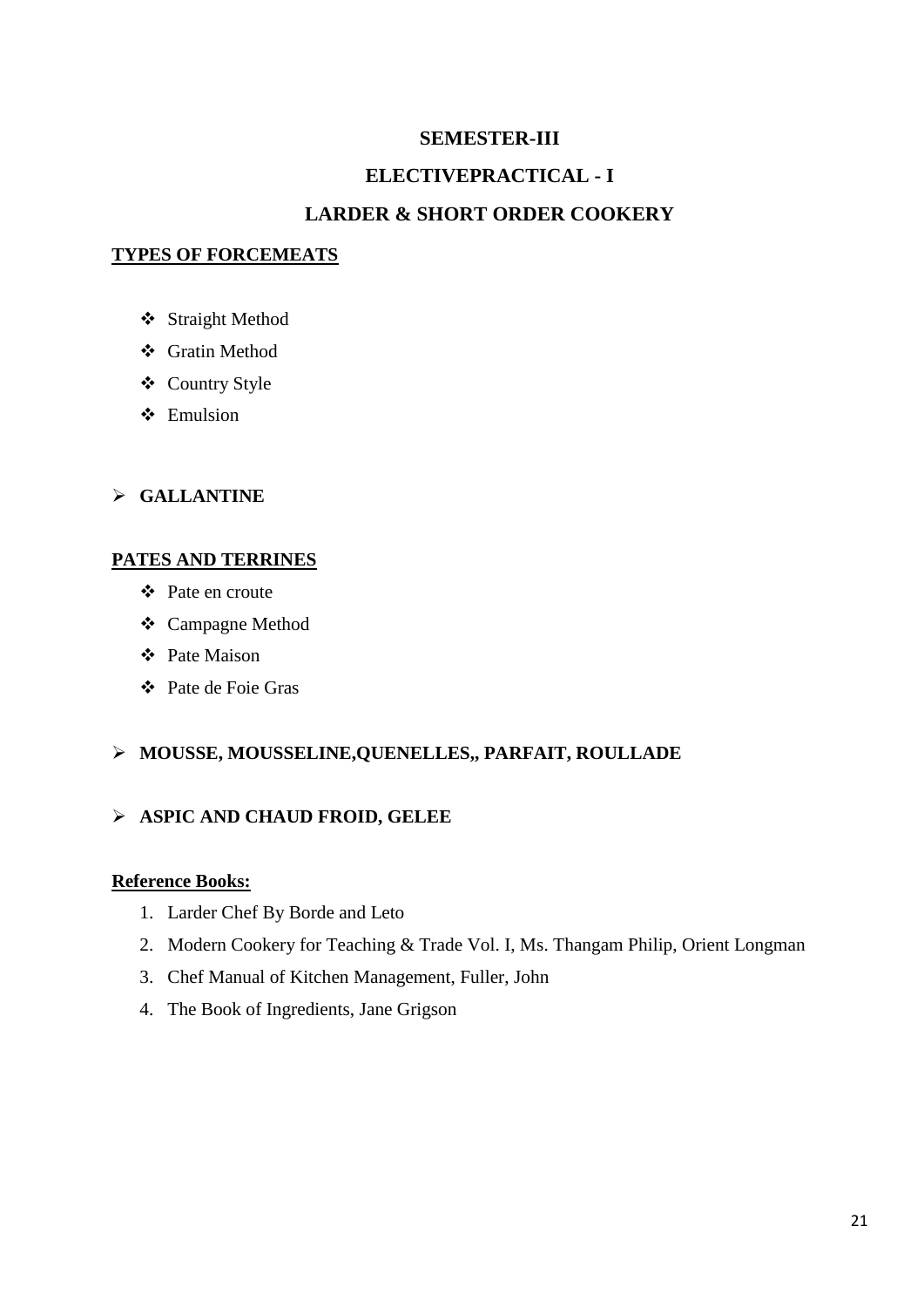## **NMEC-I**

## **NUTRITION & FOOD SCIENCE**

#### **UNIT I**

#### **Fundamentals of Nutrition:**

Nutrition & Nutrients: common terms, definitions and principles of nutrition; Food: Functions, Classifications; Factors affecting food selection and food habits; The nutritive process of Digestion& Absorption; Energy: Components & requirement.

#### **UNIT II**

**Macronutrients:** Carbohydrates:Composition, Classification, Dietary Fibers, Functions, Food Sources, RDA, Digestion & Metabolism of Carbohydrates, Dental Caries, Lactose Intolerance, Effect of cooking on Carbohydrates: Caramelization, Gelatinization, Dextrinisation.

#### **UNIT III**

Proteins:Composition, Classification and RDA, Functions and Food Sources of Proteins, Mutual Supplementation of Proteins for vegetarians, Digestion & Metabolism of Proteins, Deficit / Excess of Proteins, Denaturation, Coagulation, Maillard Browning.

#### **UNIT IV**

Lipids:Composition, Classification and RDA, Functions and Food Sources, Digestion & Metabolism, Lipoproteins, Cholesterol and Trans-Fats, Fats and Diseases – Obesity, Atherosclerosis and CHD; Rancidity, Hydrogenation, Emulsification.

#### **UNIT V**

**Micronutrients:** Vitamins: Brief overview of Vitamins, Classifications of Vitamins, Differences between Fat soluble & Water soluble vitamins, Functions, Dietary Sources, Deficiency and Toxicity Symptoms of Fat soluble and major Water soluble Vitamins

**Minerals (including water):**Importance of all minerals in general in the day to day body functions, Classification of Minerals into Major Minerals & Trace elements; Functions, Dietary Sources, Deficiency and Toxicity Symptoms of important minerals

#### **References:**

- 1. Nutrition for the Food Service Professional by Karen Eich Drummond.
- 2. Principles of Nutrition & Dietetics by Dr. M Swaminathan
- 3. Nutritive Value of Indian Foods by CP Gopalan, BV Rama Sastri, SC Balasubramanian Food:
- 4. Facts and Principles by Sadaksharaswamy and ShakuntalaManay
- 5. Perspectives in Nutrition by Gordon M. Wardlaw : WCD / McGraw Hill Publication.
- 6. Understanding Nutrition by Whitney &Rolfes
- 7. Dietetics by B. Srilakshmi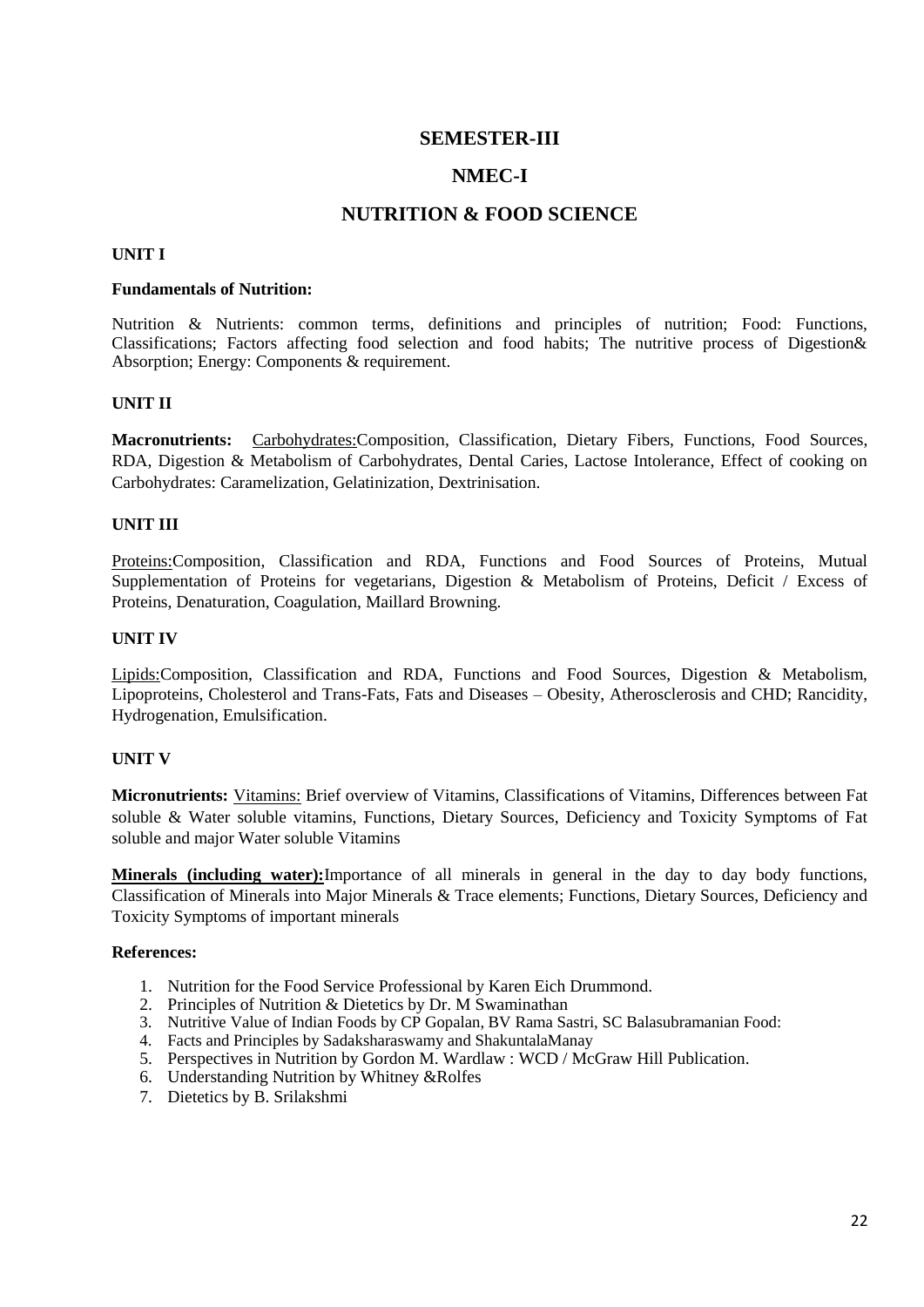## **CORE- VII**

## **KITCHEN FACILITIES PLANNING**

## **UNIT -1**

ENERGY MANAGEMENT: background, energy pricing, energy cost control and building systems, reducing guest room energy costs, reducing food and beverage production and service energy costs, reducing boiler and chilling energy costs, energy management and conservation systems.

## **UNIT -2**

BUILDING AND EXTERIOR FACILITIES: roof, exterior walls, windows and doors, structural frame, foundation elevators, storm water drainage systems, utilities, landscaping and grounds.

## **UNIT -3**

FOOD SERVICE PLANNING AND DESIGN: concept development, feasibility, regulations, planning layout, receiving areas, storage areas, kitchen, office space, sample blue print.

## **UNIT -4**

KITCHEN AND STORES PLANNING AND DESIGN: development process, feasibility studies, space allocation programme, operational

criteria, budget, preliminary schedule, site design, Hotel design, guest rooms and suites, lobby, food and beverage outlets, function areas, recreational facilities, back of the house areas.

## **UNIT -5**

Perishables and Non Perishables; Hot and Cold Servings

#### **REFERENCES:**

1. Hospitality Facilities management and Design By: David M. Stipanuk, Harold Roffmann Published: Educational Institute, AHMA

2. How things work-The Universal Encyclopedia of Machines, Volume 1&2

3. The Management of Maintenance and Engineering Systems in the Hospitality Industry By: Frank

D. Borsenik & Alan T, Stutts Published: John Willey & Sons Inc. NY

4. Air Conditioning Engineering By: W.P.JonesPublished: English Language Book Society/Edword Arnold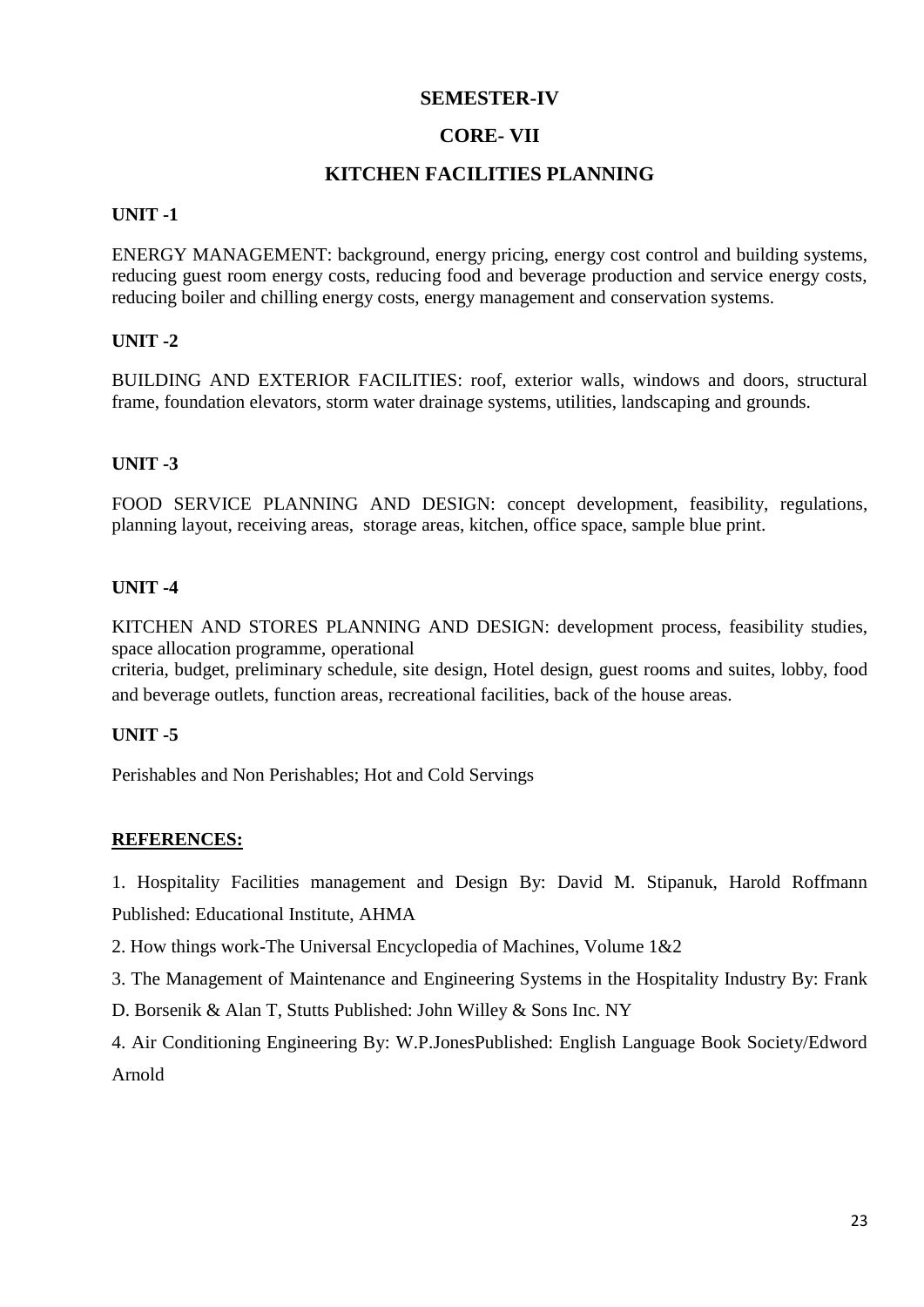## **CORE- VIII**

## **GASTRONOMY**

## **UNIT -1**

**Gastronomy: General concepts**: a historical timeline of a type of food indicating its importance across history; Terminology. Food heritage.

## **UNIT -2**

**Gastronomy: Conquest, Exchange, Middle Ages and Cultural Fusion**: Prehistory and human diet. From raw to cooked: Paleolithic and Neolithic; Food and civilization; First Civilizations: Mesopotamia and Egypt; Food in Eastern World: China and India. Silk Route and international trade; Food in ancient Greece From vegetarian to Mediterranean cuisine; Ancient Rome: Heritage and diffusion; Mediterranean food and trade routes.

## **UNIT -3**

**Gastro-geography: The environment as determining Human Diet:** Food and cultures: Jewish, Muslims, Hindus and Christians; Food contribution by Germanic tribes; Renaissance: Sweet Era; Biography of Brillant Savarin; Italian and French Gastronomy as gastronomic model in Europe. The start of restaurants; Precolonial food in America; American food to the World

## **UNIT -4**

**Technology: From the Health to Molecular food:** Creole Food. Ancient and new Peruvian gastronomy; Taverns, Tea rooms and restaurants.

## **UNIT – 5**

**Macdonadlization:** From Slow food to Fast food; Molecular gastronomy: From "cosmetic" product to health products; Food and globalization;

## **REFERENCE BOOK:**

[1] Congreso de Cocinas Andinas. (2011). V Congreso de Cocinas Andinas: hacia una cocina con identidad y su impacto en el turismo y el empleo. Bogotá-Colombia: Ministerio de Comercio, Industria y Turismo.

[2] Martínez Monzó, J. (2011). Gastronomía y Nutrición. Madrid: Sintésis.

[3] Oxfam. (2011). Pobreza, desigualdad y desarrollo en el Perú: informe anual 2010-2011. Lima: Oxfam

[4] Sociedad Peruana de Gastronomía (2013). El boom gastronómico peruano. Lima: Sociedad Peruana de Gastronomía Secondary References:

[5] Ginoccio Balcazar, L. (2012). Pequeña agricultura y gastronomia:Oportunidades y desafios. Lima: APEGA. [6] Lauer, M. (2010). Bodegón de bodegones comida y artes visuales en el Perú. Lima: Fondo Editorial Universidad San Martín de.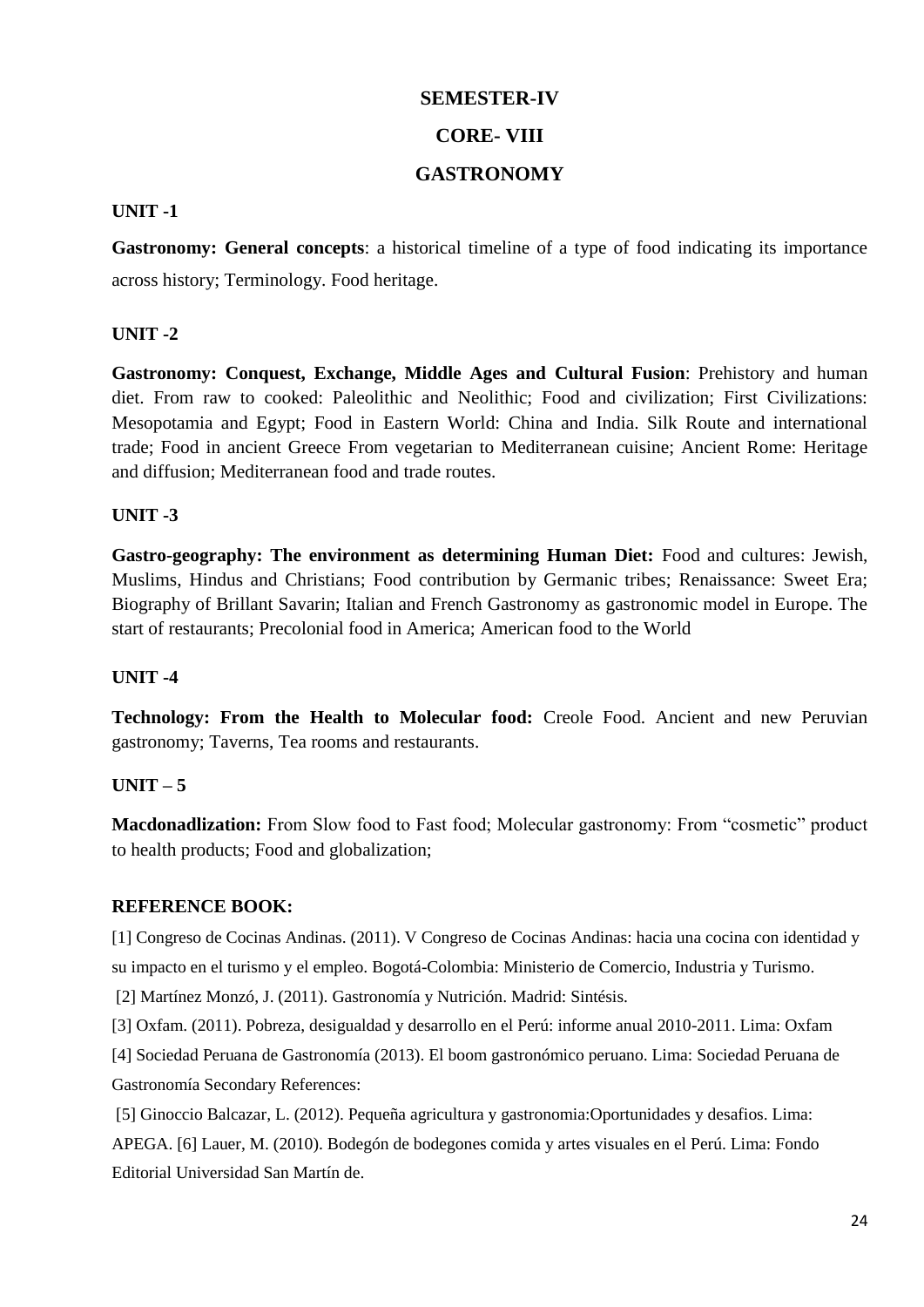## **ELECTIVE - I**

## **LADER & CHARCUTERIE**

#### **UNIT -1**

## **LARDER LAYOUT & EQUIPMENT**

- Introduction of Larder Work
- $\bullet$  Definition
- $\triangleleft$  Equipment found in the larder
- Layout of a typical larder with equipment and various sections

## **UNIT -2**

#### **TERMS & LARDER CONTROL**

- Common terms used in the Larder and Larder control
- Essentials of Larder Control
- C. Importance of Larder Control
- D. Devising Larder Control Systems
- $\div$  E. Leasing with other Departments
- F. Yield Testing
- $\div$  Functions of the Larder
- Hierarchy of Larder Staff
- ❖ Sections of the Larder
- Duties & Responsibilities of larder Chef

#### **UNIT -3**

### **CHARCUTIERIE SAUSAGE**

- $\triangleleft$  Introduction to charcutierie
- $\triangle$  Sausage Types & Varieties
- $\triangle$  Casings Types & Varieties
- $\triangle$  Fillings Types & Varieties
- Additives & Preservatives
- Types of forcemeats
- $\triangle$  Preparation of forcemeats
- Uses of forcemeats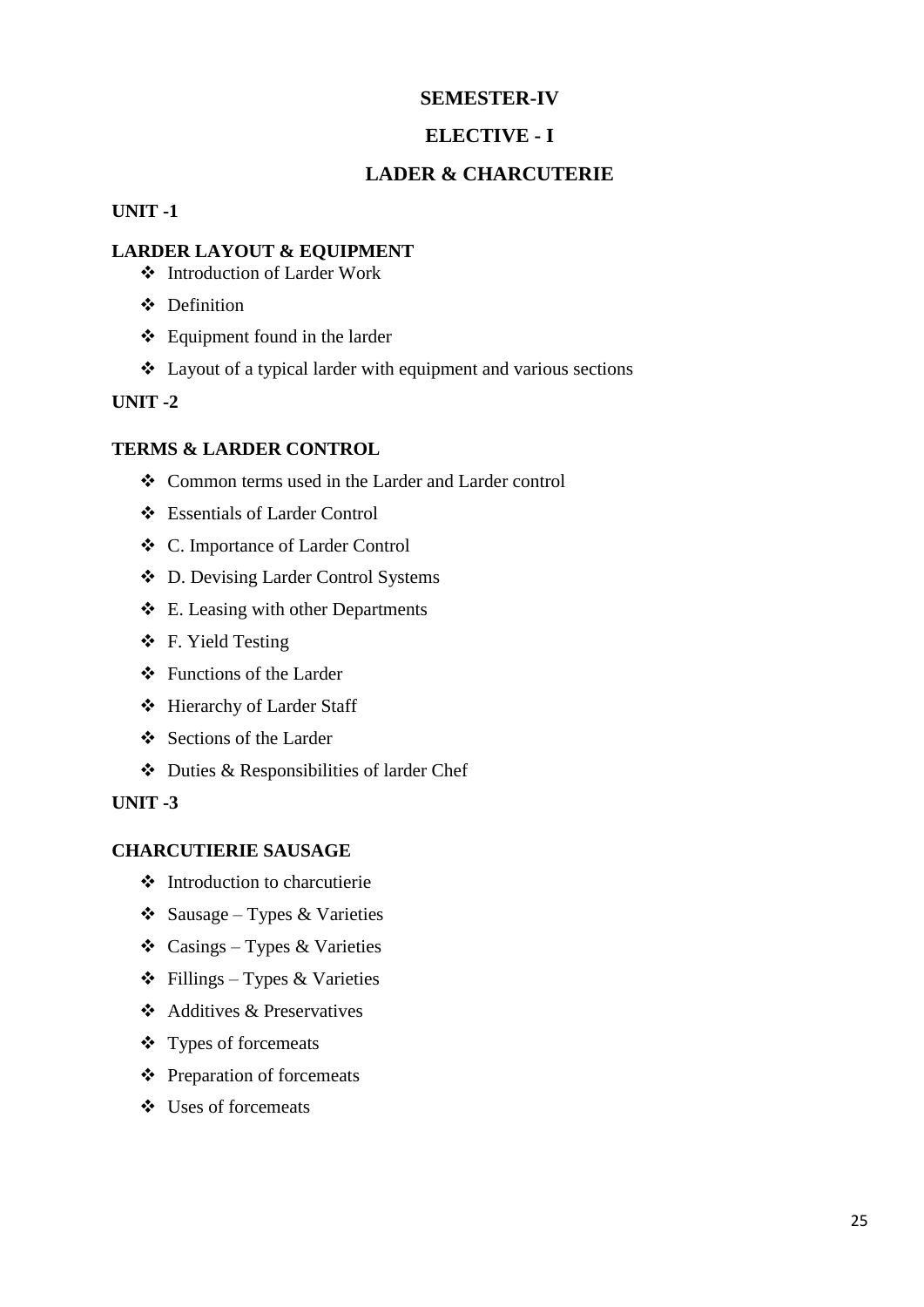## **UNIT-4**

## **BRINES, CURES & ARINADES**

- Types of Brines
- Preparation of Brines
- Methods of Curing
- Types of Marinades
- Uses of Marinades
- Difference between Brines, Cures & Marinades

## **HAM, BACON & GAMON**

- Cuts of ham, Bacon & Gammon.
- Difference between Ham, Bacon & Gammon
- $\triangle$  Processing of Ham & Bacon
- ❖ Green Bacon
- Uses of different cuts

## **UNIT-5**

## **GALANTINES**

- Making of galantines
- Types of Galantine
- Ballotines

## **PATES**

- Types of Pate
- Pate de foie gras
- Making of Pate
- Commerical pate and Pate Maison
- $\triangleleft$  Truffle sources, Cultivation and uses and Types of truffle.

## **MOUSE & MOUSSELINE**

- Types of mousse
- Preparation of mousse
- Preparation of mousseline
- Difference between mousse and mousseline

## **QUENELLES, PARFAITS, ROULADES**

Preparation of Quenelles, Parfaits and Roulades

## **REFERENCE BOOK:**

- 1. Practical Cookery, Victor Ceserani & Ronald Kinton, ELBS
- 2. Theory of Catering, Victor Ceserani & Ronald Kinton, ELBS
- 3. Theory of Catering, Mrs. K.Arora, Frank Brothers
- 4. Modern Cookery for Teaching & Trade Vol. I, Ms. Thangam Philip, Orient Longman
- 5. Chef Manual of Kitchen Management, Fuller, John
- **6.** The Book of Ingredients, Jane Grigson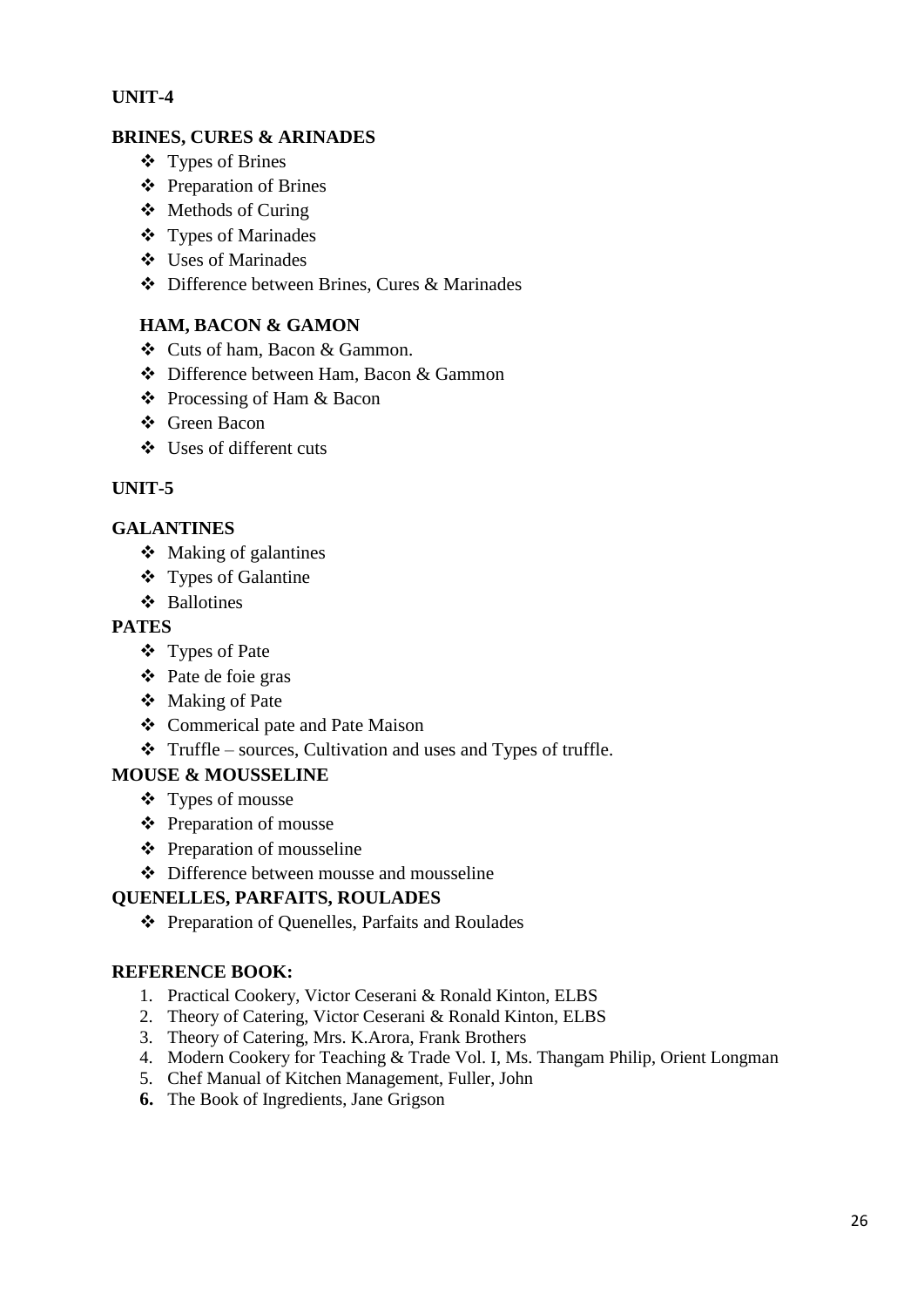## **ALLIED - IV**

### **FOOD SAFETY MANAGEMENT**

## **UNIT – 1**

Standard Operating Procedures Preparing scope, quality policy and quality objectives of food processing company, Defining Standard operating procedure – purpose- Format - developing and implementing, effective writing. SOP for purchasing raw materials, receiving raw materials, storage, cleaning, holding, cooling, freezing, thawing, reheating, personal hygiene, facility and equipments. Systems in laboratory accreditation ; Food as a tourism Product

## **UNIT – 2**

Audit Check List Preparation of HACCP based SOP checklist - personal hygiene, food preparation, hot holding, cold holding, refrigerator, freezer and milk cooler, food storage and dry storage, cleaning and sanitizing, utensils and equipments, large equipments, garbage storage and disposal and pest control.

## **UNIT – 3**

Pre-requisite Program Good Manufacturing Practices - Personal hygiene – occupational health and safety specification, Food Plant Sanitation Management - Plant facilities construction and maintenance exterior of the building- interior of the building- equipments. Storage, transportation, traceability, recalling procedures, training.

## **UNIT – 4**

HACCP principle Conduct a hazard analysis, CCP identification, establish critical limits for each CCP, establish CCP monitoring procedures, establish corrective actions procedures, establish procedures for HACCP verification and validation, documenting the HACCP Program.

### **UNIT – 5**

Implementation of HACCP and conducting audit HACCP for jam, biscuit, bread, dairy, meat, fish and egg industries. Conducting of open meeting and close meeting in auditing, preparation of audit reports for different department- audit exercise

#### **REFERENCE BOOK:**

1. Andres Vasconcellos J. 2005. Quality Assurance for the Food industry - A practical approach. CRC press.

2. Inteaz Alli. 2004. Food quality assurance - Principles & practices. CRC Press. New York.

3. Sara Mortimore and Carol Wallace. 2013. HACCP - A practical approach. Third edition. Chapman and Hall,London.

4. Roday, S. 1998. Food Hygiene and Sanitation, Tata McGraw-Hill Education.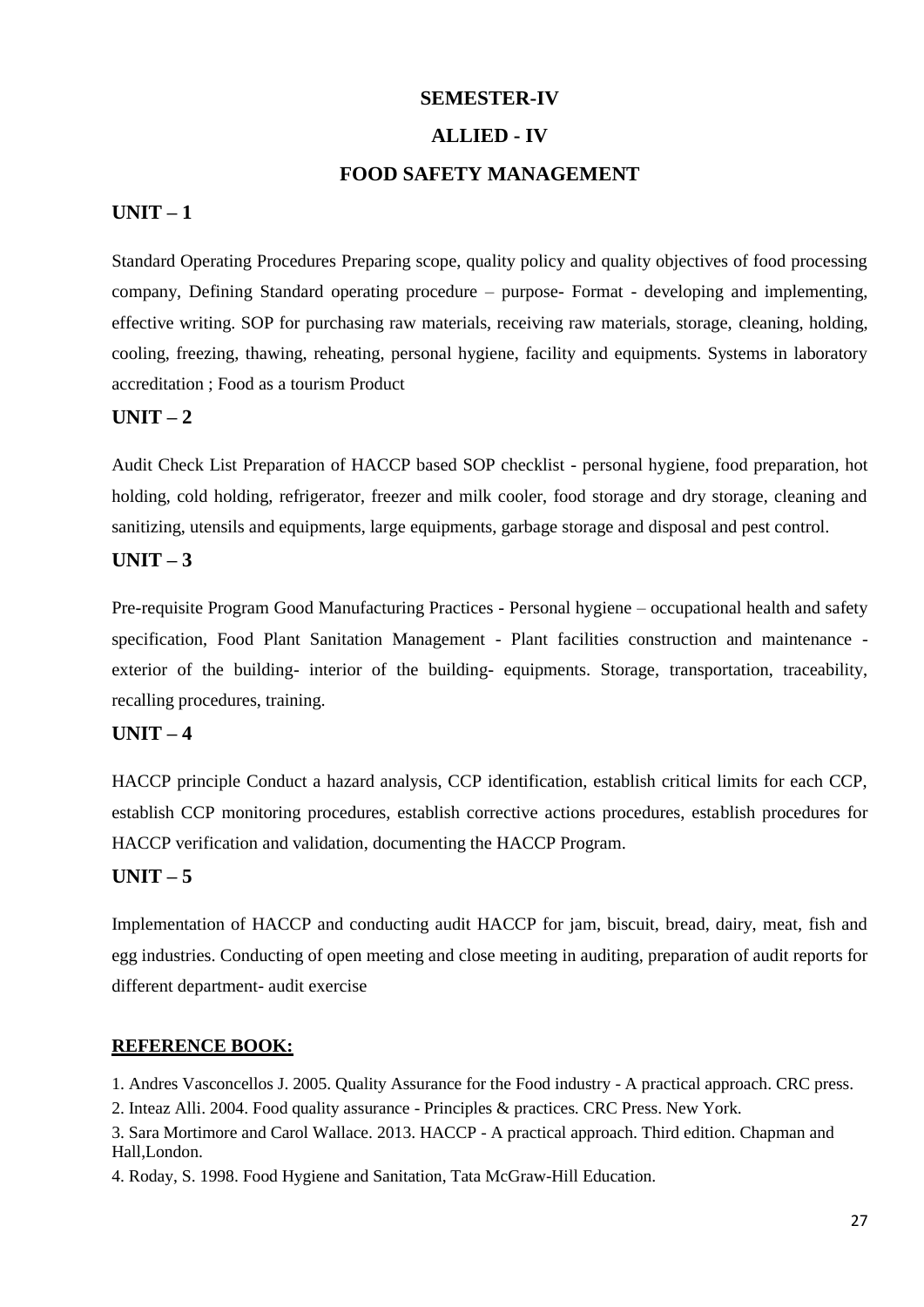## **SBEC PRACTICAL - I**

## **FOOD & BEVERAGE – ALCOHOLIC & NON ALCOHOLIC**

- Preparation of various Cocktails & Mocktails :
- Whisky Based 5 varieties
- $\triangle$  Rum based 5 varieties
- Gin based 5 varieties
- Vodka based 5 varieties
- Tequila based 5varieties
- $\triangleleft$  Mocktails 10 varieties
- Gueridon Service: Crepe suzette; Banana Flambe; Rum Omelette; Flaring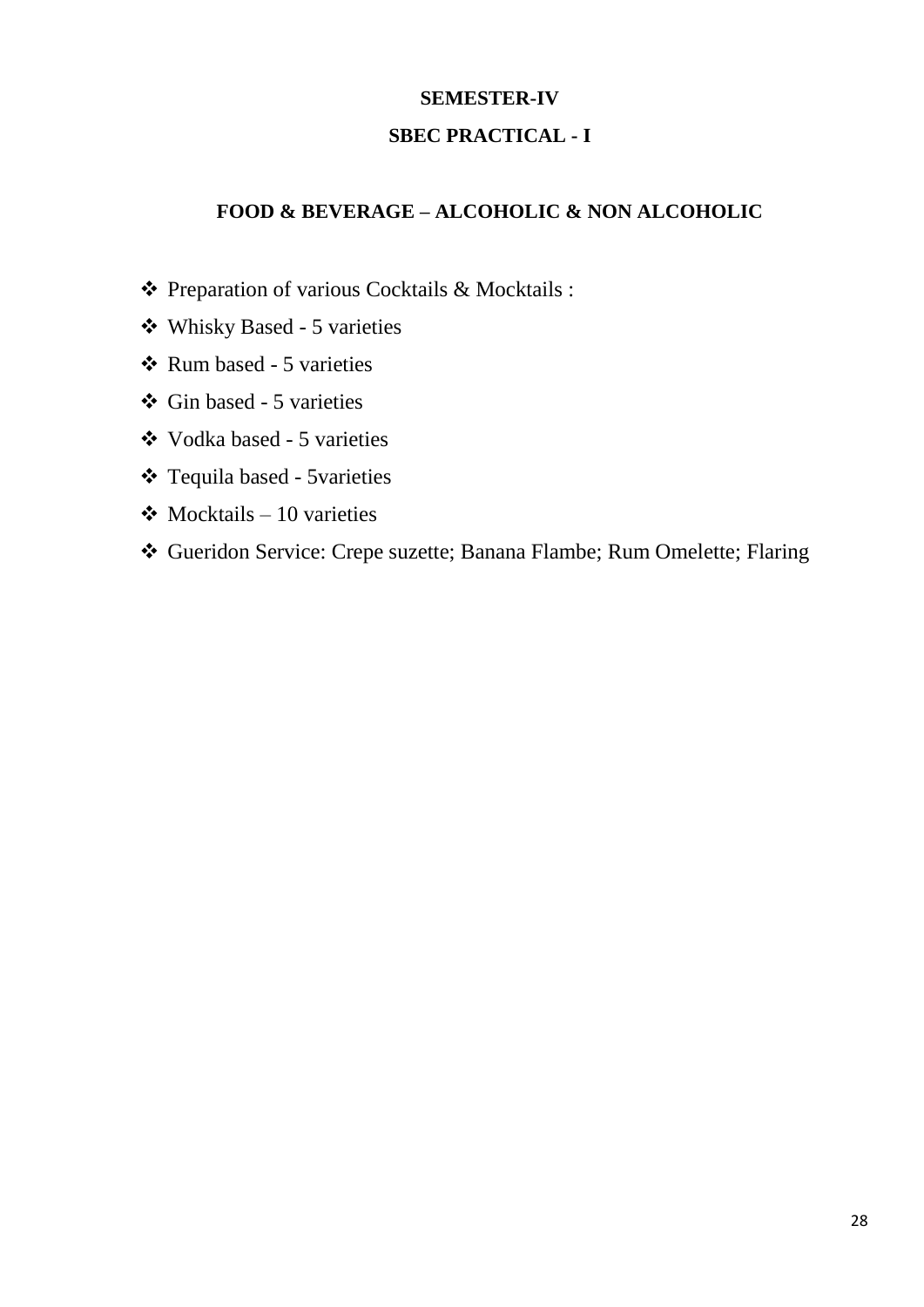## **CORE PRACTICAL - III**

## **TECHNIQUES OF PAN ASIAN CUISINE**

### **I. Japanese Cuisine**

Rice preparations like Glutinous rice and Mochi, seafood delicacies like Sashimi, Tempura and Sushi, soups like Dashi and Sulmono, Noodles like Soba and Udon, Vegetable preparations like Tsukemono and Sunomono and Meat preparation like Sukiyaki.

## **II. Chinese Cuisine**

Characteristic dishes from various schools of cuisine as follows:

#### **Cantonese – Chowmein, Dimsum and Char siu bao.**

**Sanghai** – Chi pao yu, Soy meat and steamed egg rolls.

**Peking** – Mongolian Fire Pot, Peking Duck and Moo Shu Pork.

**Szechwan** – Rice soup, Wonton and Szechuan chicken, Darsaan.

## **III. Korean Cuisine**

Famous dishes like Sang-chi-sam, Bulgogi, Glass noodles, Chao-mein, Clam casserole, Shrimp soup, Egg soup, Shin sul ro, Stir fried rice, Tashima daikon, Sweet rice dessert.

## **IV. Southeast Asian Cuisine (Includes cuisine of Thailand, Malaysia, Vietnam, Burma and Srilanka)**

Rice preparations like Pineapple rice and Coconut rice, Fish preparations like Shrimp Pepper curry and crab rolls, meat preparations like Red Thai curry, Chicken Satay and green curry.

## **V. West Asian Cuisine (Includes cuisines from Arabian countries, Iran, Lebanon)**

Bread preparations like Challah, Pita and Lavosh, Meat dishes like Kibbish, Shawarma, Moussaka and Kabob, Vegetable preparations like Spanakopite, Falafel, Mummus, Tahini, Tabouli, Dolmas and desert like Baklava.

#### **REFERENCE BOOK:**

- 1. The Professional Pastry Chef, Friberg
- 2. The Wilton Ways of Cake Decorations, Hamlyn Publishing
- 3. Chocolate, Carolyn Humphries
- 4. International Cook Book, Cavendish House
- 5. Time Life Series The Cooking of Various countries
- **6.** Food Around The World Pearson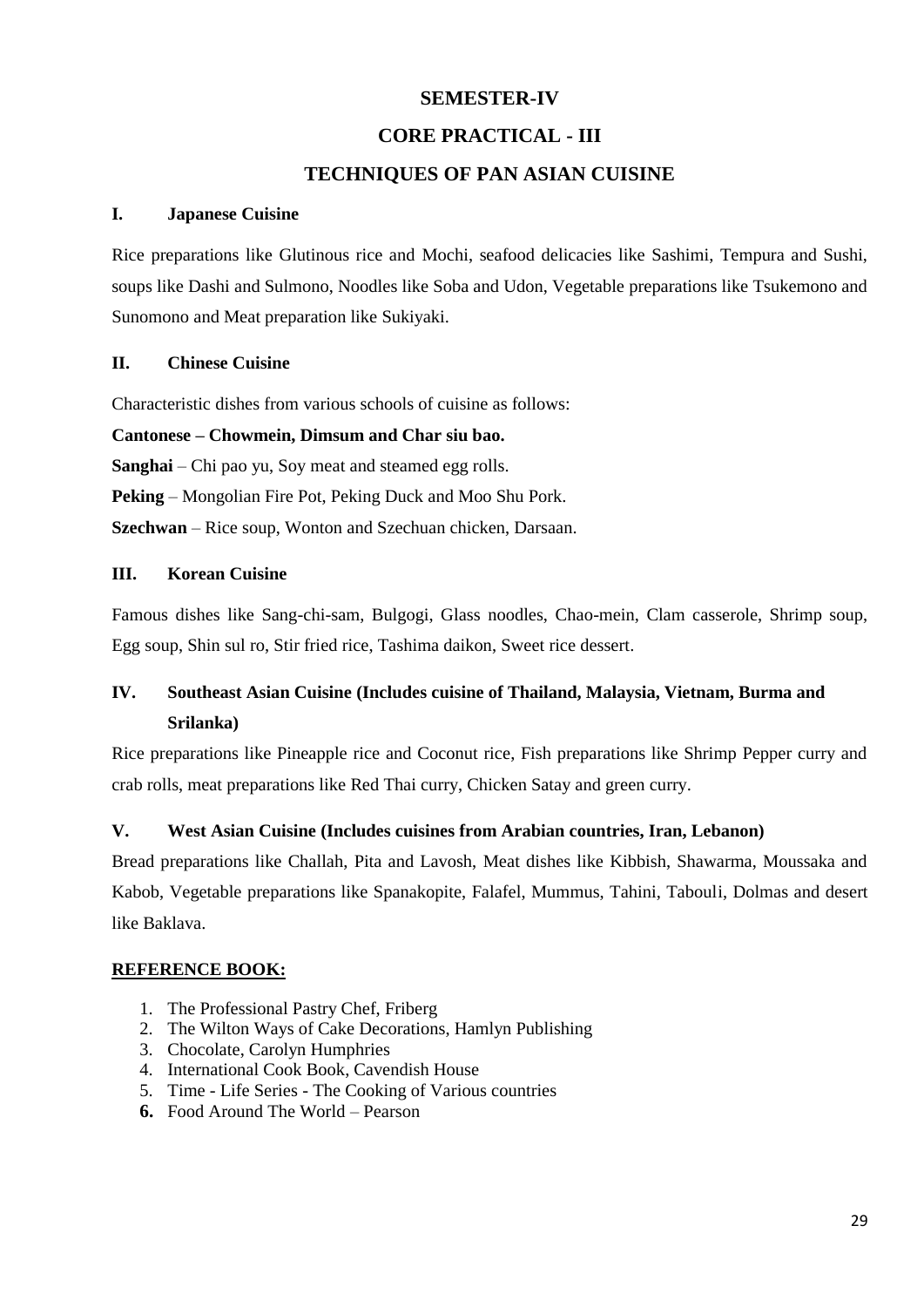## **ELECTIVE PRACTICAL - II**

## **ADVANCED TECHNIQUES OF BAKING & PASTRY**

- Different types of icing and Celebration cake
- Different types bakery sauce and Celebration cake
- Chocolate preparation
- **❖** Trio of chocolate mousse
- Torta capre
- **❖ Red velvet swiss roll**
- **❖** Marzipan fruits
- **❖** Tiramisu
- Oprea pastry
- Chocolate log
- Clover leaf bread
- **❖ Black olive ciabatta**
- Yule log
- ❖ Blue berry scone
- Baked Alaska
- **❖** Petit pain au chocolate
- Different types of Meringue product
- Different type of flan and tarts

## **REFERENCE BOOKS:**

- 1. Food Production Theory by k. Damodharan
- 2.Theory of Cookery by Krishna arora
- 3. Modern Cookery Volume I by Thangam E. Phillp
- 4. Modern Cookery Volume II by Thangam E Phillp
- 5. Practical Cookery by Kinton & Ceserani
- 6. Theory of Catering by Mrs.K.Arora
- 7. A Taste of India by Madhur Jeffrey
- 8. World wide Cook Book by Marshall Cavendish
- 9. The world Encyclopaedia of Food by I Patrick Loyal J.M
- 10. Le Rol A. Polsom by The Professional Chef  $(4<sup>th</sup>$  edition)
- 11. Larousse Gastronomiqu-Cookery Encyclopedia by Paul Hamlyn
- 13. The Book of Ingredients by Jane Grigson
- 14. The complete Guide to the Art of Modern Cookery by Escoffier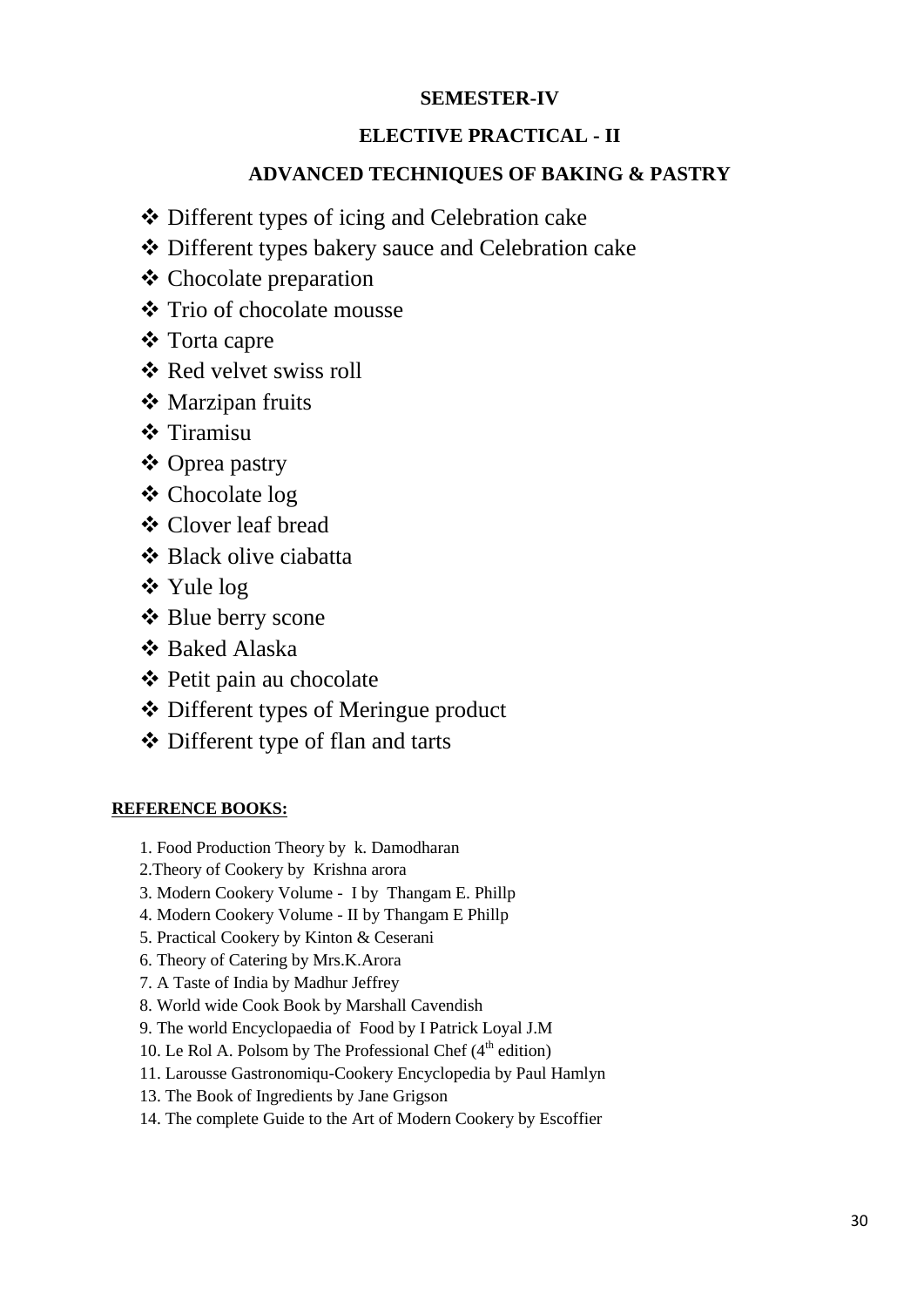## **NMEC-II**

## **BAKERY & CONFECTIONARY**

#### **UNIT I**

**Introduction to Baking and Patisserie Art:** Historical Background, Basic Baking Principles,Introduction to Baking and Pastry equipment.

**Understanding Bakery Ingredients:** Characteristics and role of ingredients in Baking, Bakeryfundamentals and Formula balancing

#### **UNIT II**

**Basic Bread Making Techniques:** Functions of ingredients in Bread making, Study of Bread makingsteps, Types of Processes, Study of Bread Faults

**Basic Syrups, Creams and Sauces:** Basic syrups for Bakeshop, Dessert Sauces, Basic Creams andFillings

#### **UNIT III**

**Understanding basic Pastry making and Pie Doughs:**Pastry Basics, Types Pastries and ProcessingTechniques, Basic Pie doughs, Faults and causes in Pastries, Pastry Variations

#### **UNIT IV**

**Understanding basic cake mixing and baking:**Functions of ingredients in cake making, Cake mixingmethods, Cake failures or defects, Balancing cake Formulas, Basic techniques to assemble and decoratecakes.

#### **UNIT V**

**Hot and Cold Desserts:** Custards and Puddings, Mousse and Soufflés, Variations of Hot and Colddesserts.

**Cookies:**Processing Techniques, Make up styles of cookies, Baking and faults in cookies, PresentationTechniques, Variations of Cookies.

#### **REFERENCES:**

- **1.** WAYNE GISSLEN Professional Baking, 5th Edition, John Wiley USA. HANEMAN L.J. Bakery: Flour Confectionery HEINMAN
- **2.** MERMAID BOOKS The Book Of Ingredients DOWELL PHILIP
- JOHN WILEY Understanding Baking AMENDOLA JOSEPH
- **3.** NEW AGE INTERNATIONAL, A Professional Text to Bakery And Confectionery, KINGSLEEJOHN
- **4.** VIRTUE AND COMPANY LTD., The New International Confectioner: WILFRED J. FRANCE CHARRETTE JACQUES, Great Cakes and Pastries,TEUBNER CHRISTIAN
- **5.** JOSEPH AMENDOLA ,Baker's Manual, 5th Edition, NICOLE REES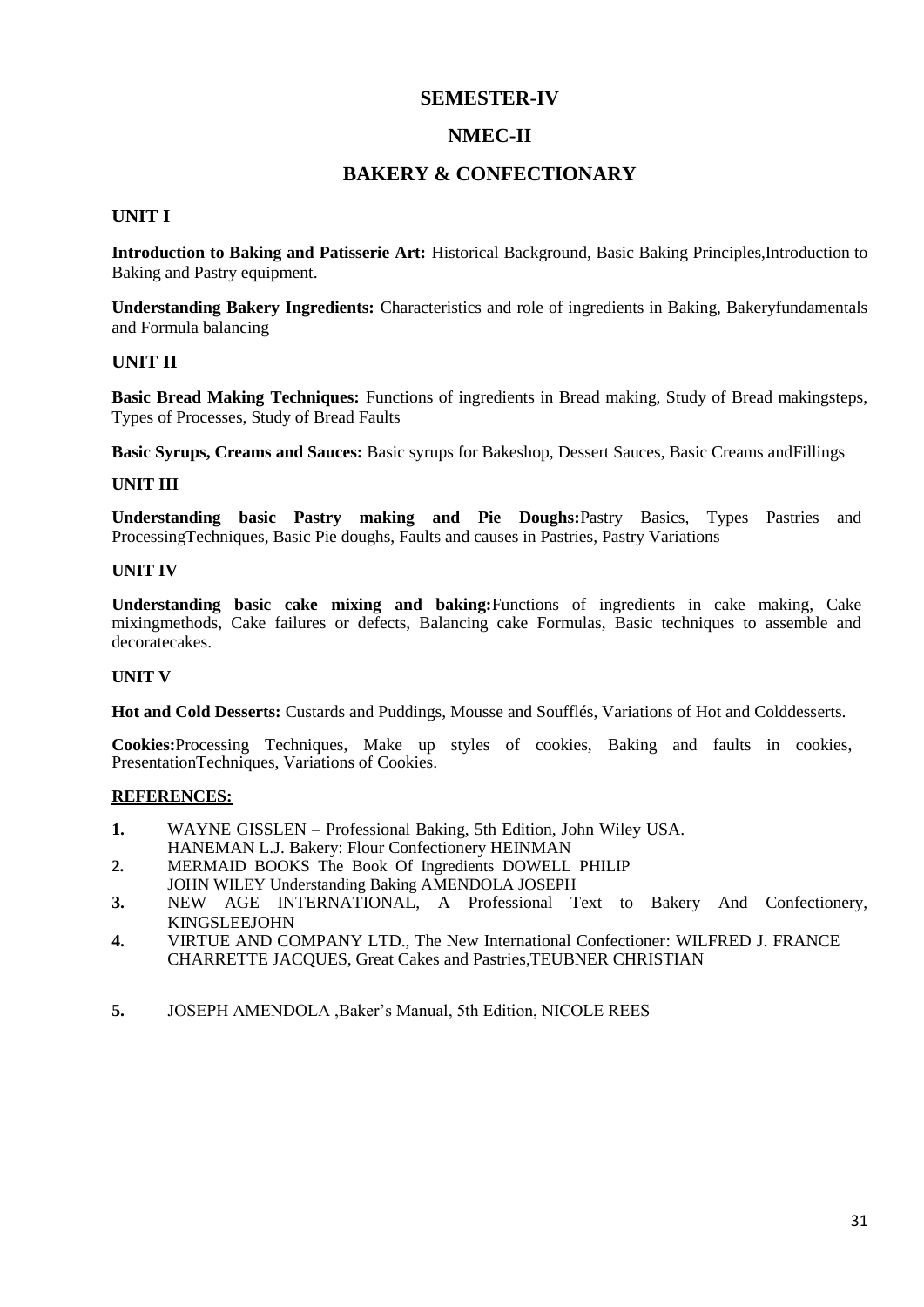## **CORE-IX**

## **CUISINES OF AMERICA & EUROPE**

#### **UNIT – I**

#### **INTRODUCTION TO GASTRONOMY**

#### Objective

By the end of this unit the student will learn and understand the gastronomy of the modern world mainly from the Americas and Europe.

Economic and social values of gastronomy

International gastronomic languages

Gastronomic and territorial geography

Planning designing of the new gastronomy.

Demonstrations and Presentations

Presentations on Carême& Escoffier Fernand Point, Paul Bocuse, Michel Guérard , Craig Claiborne & Julia Child.

Presentation on Alice Waters,

Melissa Kelly & Rick Bayless.

#### **UNIT – II**

#### **CLASSICAL AMERICAN COOKERY**

Objective

By the end of this unit the student will learn and understand the cuisine of America.

Soups

fast foods (sandwiches, burgers, and hotdogs)

steaks

#### **MEXICAN CUISINE**

Objective

By the end of this unit the student will learn and understand the cuisine of Mexico.

Mariscos (seafood dishes)

Stews

intricate sauces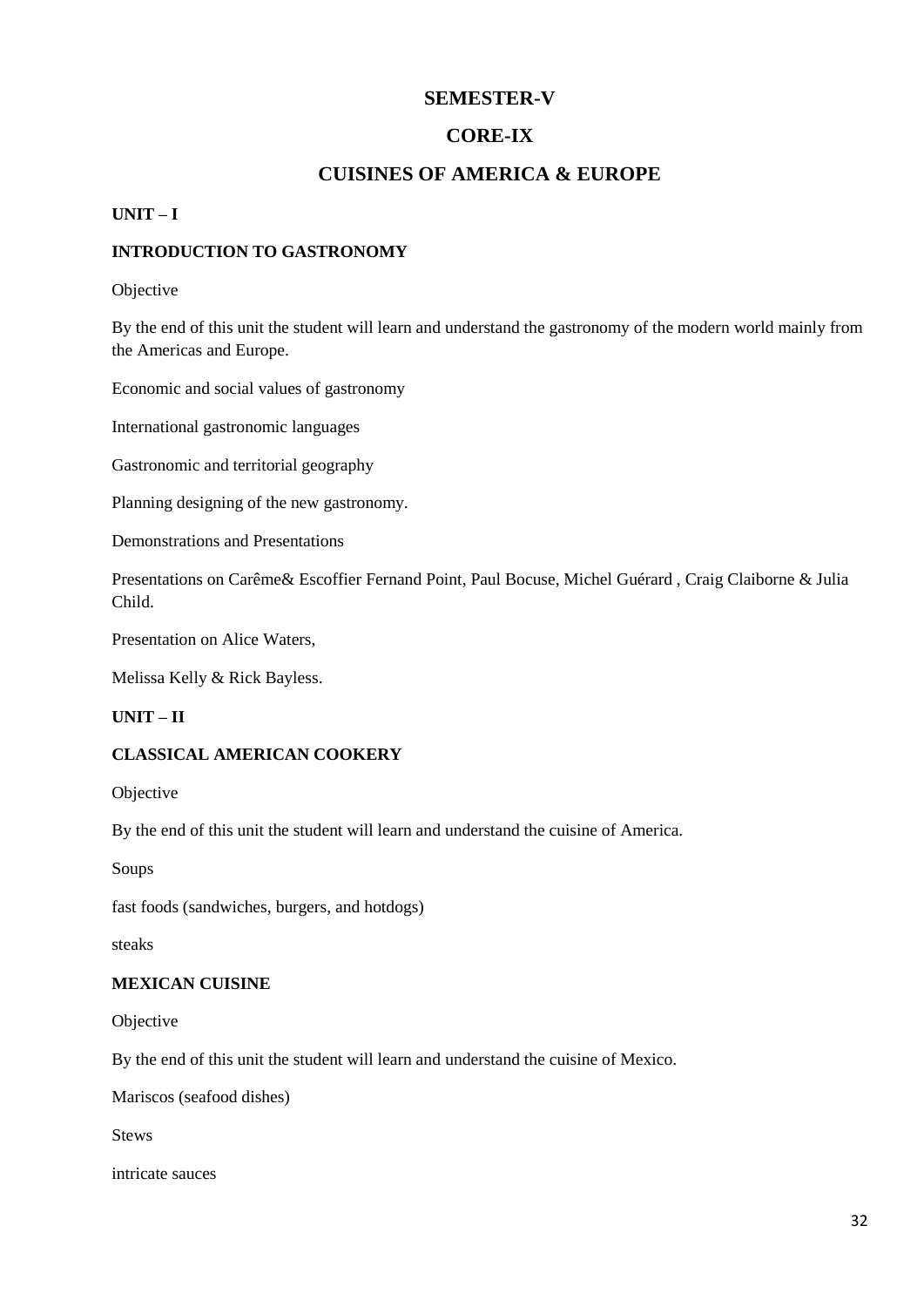Corn based recipes and deserts.

North, central and southern Mexican cuisines

#### **HAWAIIAN CUISINE**

Objective

By the end of this unit the student will learn and understand the cuisine of Hawai .

History and influence of foreign foods

#### **CARIBBEAN CUISINE**

Objective

By the end of this unit the student will learn and understand the cuisine of the Caribbean Islands.

Barbecue, and jerk recipes, Beans and bean products

#### **LUCIANA CUISINE**

Objective

By the end of this unit the student will learn and understand the cuisine of Luciana.

Creole and Cajun cooking,

**UNIT – III**

#### **SPANISH CUISINE**

Objective

By the end of this unit the student will learn and understand the cuisine of Spain.

The regions of Spain and the geographical, climatic, and political influences

Indigenous ingredients of Spain

Significant dishes representative of each region of Spain

The Islamic occupation of Spain

The discovery of the Americas.

#### **UNIT – IV**

#### **ITALIAN CUISINE**

Objective

By the end of this unit the student will learn and understand the cuisine of Italy.

Geographical, Climatic and Political Influences

Impact of the Renaissance and the Exploration of the New World on the Cuisine of the Regions of Central Italy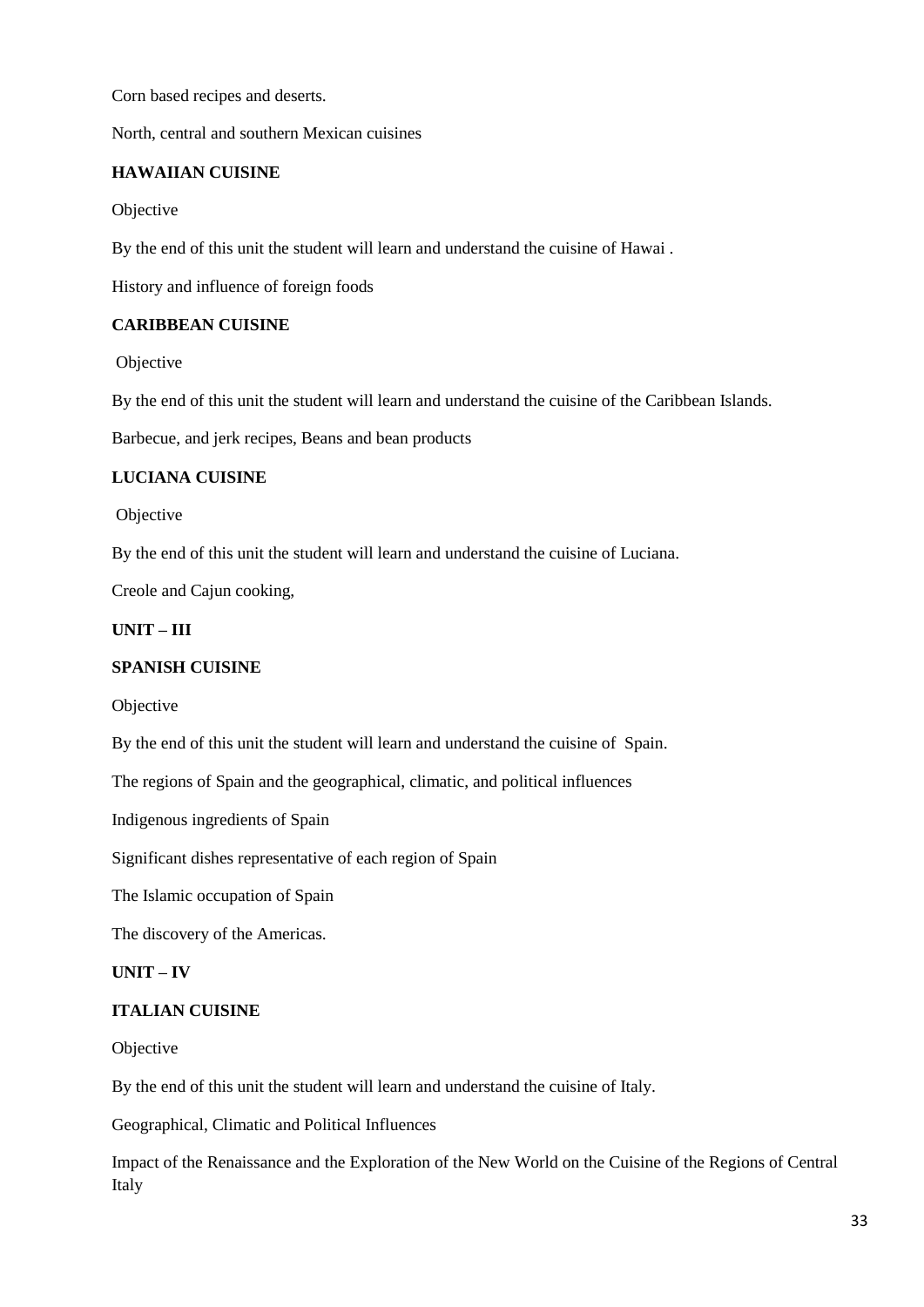Balsamic Vinegar, The Gastronomic Heartland‖ of Italy The Origin of Polenta Significant dishes representative of each region of Italy The regions of Spain and the geographical Climatic and political influences.

**UNIT – V**

#### **FRENCH CUISINE**

**Objective** 

By the end of this unit the student will learn and understand the cuisine of France.

The geographical, climatic, and historical influences on the cuisine of the south of France,

The indigenous ingredients of the south of France,

Central France

Northern France

Regional specialties

The geographical, climatic and historical influences on the cuisine Central France

The indigenous ingredients of Central France,

Regional specialties.

#### **References:**

- 1. ALFORD, A., DUGUID, N. Seduction of Rice. New York: Artisan, 1998. ALGAR, A. Classical Turkish Cooking. New York: HarperCollins 1991.
- 2. ARTUSI, PELLEGRINO. La Scienza in Cucina e L'arte di Mangiar. Bene.Milano.Garzanti. 1970.
- 3. BASTIANICH. LIDIA MATTICCHIO. Lidia's Italian American Kitchen. New York. Alfred A. Knopf. 2001.
- 4. DC 1994. BOCUSE, PAUL. Regional French Cooking. Flammarion 1991.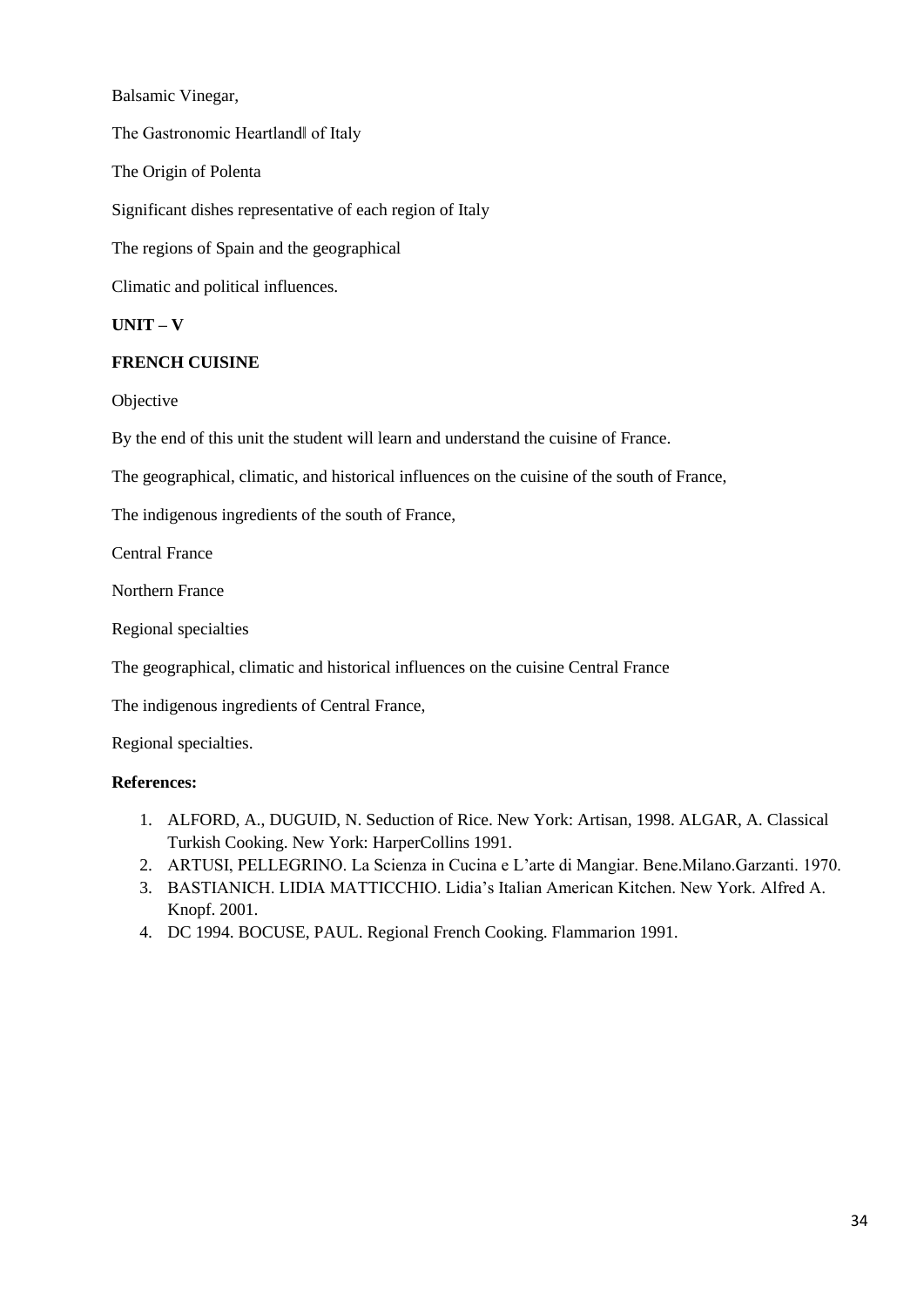## **CORE-X**

## **EASTERN INDIAN CUISINE & CULTURE**

## **UNIT – I**

States of this Region; Traditional Dresses; Etiquettes

## **UNIT- 2**

Bengali Cuisine

## $UNIT-3$

Odiyan , Assamese and Bihari Cuisine

## **UNIT – 4**

Major Fairs & Festivals of the Region

## $UNIT - 5$

North Eastern cuisine, Culture and Festival

#### **REFERENCE BOOKS:-**

1. Pollan, M. 2006. The Omnivore's Dilemma. New York: Penguin. [Part 1, Pp 15-109].

2. Holmes. S. (2013). Fresh Fruit: Broken Bodies. Berkeley, CA: University of California Press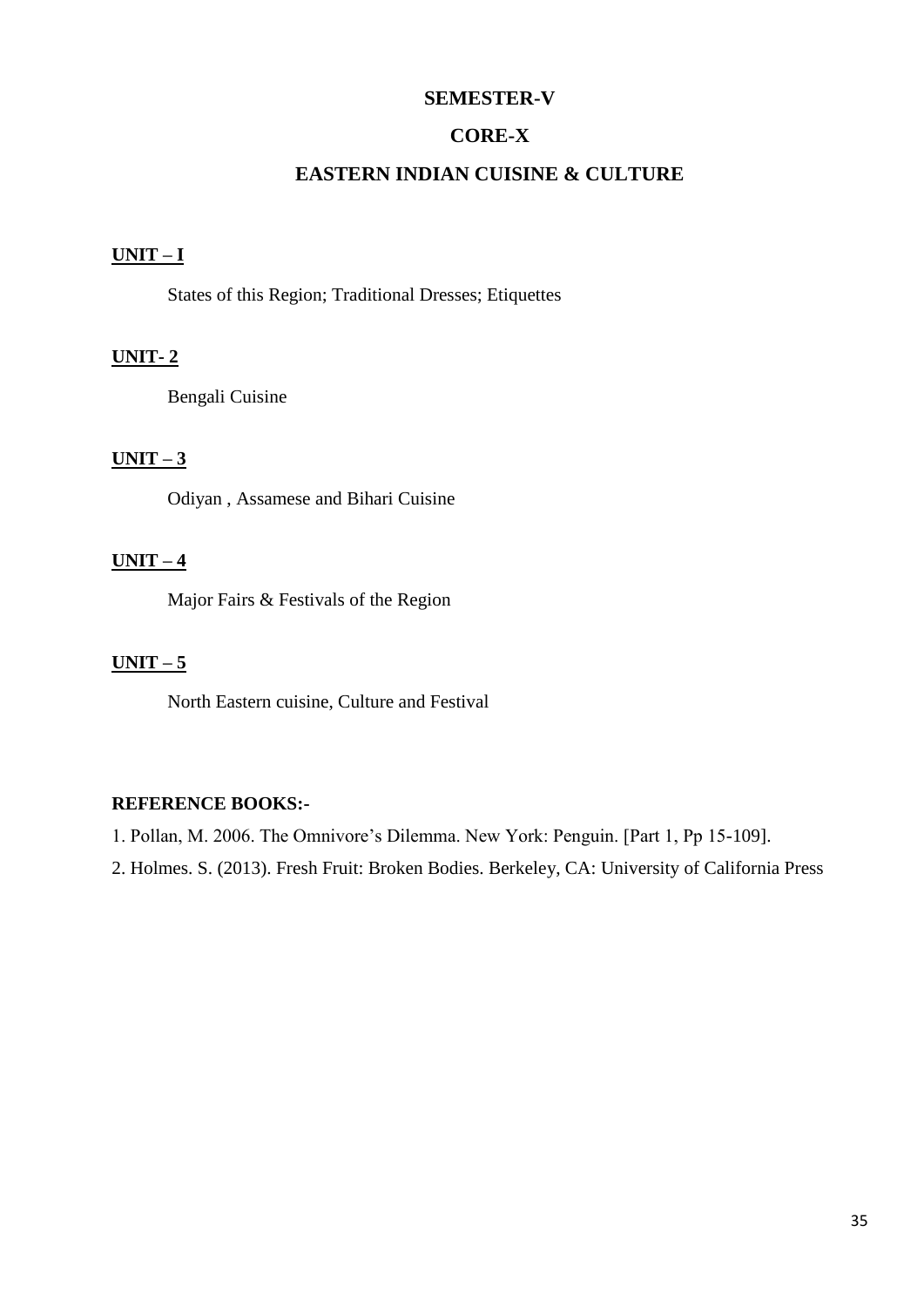## **CORE-XI**

## **FOOD OUTLETS & ENTREPRENEURSHIP**

#### **UNIT – I**

**Fast food industry in India and world :**Introduction, Key players in the fast food industry, India-emerging fast food market, Reasons for emergence of fast food in India. **Challenges of fast food industry:** Social and cultural implications, Challenges of healthierchoices, Environmental Challenge Customer satisfaction and service quality, Fast food reformation.

#### **UNIT – II**

**SWOT analysis:** Strength, weakness, opportunities and threats of fast food industries

**Principles of fast food operations:** Quality of products, Service quality management, Hygiene and sanitation, Customer care, Basic fast food operational aspects

#### **UNIT – III**

**Entrepreneurship:** Essence and Importance of Entrepreneurship, Conceptual Framework, Creativity innovation and entrepreneurship, Characteristics of a Successful Entrepreneur, Classification of Entrepreneurs.

#### **UNIT – IV**

**Introduction to Event Management:** Historic roots of celebration, Psychographic changes affecting theevent length, purpose & outcomes, Career opportunities in event management.

**Event Administration:** Developing and Implementing the Event Plan, Event Leadership through Human Resource and Time Management.

#### **UNIT – V**

**Banquet Administration:** Introduction, types of functions, Banquet organisation, banquet bookingprocedure, forms and formats used in banquets – Function Prospectus, formal banquet setups and service. **Off Premises Catering:** Special Features of Off Premises Catering, Importance of Transportation, Inspection of Facilities, Constraints.

Approval & Licenses for Food outlets, Handling of Capital Investments, Barrowing Capitals, Preopening & settling, Settling Restaurant Outlets.

#### **REFERENCES:**

- 1. Professional food service Peter Douglas & Sergio Andrio.
- 2. CSEV Events, Special events, theories and wings of celebration- Dr.Joegoldblatt, Wiley publications.
- 3. The Business of event planning- Judy Aleen, Wily publications. Food and beverage service training manual Sudhir Andrews. Food and beverage service – Lillicrap and Cousins.
- 4. Modern restaurant service John Fuller.
- 5. Food and beverage service management Brian
- Chou, Shin-Yi, Grossman, M., and Henry Saffer, ―An Economic Analysis of Adult
- Obesity : Results from the Behavioral Risk Factor Surveillance System," Journal of
- Health Economics, 23 (3): 565-587, 2004
- Entrepreneurship Development & Small Business Enterprises, Poornima M Charantimath, PearsonEducation.
- Entrepreneurship New Venture creation- David H.Holt, Prentice Hall.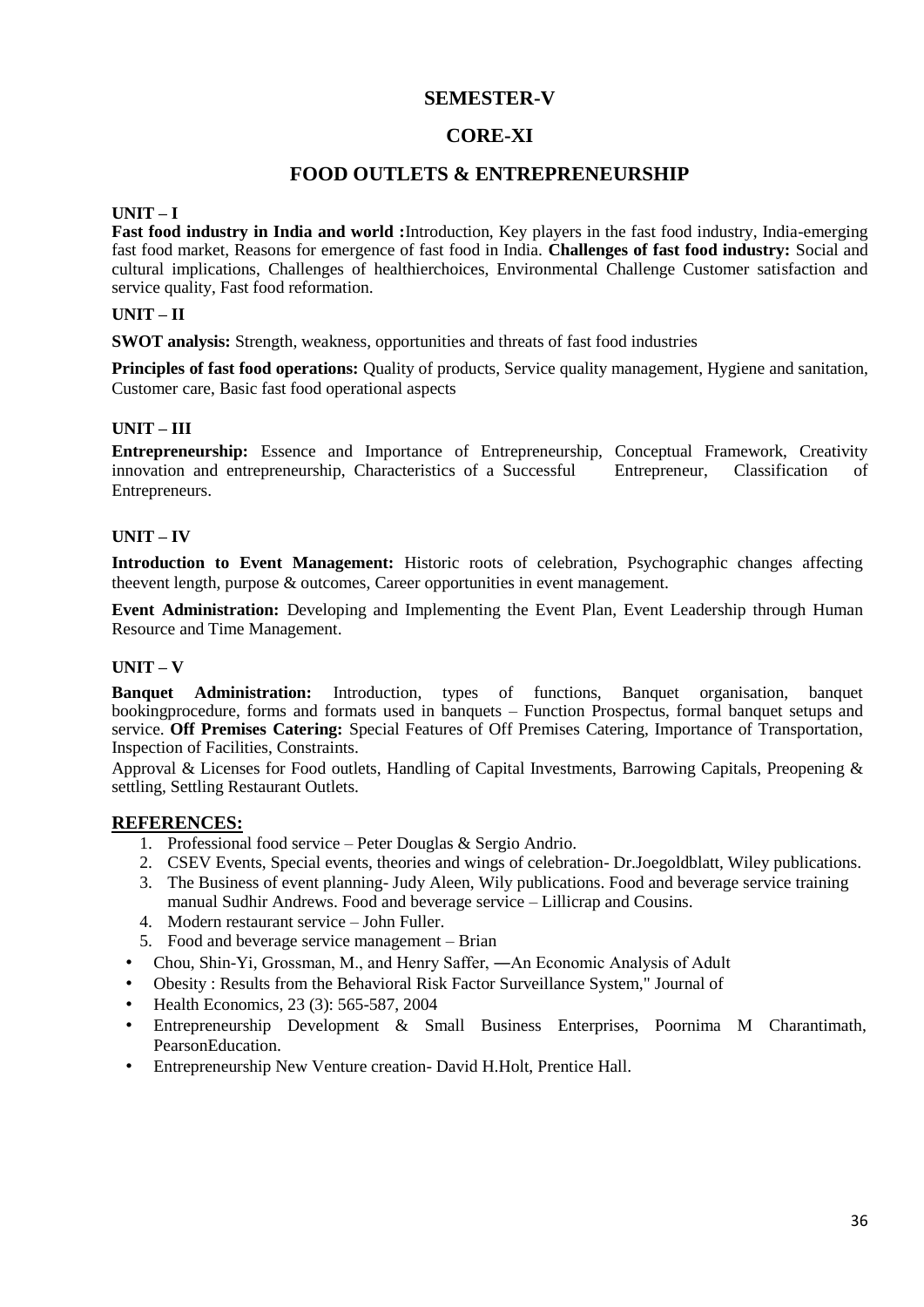## **SBEC - III**

## **MARKETING MANAGEMENT**

#### **UNIT 1**

MARKETING'S ROLE IN HOSPITALITY MANAGEMENT: The Development of Hospitality Marketing: The Provider Orientation Phase - The Sales Orientation Phase - The Promotional Orientation Phase - The Marketing Orientation Phase: The Marketing Philosophy versus Traditional Approaches - The Marketing Philosophy in Operation - Transition in Management Thinking. The Logic of Marketing: Marketing Mix perspectives.

## **UNIT 2**

HOSPITALITY MARKETING STRATEGIES: Planning for Strategic Decisions in Hospitality Marketing - A Framework for Marketing Strategies and Decisions - Hospitality Marketing: Two Strategic Views - Strategic Hospitality Marketing Planning: Turning Strategies into Plans and Budgets - Planning Levels arid Tasks.

#### **UNIT 3**

INDIVIDUAL GUEST BEHAVIOR: Models of Guest Behavior - Purchase Stimuli:- Guest Drives and Motives - Motivation: Behavior Primacy - Need Primacy - Motives of Non-Guests - External Forces: Cultures and subcultures- Reference Groups - Social Class - Appling Guest Behaviour Models -Business Guest Behaviour.

#### **UNIT 4**

MARKETING DATA.AND INFORMATION SYSTEMS: The Need for Marketing Information: Some Applications - Experience as Information -Obtaining Marketing Information Through Research: Customers and Competitors -Marketing Intelligence - The Hospitality Marketing Research Process: Problem Definition - Formation of Hypotheses - Research Design and Analysis - Using Marketing Research Approaches: Questionnaires, Surveys and Interviews -Sampling .

#### **UNIT 5**

HOSPITALITY MARKETING: Future Perspectives: Developing a future orientation: Keeping the future in mind - A changing mind-set - Changing hospitality marketing emphasis - Future developments in the lodging sector: In-room technology - Communication - Changing guest needs.

#### **REFERENCES:**

- 1. Marketing of Hospitality Services William Lazer, Roger Layton.
- 2. Hospitality Sales and Marketing James R. Abbey.
- 3. Marketing in the Hospitality Industry Ronald A. Nykiel.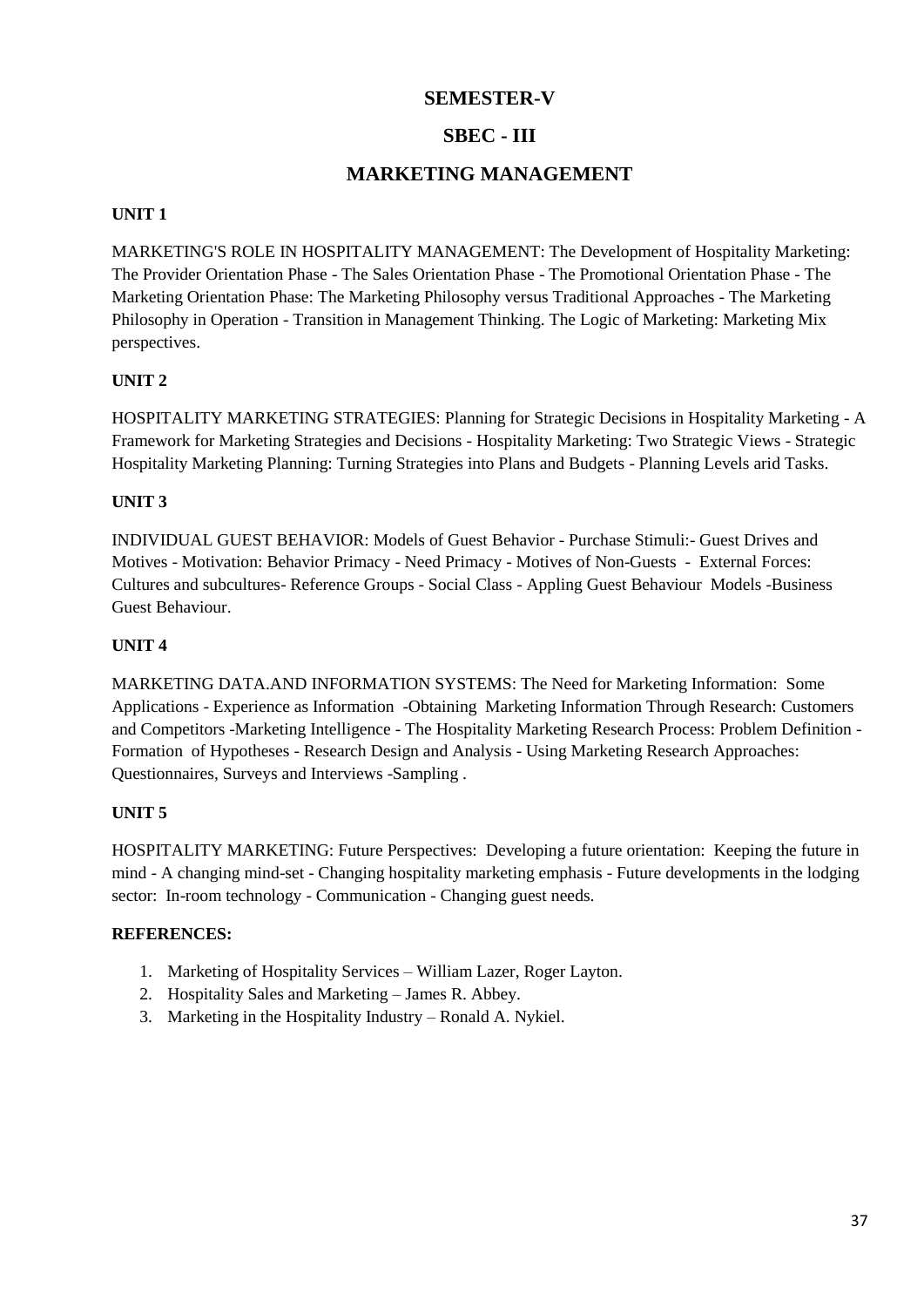## **CORE PRACTICAL - IV**

## **CONTEMPORARY EUROPEAN CUISINE**

#### **SCANDINAVIAN CUISINE:**

Fishkesuppe, Smorrebrod, Karelian Stew, Arter Medflask, Sillgratin, Lokdolmar, Frikadeller, Lanttulaatikko, Ris al' Amande, Spritsar

## **GERMAN CUISINE**

German Schnitzel, Lamb Rouladen, Dumplings, Meat Balls, Sauerbraten, Creamed Spinach, Bratkartoffeln, Pfeffernuesse, Zwiebelkuchen

## **BELGIAN CUISINE**

Carbonadeflamandeor stooflees, Sole meunière, Ham and endive gratin, Filet Americain, Moules frites, Stoemp, Belgian Chicken Waterzooi, Paling in't groen

#### **AUSTRIAN CUISINE**

Wiener Schnitzel, Spaetzle, Wiener Schnitzel, Styrian Breaded Chicken Salad

Molecular Gastronomy

### **Reference Books:**

- 1. The Professional Pastry Chef, Friberg
- 2. The Wilton Ways of Cake Decorations, Hamlyn Publishing
- 3. Chocolate, Carolyn Humphries
- 4. International Cook Book, Cavendish House
- 5. Time Life Series The Cooking of Various countries
- 6. Food Around The World Pearson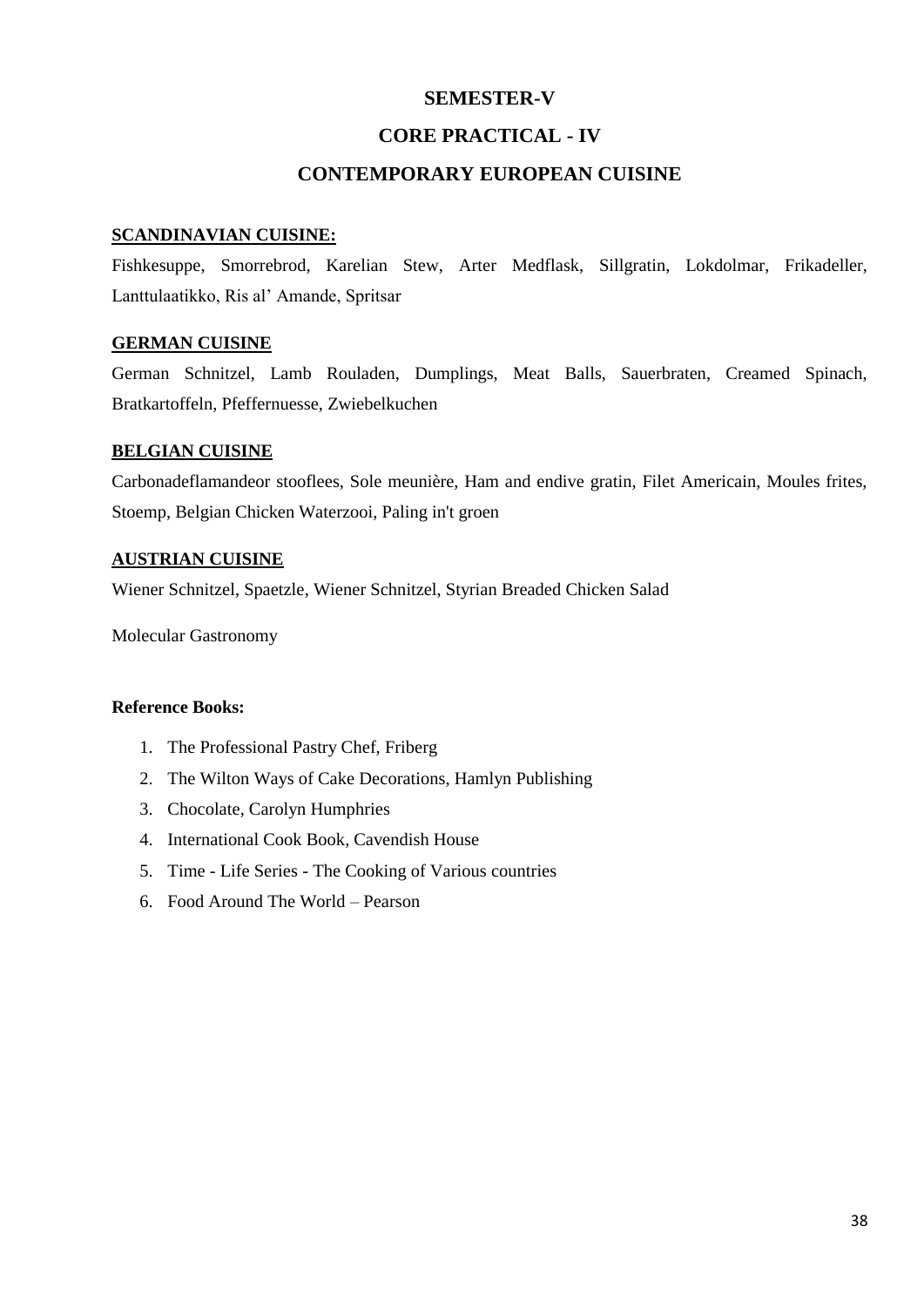# **SEMESTER-V CORE PRACTICAL - V ART OF GARDE MANGER**

- $\triangleright$  Preparation of various simple and compound Horsdoevures :
- $\triangleright$  Simple salads 5 varieties
- ▶ Compound Salads:
- $\triangleright$  Fruit based 5 varieties
- $\triangleright$  Fish based 5 varieties
- $\triangleright$  Meat based 5 varieties
- Vegetable based 5varieties
- $\triangleright$  Preparation of salad dressings 5 varieties

## **BUTCHERY :**

- $\triangle$  Lamb and Mutton Demonstration of jointing mutton carcasses.
- Deboning of mutton leg and shoulder.
- Curry cuts and boti kababs.
- $\triangle$  b) Pork Demonstration and preparation of pork chops, deboning of pork leg.
- $\div$  c) Fish cuts of fish and its use in cold buffets.
- $\triangleq$  d) Poultry Dressing, trussing and deboning.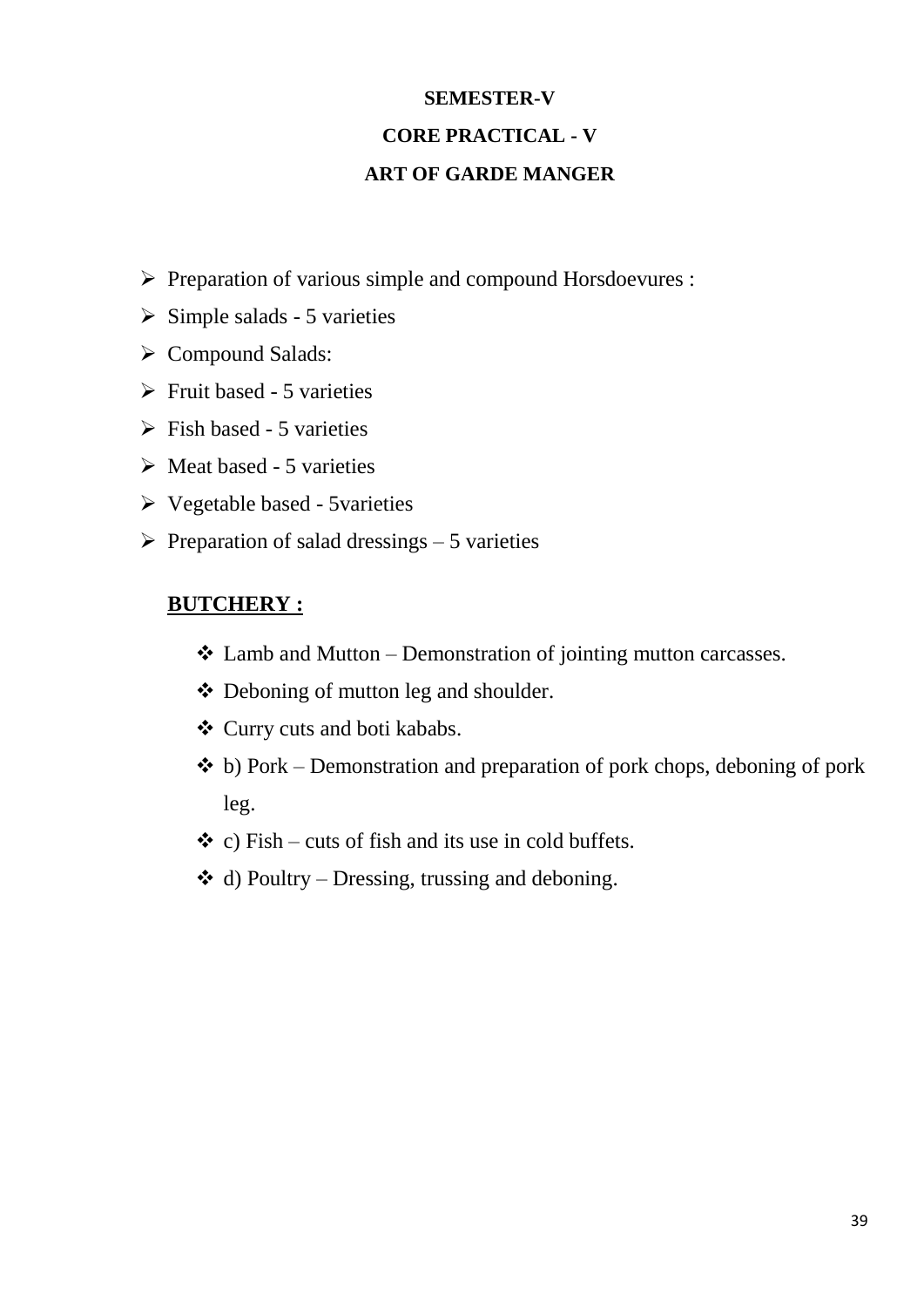# **SEMESTER-V ELECTIVE PRACTICAL - III PERSONALITY DEVELOPMENT**

Basic concept of Recruitment and Selection: intent and purpose, selection procedure , types of interviews, Preparing for interviews: self planning, writing winning resume', knowledge of company profiles, academic and professional knowledge review, update on current affairs and possible questions Facing an interview panel: time- keeping, grooming, dress code, document portfolio, frequently asked questions and their appropriate answers, self- introduction, panel addressing, mental frame-work during interviews Mock Interview Presentation skills, seminar skills and leadership role plays Conducting / Participating - meeting, objective / agenda orientation, clarity of thought and its expression, pre-preparation, conduct during meeting and making minutes.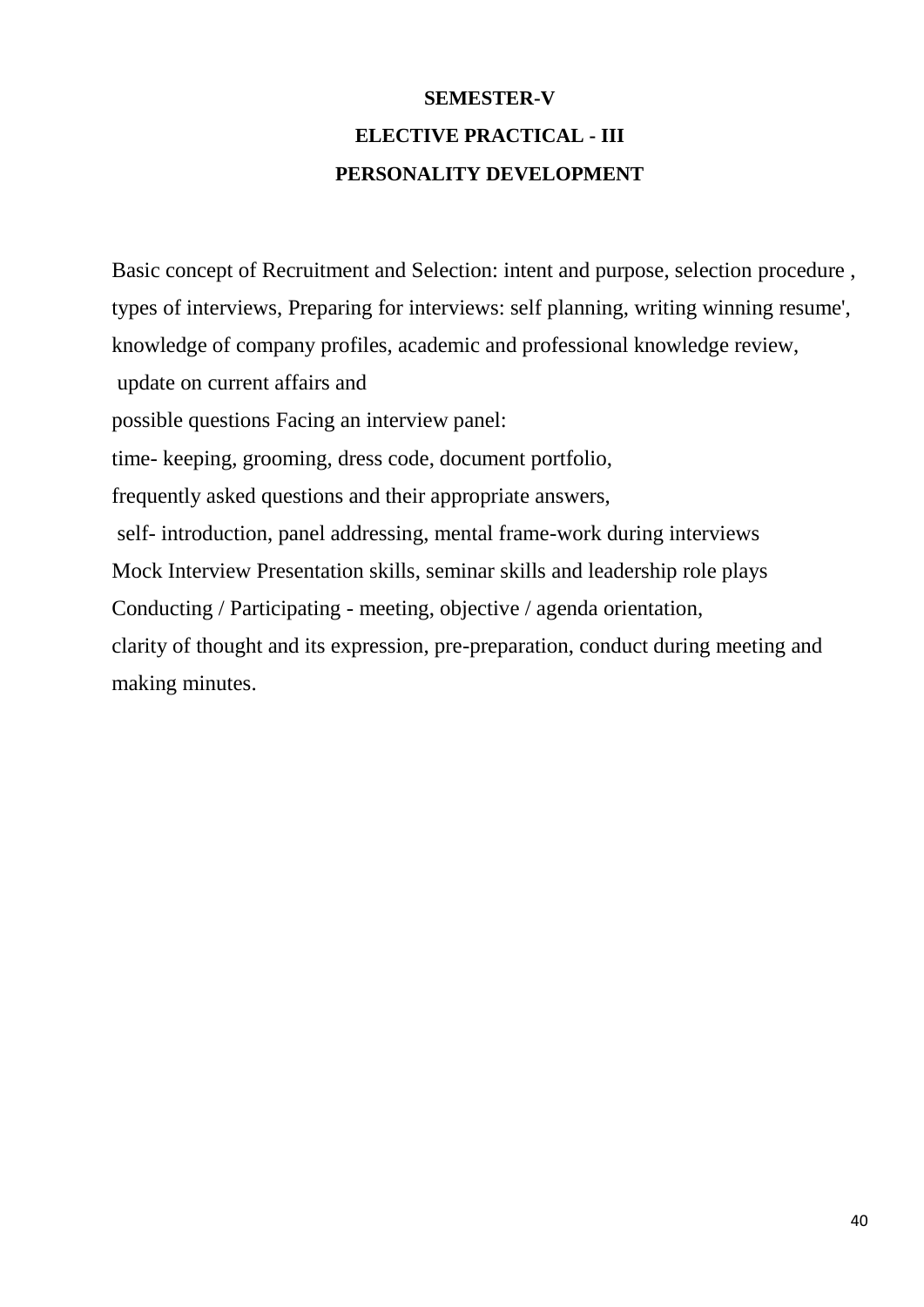# **SEMESTER – VI CORE – XII Internship (Industrial Practicum)**

## **OBJECTIVES** :

The objective of this industrial practicum is to help the students understand The Working of a hotel and be able to analyze its strengths weakness opportunities and thethreats.

#### **TYPE OF REPORT**

The report should be based on the compulsory 16 weeks/100 days of training to be completedfrom January to April of Sixth semester in a hotel of repute (preferable of a 3 star, 4 star or a5 star property). A student log book should be maintained by every student during the trainingperiod. The student should note down on the daily basis the task performed/ observed,methodology involved and points to note and assessed daily by the supervisor / manager. Usingthe Information contained in the log book and under the guidance of faculty member of collegein which the student is studying, the student should cover the entire operation of the hotel andand inter - organizational SWOT (STRENGTH, WEAKNESS, OPPORTUNITIES, AND THREATS)analysis.

**A Minimum of 90% of Attendance is compulsory for the successful completion of the training programme.**

#### **FORMULATION**

The length of the report may be about 150 to 160 double spaced typed, printed (black andwhite) A-4 Size pages (excluding appendices and exhibits).10% variation on the either side ispermissible.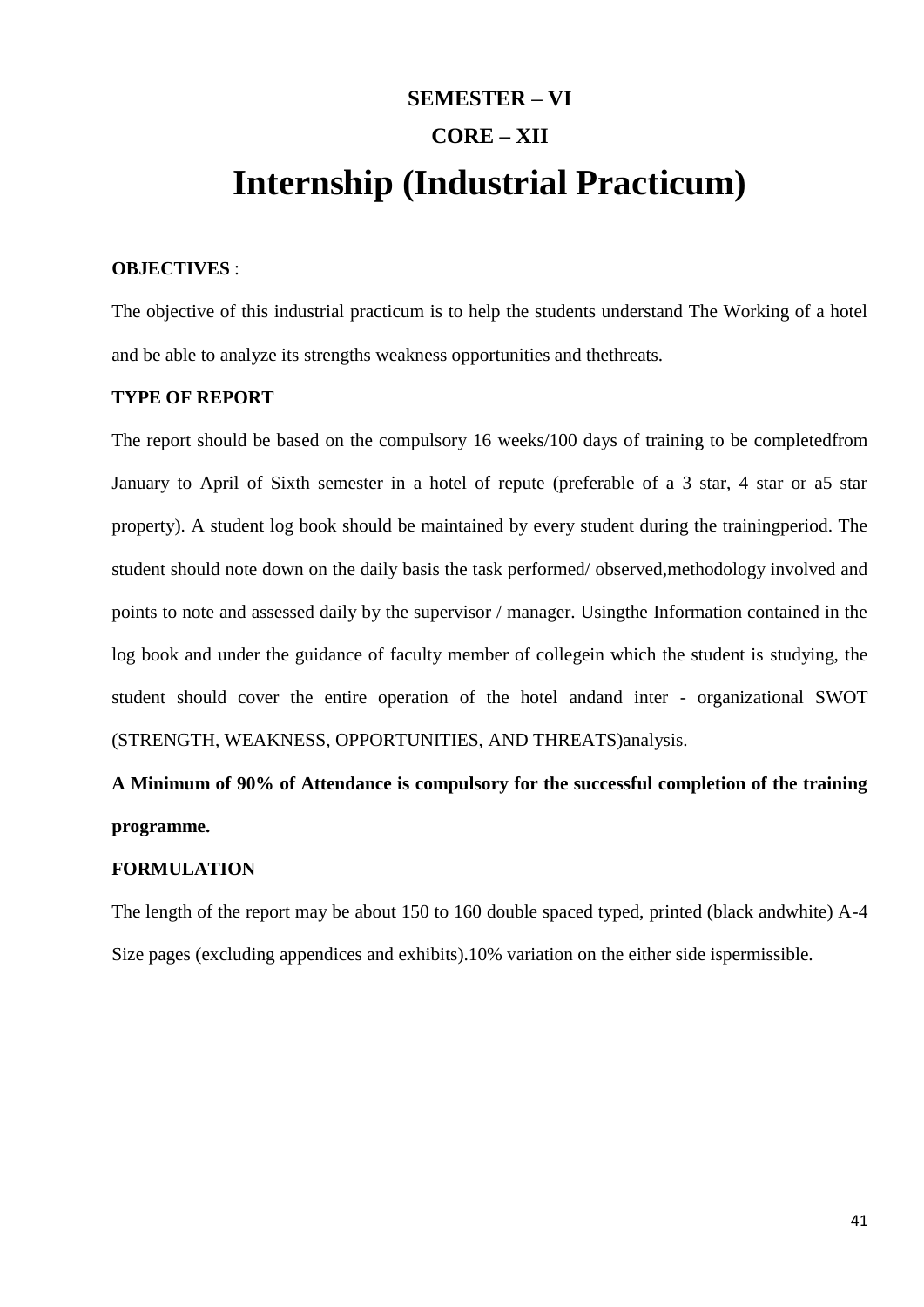## **LIST OF CONTENT OF THE REPORT**

A Copy Of The Training Certificate AttestedBy Principal Of The CollegeAcknowledgement

## **Project Preface**

Chapter -1 Introduction

Chapter -2 Scope, Objective, Methodology & Limitations

Chapter -3 Profile Of The Place And Hotel

Chapter -4 Departmental Classification Of Hotel

Chapter -5 Detailed Operations Of Each Department Of Hotel

Chapter -6 Swot Analysis Of Hotel

Chapter -7 Conclusion

Bibliography

List Of Annexure/Exhibits

#### **Submission of Report**

One typed (duly singed by faculty guide and principle of the college) copy of the report is to besubmitted in person, by the student, to the examiner at the time of viva voce. Projectsubmitted later than that will not be accepted.

1. Original training certificate

2. University copy  $\&$  student 's copy of project report ( duly singed by the faculty guide and principle

of the college)

3. Students log book ( duly singed by Training Manager/HRManager OR equivalent)

4. Examination Hall ticket.

5. College identity card

6. Dress code : College uniform

#### STUDENTS WHO DO NOT CONFORM TO THE ABOVE WILL NOT BE EXAMINED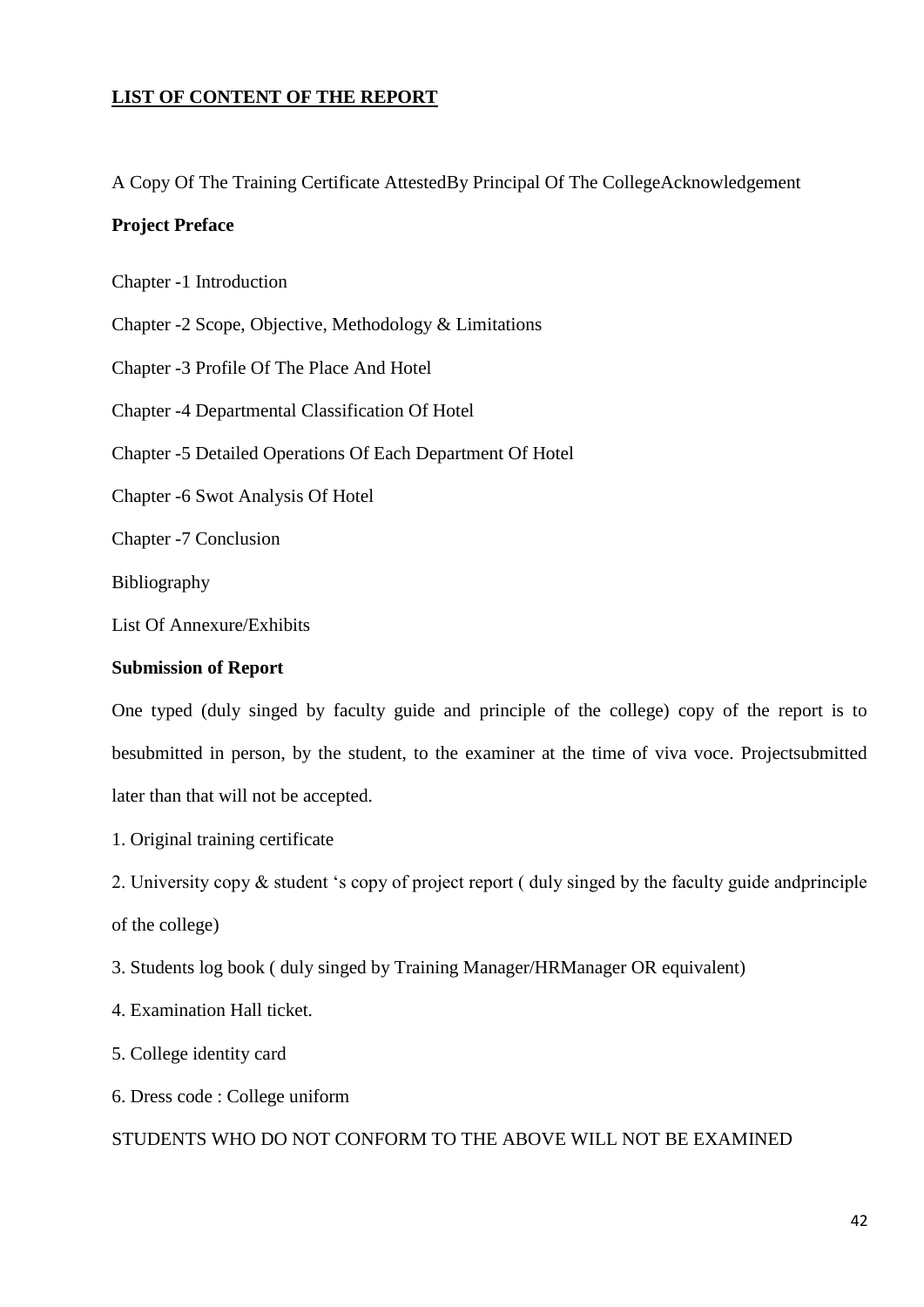## **PROJECT EVALUATION**

Project report will be valued by the Examiner appointed by the University.

## **MODE OF EVALUATION**

Log book 25 marks Viva 25 marks Project report 50 marks

## **TOTAL MARKS 100 MARKS**

## **NOTE**

 $\Box$  Marks for the log book should be awarded by the Project guide appointed by the College.

 $\Box$  Panel of evaluation will consist of two members. One will evaluate the Project andother will evaluate the Presentation. The project viva voce will be conducted by bothmembers of the Panel. Total time allotted for the above should not exceed 10 minutes.

 $\Box$  The presentation could be done on OHP sheets or as a Powerpoint presentation using a computer or a laptop connected to LCD depending upon the available resources of theexaminer. The students could show it in their personal laptop also.